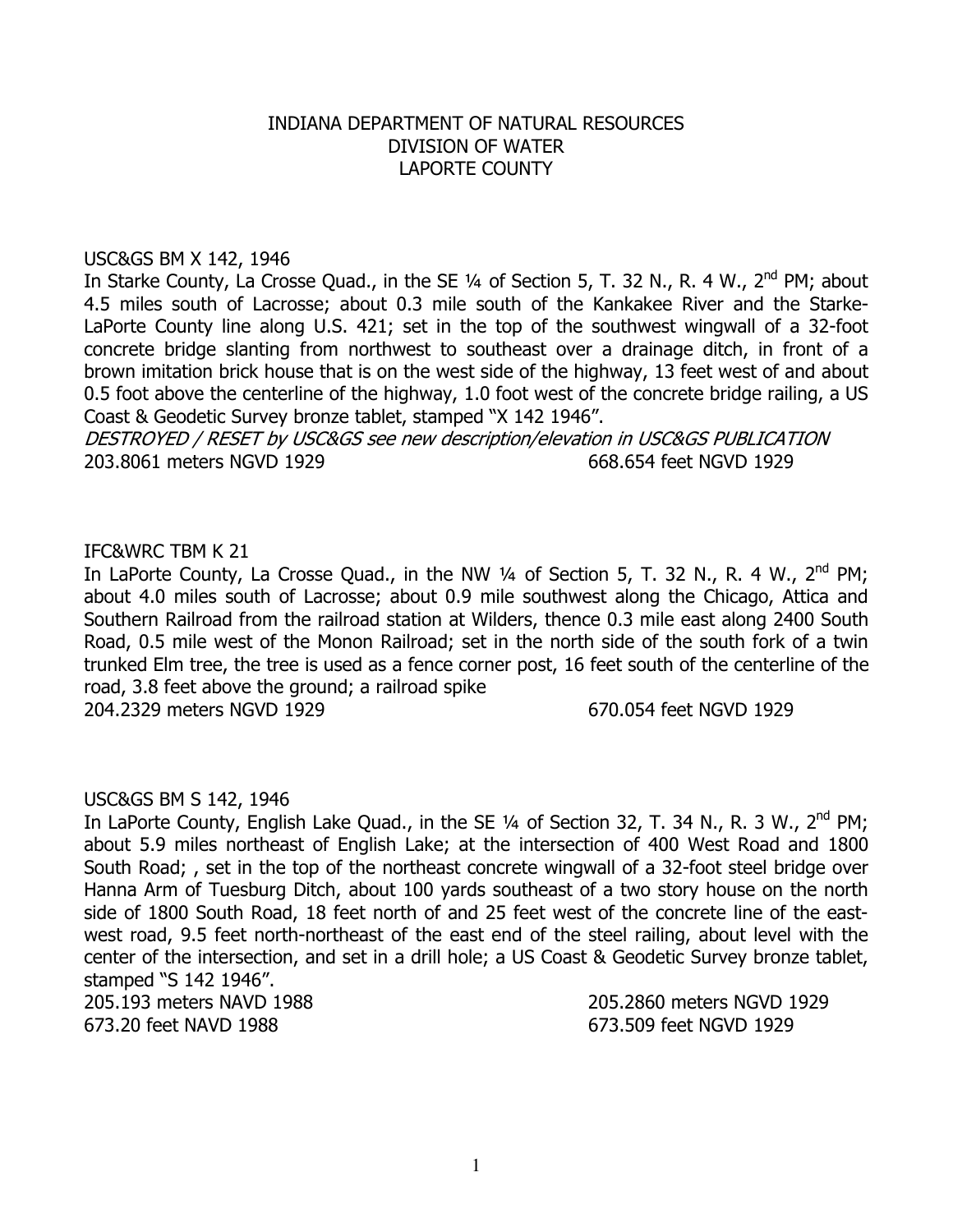### IFC&WRC TBM K 15

In LaPorte County, English Lake Quad., in the NE 1/4 of Section 4, T. 33 N., R. 3 W., 2<sup>nd</sup> PM; about 6.9 miles northeast of English Lake; at the 1800 South Road bridge over Davidson Drain; set in the top of the southwest wingwall, 2.5 feet south of the west end of the south railing and 1.3 feet below the bridge floor; a chiseled square.

204.6599 meters NGVD 1929 671.455 feet NGVD 1929

### IFC&WRC TBM K 17

In LaPorte County, Knox West Quad., in the SW  $\frac{1}{4}$  Section 2, T. 33 N., R. 3 W.,  $2^{nd}$  PM; about 5.75 miles northwest of Knox; about 1.0 mile north along old State Road 39 from its junction with State Road 8; set in the north side of a 15-inch Willow tree, 105 feet west of the centerline of old State Road 39, 100 feet north of the north bank of the Kankakee River, 3 feet above the ground; a railroad spike.

204.4221 meters NGVD 1929 DESTROYED 670.675 feet NGVD 1929

USC&GS BM A 7

In Starke County, Kingsford Heights Quad., in the NE 1/4 of Section 18, T. 34 N., R. 2 W., 2<sup>nd</sup> PM; about 5.2 miles south of Kingsford Heights; about 0.75 mile southeast along the Penn Central Railroad from its crossing over the Kankakee River, at mile post 404; set in the top of a concrete post, 225 feet west of a road crossing, 122 feet southwest of the southwest rail of the southwest track, 29.5 feet northwest of the centerline of a blacktop road, 5 feet north of a fence corner, 3 feet northeast of the right-of-way fence, 1.5 feet southeast of a white wooden witness post, and 4 feet lower than the track, projecting 8 inches above the ground; a US Coast & Geodetic Survey bronze tablet, stamped "ELEV. 680.310 FT A 7".

Recovered RST. 10-4-88

680.06 feet NAVD 1988 680.346 feet NGVD 1929

207.284 meters NAVD 1988 207.3699 meters NGVD 1929

### USC&GS BM Z 150, 1946

In LaPorte County, Kingsford Heights Quad., in the NE 1/4 of Section 6, T. 34 N., R. 2 W., 2<sup>nd</sup> PM; about 2.5 miles south of Kingsford Heights; at the "T"-road intersection of 50 East Road and 1200 South Road, at the 1200 South Road steel bridge over Salisbury Ditch; set in the top of the southeast bridge seat, 7 feet south of the centerline of the county road, about 1 foot lower than the road; a US Coast & Geodetic Survey bronze tablet, stamped "Z 150 1946". 208.176 meters NAVD 1988 208.2980 meters NGVD 1929 682.99 feet NAVD 1988 683.391 feet NGVD 1929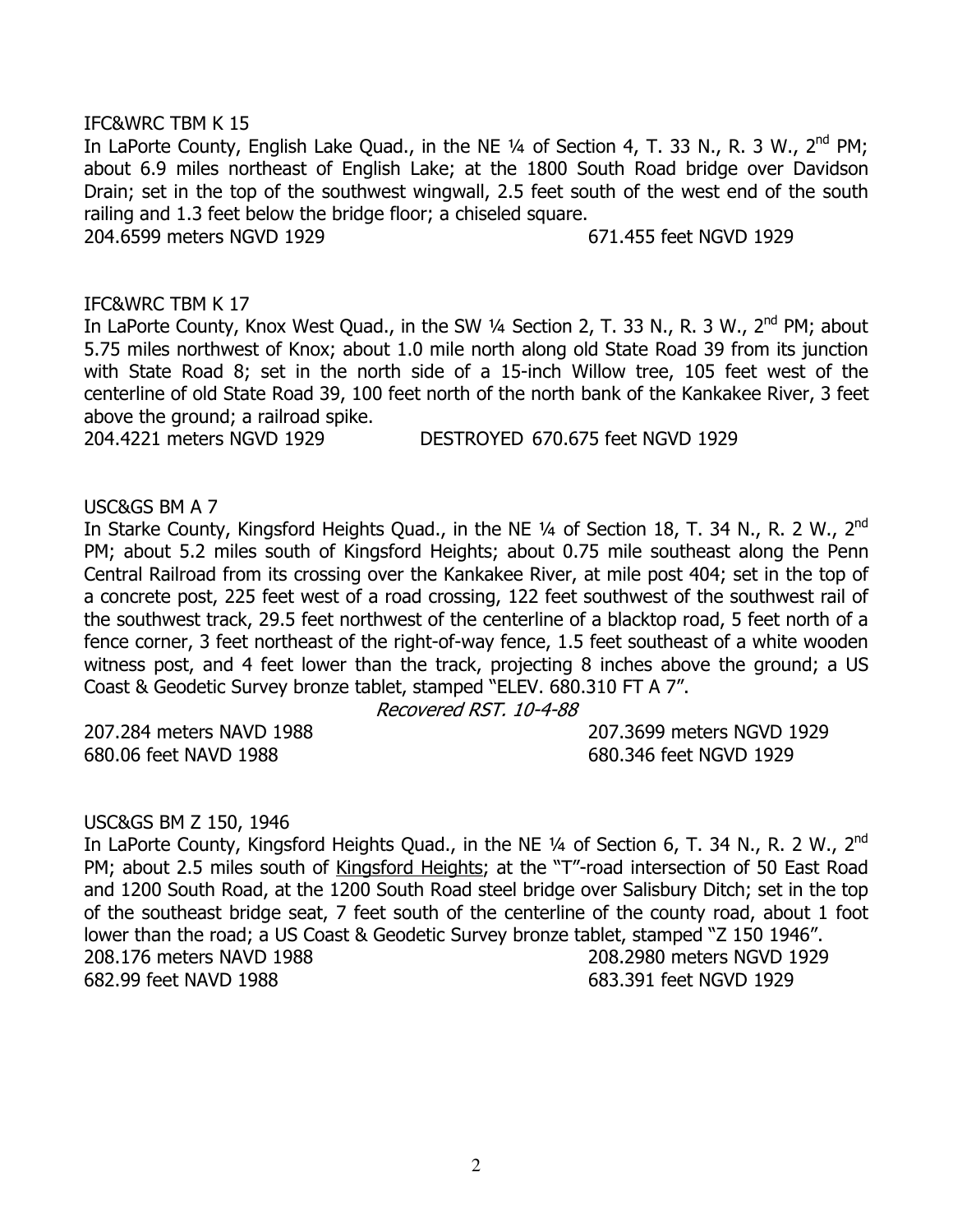## IFC&WRC TBM K 12

In LaPorte County, Kingsford Heights Quad., in the SE 1/4 of Section 32, T. 35 N., R. 2 W., 2<sup>nd</sup> PM; about 2.7 miles southeast of Kingsford Heights; at the 1200 South Road concrete bridge over Long Ditch; set on the northeast wingwall, 6 inches north of the east of the north railing; a chiseled square.

208.5702 meters NGVD 1929 684.284 feet NGVD 1929

## IFC&WRC TBM K 13

In LaPorte County, Hamlet Quad., in the SE 1/4 of Section 34, T. 35 N., R. 2 W., 2<sup>nd</sup> PM; about 2.7 miles northwest of Hamlet; at the intersection of U.S. 35 and the LaPorte-Starke County Line Road; set ground in the east side of a 24-inch Poplar tree, 54 feet north of the centerline of the LaPorte-Starke County Line Road, 18 feet west of the centerline of U.S. 35, 1 foot above the ground; a railroad spike.

208.2367 meters NGVD 1929 683.190 feet NGVD 1929

## IFC&WRC TBM K 50-1

In LaPorte County, Hamlet Quad., in the SE 1/4 of Section 27, T. 35 N., R. 2 W., 2<sup>nd</sup> PM; about 4.7 miles northwest of Hamlet; at the U.S. 35 steel pony truss bridge over the Kankakee River; set on top of the northeast end of the southeast concrete abutment, 3 feet northeast of the southeast end of the northeast steel guardrail; a chiseled square.

208.8329 meters NGVD 1929 DESTROYED 685.146 feet NGVD 1929

# IFC&WRC TBM K 50-2

In LaPorte County, Hamlet Quad., in the SE 1/4 of Section 27, T. 35 N., R. 2 W., 2<sup>nd</sup> PM; about 4.7 miles northwest of Hamlet; at the U.S. 35 steel pony truss bridge over the Kankakee River; set on top of the southwest end of the northwest concrete abutment, 3.6 feet southwest of the northwest end of the southwest steel guardrail; a chiseled square. 208.8098 meters NGVD 1929 DESTROYED 685.070 feet NGVD 1929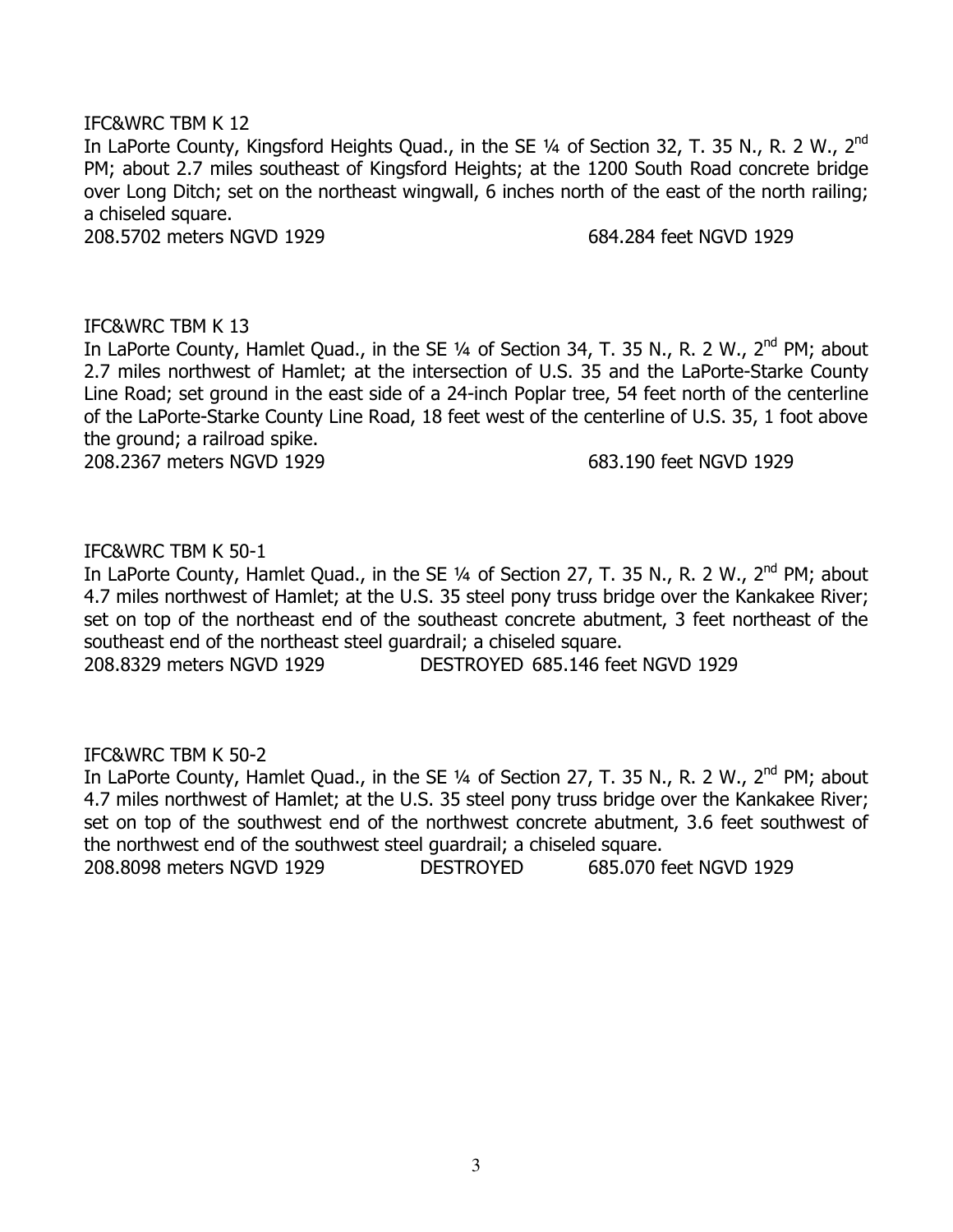### IFC&WRC BM LAP 5, 1950

In LaPorte County, Hamlet Quad., in the SE 1/4 of Section 27, T. 35 N., R. 2 W., 2<sup>nd</sup> PM; about 4.7 miles northwest of Hamlet; at the U.S. 35 steel pony truss bridge over the Kankakee River; set in the top of the northeast end of the southeast concrete abutment, 12.5 feet northeast of and 0.5 foot above the centerline of the highway; a Indiana Flood Control and Water Resources Commission bronze bench mark tablet, stamped "LAP 5 1950".

208.8415 meters NGVD 1929 DESTROYED 685.174 feet NGVD 1929

## USC&GS BM X 153, 1946

In LaPorte County, Hamlet Quad., in the SE  $\frac{1}{4}$  of Section 14, T. 35 N., R. 2 W., 2<sup>nd</sup> PM; about 6.1 miles north-northwest of Hamlet; at the U.S. 6 100-foot bridge over the Kankakee River; set in the top of the east end of the south concrete railing, 15 feet south of the centerline of the highway, 3.7 feet above the pavement; a US Coast & Geodetic Survey bronze tablet, stamped "X 153 1946".

686.67 feet NAVD 1988 687.039 feet NGVD 1929

209.298 meters NAVD 1988 209.4099 meters NGVD 1929

## IFC&WRC TBM K 51-1

In LaPorte County, Hamlet Quad., in the NW 1/4 of Section 26, T. 35 N., R. 2 W., 2<sup>nd</sup> PM; about 6.1 miles north-northwest of Hamlet; at the 1000 South Road 110-foot steel truss bridge over the Kankakee River; set on top of the southwest wingwall, 7.0 feet southwest of the south railing, 1.4 feet below the bridge floor; a chiseled square.

208.1977 meters NGVD 1929 DESTROYED 683.062 feet NGVD 1929

### IFC&WRC TBM K 51-3

In LaPorte County, Hamlet Quad., in the NW  $\frac{1}{4}$  of Section 26, T. 35 N., R. 2 W.,  $2^{nd}$  PM; about 6.1 miles north-northwest of Hamlet; at the 1000 South Road 110-foot steel truss bridge over the Kankakee River; set on top of the east end of the south floor channel beam; a chiseled square.

208.6689 meters NGVD 1929 DESTROYED 684.608 feet NGVD 1929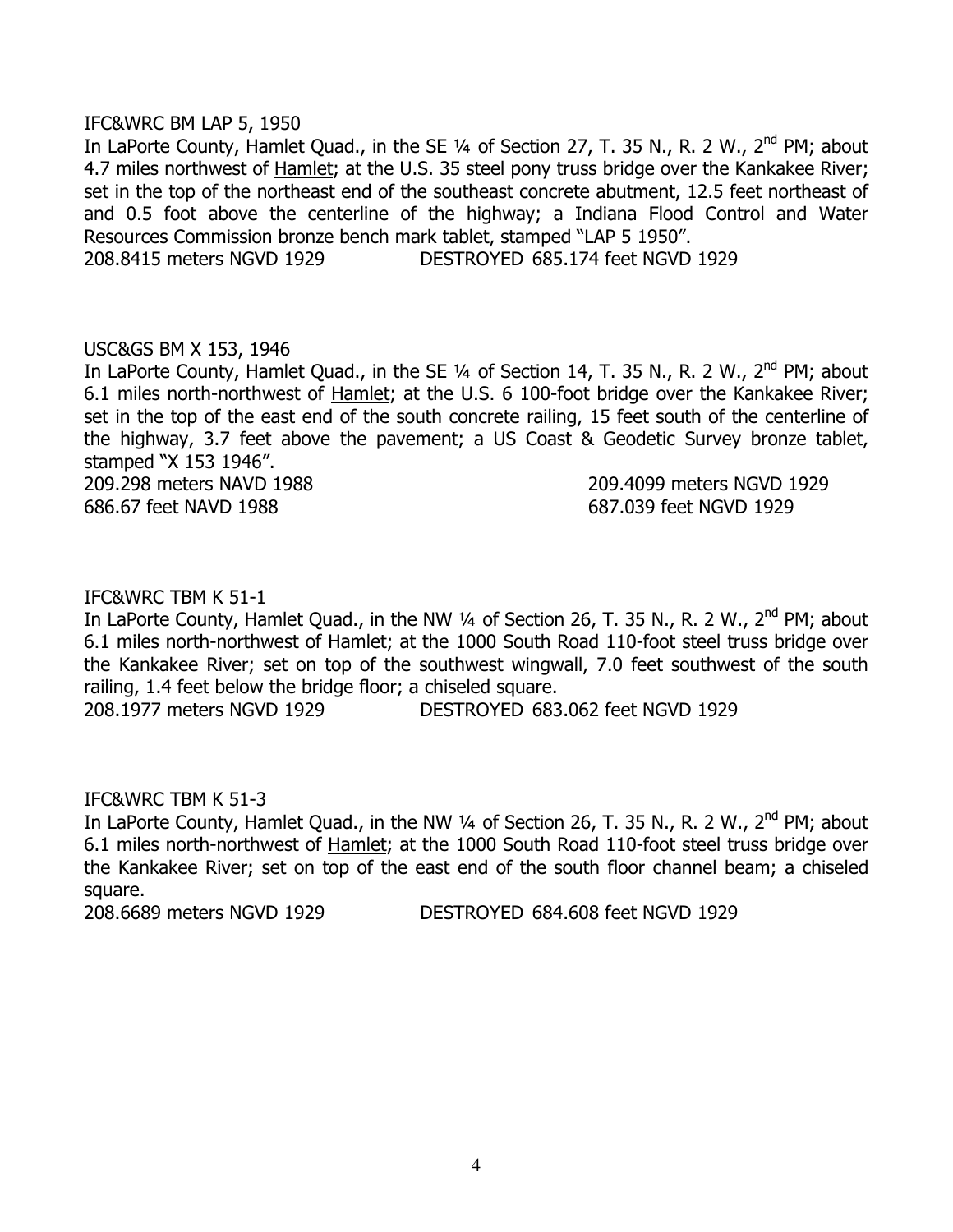## IFC&WRC BM LAP 6, 1950

In LaPorte County, Hamlet Quad., in the SW 1/4 of Section 23, T. 35 N., R. 2 W., 2<sup>nd</sup> PM; about 6.1 miles north-northwest of Hamlet; at the 1000 South Road 110-foot steel truss bridge over the Kankakee River; set in the top of the north end of the west abutment, 11 feet north of and 0.8 foot below the centerline of the roadway, 1.9 feet north of the northwest end post, 1.0 foot from the streamward face of the abutment; a Indiana Flood Control and Water Resources Commission bronze bench mark tablet, stamped "LAP 6 1950".

208.2879 meters NGVD 1929 DESTROYED 683.358 feet NGVD 1929

## IFC&WRC TBM K 10

In LaPorte County, Hamlet Quad., in the SW  $\frac{1}{4}$  of Section 24, T. 35 N., R. 2 W., 2<sup>nd</sup> PM; about 5.4 miles north of Hamlet; at the 1000 South Road bridge over Kyle Ditch; set on the top of the northwest corner of the west abutment, 24 feet west of the centerline of 550 East Road; a chiseled square.

208.2553 meters NGVD 1929 683.251 feet NGVD 1929

# IFC&WRC TBM K 53-1

In LaPorte County, Hamlet Quad., in the SE 1/4 of Section 14, T. 35 N., R. 2 W., 2<sup>nd</sup> PM; about 7.0 miles north of Hamlet; at the Baltimore and Ohio Railroad two-track 120-foot steel girder railroad bridge over the Kankakee River; set on top of the southwest bridge seat, 14.5 feet south of the west end of the south girder, 6.6 feet below the south rail; a chiseled square. 209.6827 meters NGVD 1929 687.934 feet NGVD 1929

# IFC&WRC BM LAP 7, 1950

In LaPorte County, Hamlet Quad., in the SE 1/4 of Section 14, T. 35 N., R. 2 W., 2<sup>nd</sup> PM; about 7.0 miles north of Hamlet; at the Baltimore and Ohio Railroad two-track 120-foot steel girder railroad bridge over the Kankakee River; set in the top of the southwest abutment, 9.5 feet south of and 6.6 feet below the south rail, 1.8 feet from the streamward face of the abutment; a Indiana Flood Control and Water Resources Commission bronze bench mark tablet, stamped "LAP 7 1950".

209.6891 meters NGVD 1929 687.955 feet NGVD 1929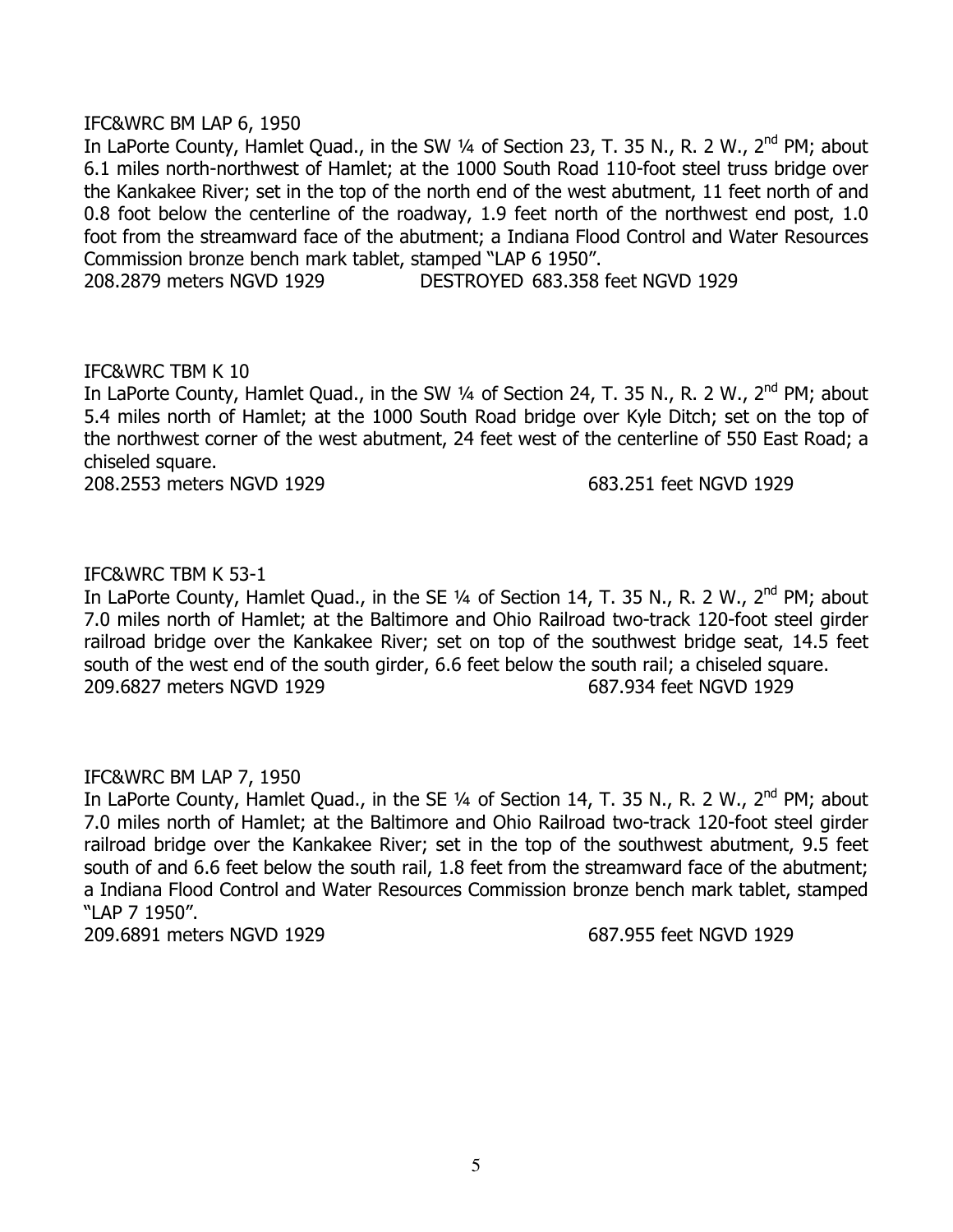## IFC&WRC TBM K 54-1

In LaPorte County, Hamlet Quad., in the NE 1/4 of Section 13, T. 35 N., R. 2 W., 2<sup>nd</sup> PM; about 7.4 miles north of Hamlet; at the 600 East Road steel truss bridge over the Kankakee River; set on the top of the southwest wingwall, 1.5 feet west of the edge of the roadway, level with the roadway; a chiseled square.

209.9774 meters NGVD 1929 688.901 feet NGVD 1929

### IFC&WRC BM LAP 8, 1950

In LaPorte County, Hamlet Quad., in the NE 1/4 of Section 13, T. 35 N., R. 2 W., 2<sup>nd</sup> PM; about 7.4 miles north of Hamlet; at the 600 East Road steel truss bridge over the Kankakee River; set in the top of the west end of the south abutment, 10 feet west of and level with the centerline of the roadway, 1.7 feet north of and 0.5 foot west of the southwest end post; a Indiana Flood Control and Water Resources Commission bronze bench mark tablet, stamped "LAP 8 1950".

209.9872 meters NGVD 1929 688.933 feet NGVD 1929

# IFC&WRC TBM K 8

In LaPorte County, Hamlet Quad., in the NE  $\frac{1}{4}$  of Section 18, T. 35 N., R. 1 W., 2<sup>nd</sup> PM; about 7.1 miles north of Hamlet; about 0.7 mile west along Kankakee Road from its "T"-road intersection with 775 East Road; set in the south side of a 24-inch Elm tree, 200 feet northeast along the road from a 2-story white house, 51 feet east of a power pole and fence corner, 22 feet north of the centerline of the roadway, 1.2 feet above the ground; a railroad spike. 209.4843 meters NGVD 1929 687.283 feet NGVD 1929

### IFC&WRC TBM K 9

In LaPorte County, Hamlet Quad., in the SE  $\frac{1}{4}$  of Section 8, T. 35 N., R. 1 W., 2<sup>nd</sup> PM; about 7.6 miles north-northeast of Hamlet; at the intersection of 750 South Road and 775 East Road; set on top of the south edge of the east end of the north concrete abutment, on top of the northeast wingwall of a small bridge over De Waele Ditch; a chiseled square. 209.7141 meters NGVD 1929 688.037 feet NGVD 1929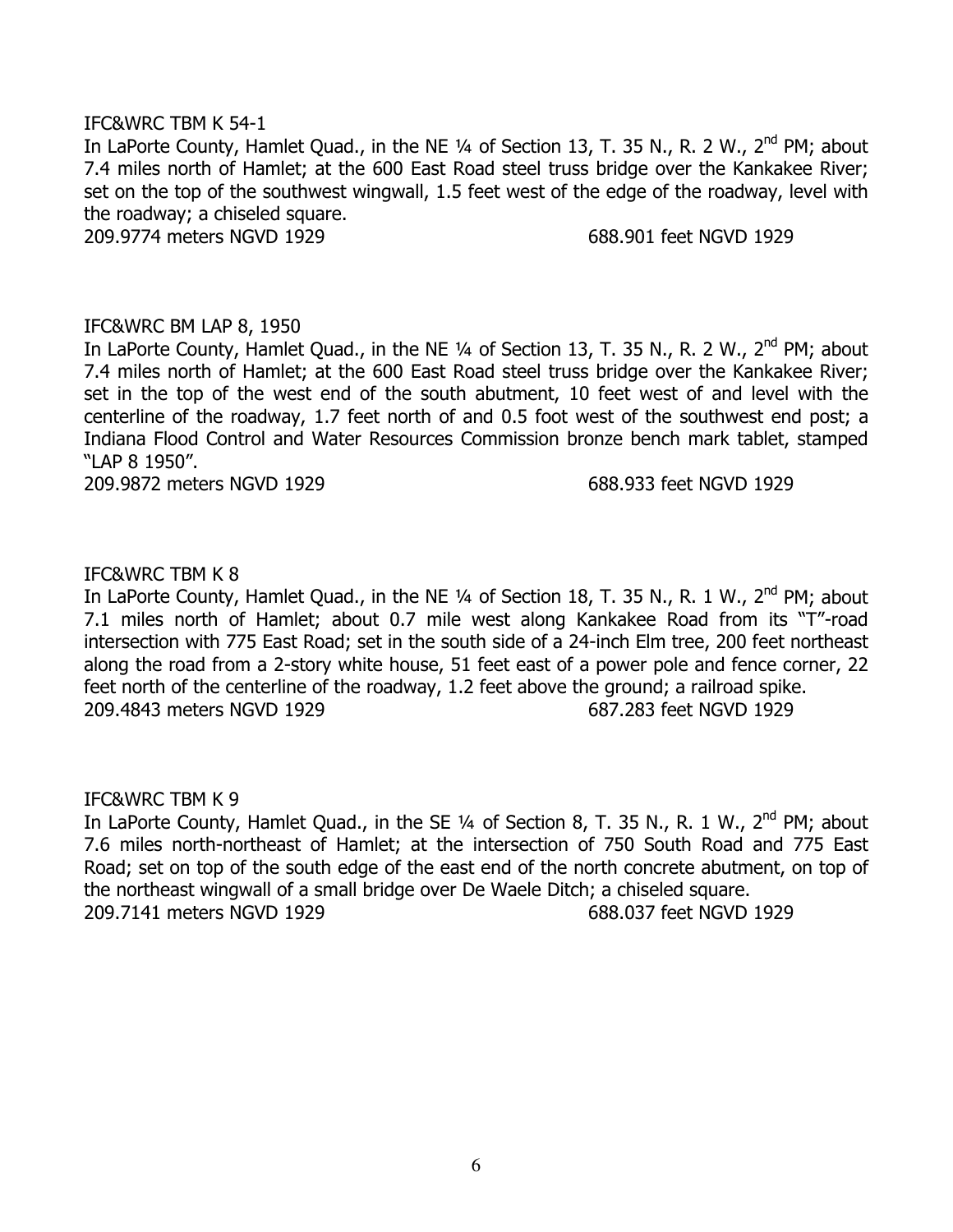## IFC&WRC TBM K 55-1

In LaPorte County, Hamlet Quad., in the NE  $\frac{1}{4}$  of Section 8, T. 35 N., R. 1 W., 2<sup>nd</sup> PM; about 7.6 miles north-northeast of Hamlet; about 0.2 mile west along 750 South Road from its intersection with 775 East Road to a right angle turn to the north, thence north 0.1 mile, at an abandoned 110-foot steel truss bridge over the Kankakee River; set on top of the southwest wingwall, 2.0 feet west of the west edge of the bridge, 1.7 feet below the bridge floor; a chiseled square.

209.1612 meters NGVD 1929 686.223 feet NGVD 1929

# IFC&WRC BM LAP 9, 1950

In LaPorte County, Hamlet Quad., in the NE  $\frac{1}{4}$  of Section 8, T. 35 N., R. 1 W., 2<sup>nd</sup> PM; about 7.6 miles north-northeast of Hamlet; about 0.2 mile west along 750 South Road from its intersection with 775 East Road to a right angle turn to the north, thence north 0.1 mile, at an abandoned 110-foot steel truss bridge over the Kankakee River; set in the top of the southwest wingwall, 10 feet west of and 1.5 feet below the centerline of the roadway, 0.8 foot from the streamward face at the abutment, 0.6 foot west of the southwest anchor bolt; a Indiana Flood Control and Water Resources Commission bronze bench mark tablet, stamped "LAP 9 1950".

209.1639 meters NGVD 1929 686.232 feet NGVD 1929

# IFC&WRC TBM K 56-1

In LaPorte County, Stillwell Quad., in the SW 1/4 of Section 4, T. 35 N., R. 1 W., 2<sup>nd</sup> PM; about 3.6 miles southeast of Stillwell; at the Norfolk and Western Railroad steel plate girder bridge over the Kankakee River; set on top of the south edge of the northwest wingwall (right downstream), 7.4 feet southwest of and 1.1 feet below the southwest rail; a chiseled square. 211.9986 meters NGVD 1929 695.532 feet NGVD 1929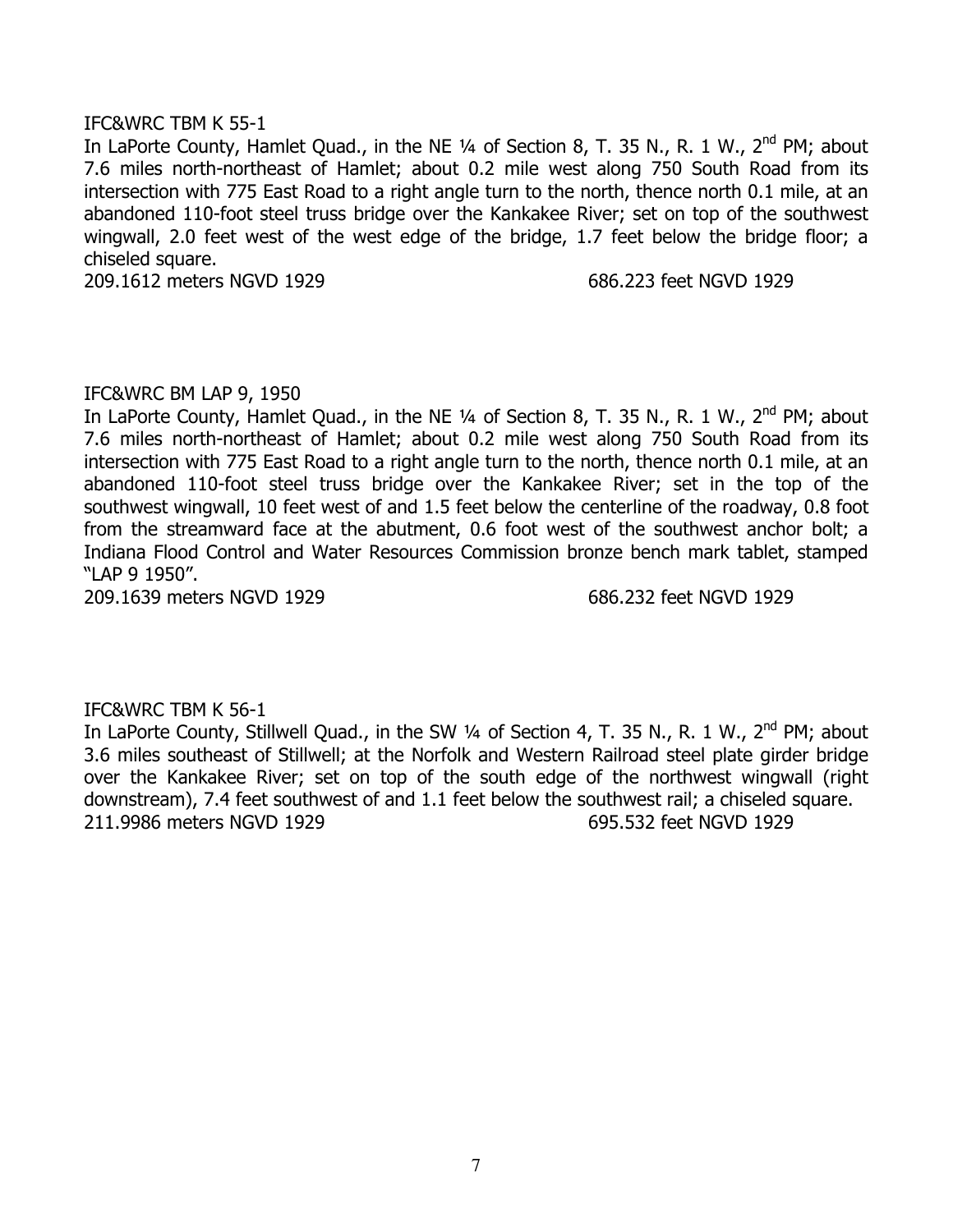## IFC&WRC TBM K 57-1

In LaPorte County, Stillwell Quad., in the SW 1/4 of Section 4, T. 35 N., R. 1 W., 2<sup>nd</sup> PM; about 3.6 miles southeast of Stillwell; at the State Road 104 120-foot concrete arch bridge over the Kankakee River; set on top of the southwest end of the southeast concrete (left downstream) abutment, 0.3 foot southwest of the southwest concrete guardrail, 0.3 foot above the centerline of the highway; a chiseled square.

210.6376 meters NGVD 1929 691.067 feet NGVD 1929

# IFC&WRC BM LAP 10, 1950

In LaPorte County, Stillwell Quad., in the SW  $\frac{1}{4}$  of Section 4, T. 35 N., R. 1 W., 2<sup>nd</sup> PM; about 3.6 miles southeast of Stillwell; at the State Road 104 120-foot concrete arch bridge over the Kankakee River; set in the top of the southeast end of the northeast concrete curbing, 12 feet northeast of and 0.7 foot above the centerline of the highway, 0.4 foot northeast of the southeast end of the northeast concrete guardrail; a Indiana Flood Control and Water Resources Commission bench mark tablet, stamped "LAP 10 1950".

210.6751 meters NGVD 1929 691.190 feet NGVD 1929

# USC&GS BM P 154, 1946

In St. Joseph County, North Liberty Quad., in the SW  $\frac{1}{4}$  of Section 25, T. 36 N., R. 1 W., 2<sup>nd</sup> PM; about 2.0 miles west of North Liberty; at the intersection of State Road 4 and Walnut Road; set in the top of a concrete post, in the northwest 1/4 of the intersection; across Walnut Road from the southwest corner of Glenn Snyder's cement block house (formerly Distinct 11 School house), 47 feet north of the centerline of State Road 4, 17 feet west of the centerline of Walnut Road, 13 feet north of a fence corner, 2 feet south of a white wooden witness post, about 1.5 feet above the centerline of the highway, projecting 5 inches above the ground; a US Coast & Geodetic Survey bronze tablet, stamped "P 154 1946". 215.3371 meters NGVD 1929 706.485 feet NGVD 1929

### IFC&WRC TBM K 58 E-1

In LaPorte County, about 10.3 miles east along the Wabash Railroad from the station at Kingsbury, at the LaPorte-St. Joseph County line, at a single track railroad bridge over the East Branch of the Kankakee River; set on top of the northwest pier cap, 12 feet east of the northwest wingwall, 6 feet north of and 6 feet below the north rail; a chiseled square. 209.5419 meters NGVD 1929 687.472 feet NGVD 1929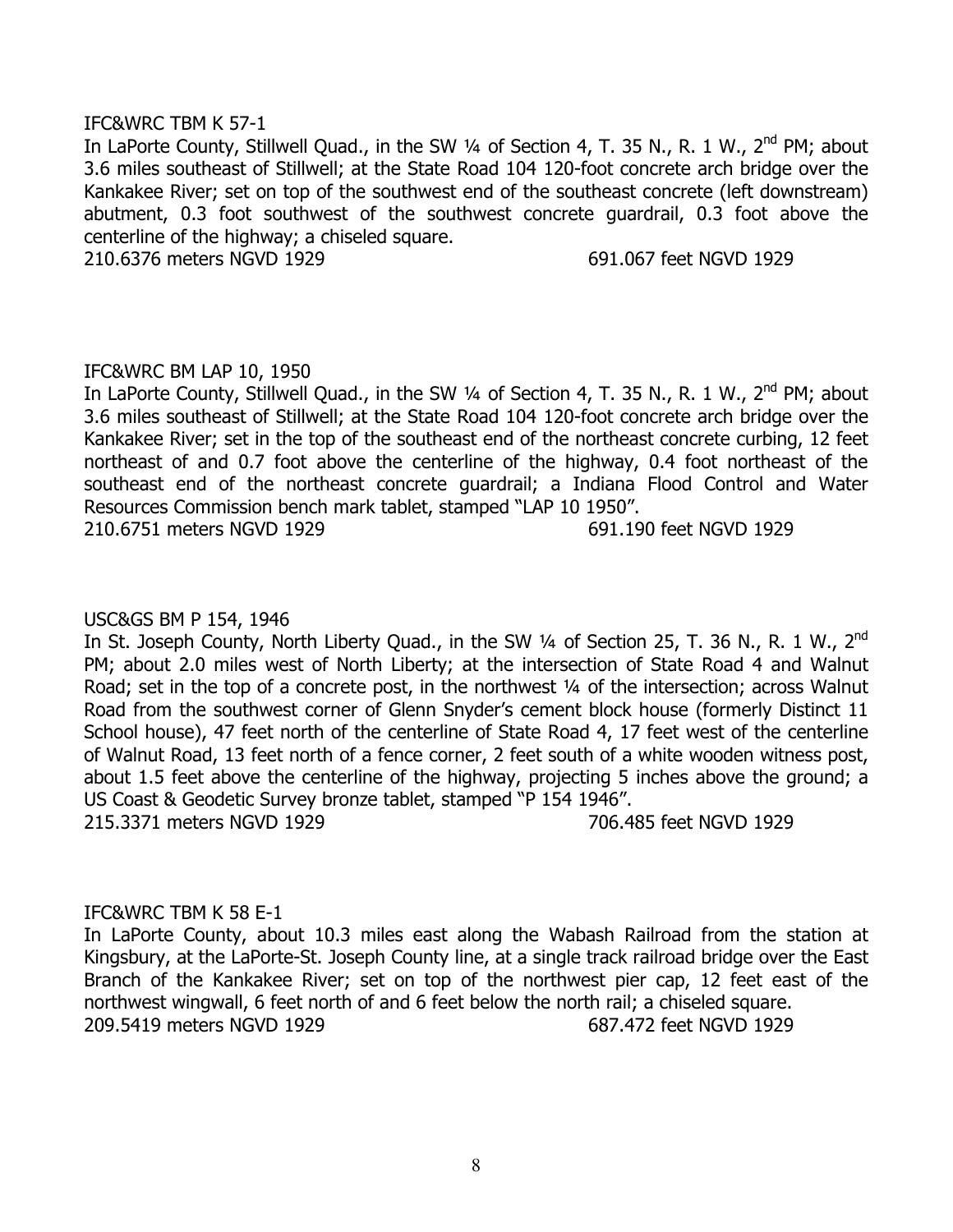#### IFC&WRC TBM K 58 W-1

In LaPorte County, Stillwell Quad., in the NE 1/4 of Section 33, T. 36 N., R. 1 W., 2<sup>nd</sup> PM; about 4.0 miles southeast of Stillwell; at the 525 South Road 55-foot steel truss bridge over the Kankakee River, on top of the south end of the east concrete abutment, 2.0 feet south of the east end of the south guardrail, a chiseled square.

209.6626 meters NGVD 1929 687.868 feet NGVD 1929

## IFC&WRC TBM K 59 W-1

In LaPorte County, Stillwell Quad., in the NE  $\frac{1}{4}$  of Section 33, T. 36 N., R. 1 W., 2<sup>nd</sup> PM; about 4.0 miles southeast of Stillwell; at the Norfolk and Western 50-foot steel plate girder railroad bridge over the Kankakee River; set on top of the south end of the east pier cap, 6 feet below the top of the south girder, 5 feet south of the south rail, 4 feet west of the east end of the south girder, a chiseled square.

210.0049 meters NGVD 1929 688.991 feet NGVD 1929

## USC&GS BM R 154, 1946

In LaPorte County, Stillwell Quad., in the NE 1/4 of Section 27, T. 36 N., R. 1 W., 2<sup>nd</sup> PM; about 5.0 miles east of Stillwell; at the "T" road intersection of State Road 4 and 1000 East Road; set top of a concrete post, 40 feet south of the centerline of State Road 4, 22 feet west of the centerline of 1000 East Road, 11.5 feet south of a fence corner post, 2 feet east of the fence line, 2 feet north of a white wooden witness post, projecting 4 inches above the ground; a US Coast & Geodetic Survey bronze bench mark tablet, stamped "R 154 1946". 210.241 meters NAVD 1988 210.3499 meters NGVD 1929

689.77 feet NAVD 1988 690.123 feet NGVD 1929

### IFC&WRC TBM K 60 E-1

In LaPorte County, North Liberty Quad., in the NW 1/4 of Section 26, T. 36 N., R. 1 W., 2<sup>nd</sup> PM; about 3.0 miles west of North Liberty; at the LaPorte-St. Joseph County Line, at the State Road 4 50-foot steel truss bridge over Miller Ditch; set in the flange on the north side of the lower chord, 9 feet east of the west abutment, 4 feet below the highway, a chiseled square. 209.9305 meters NGVD 1929 688.747 feet NGVD 1929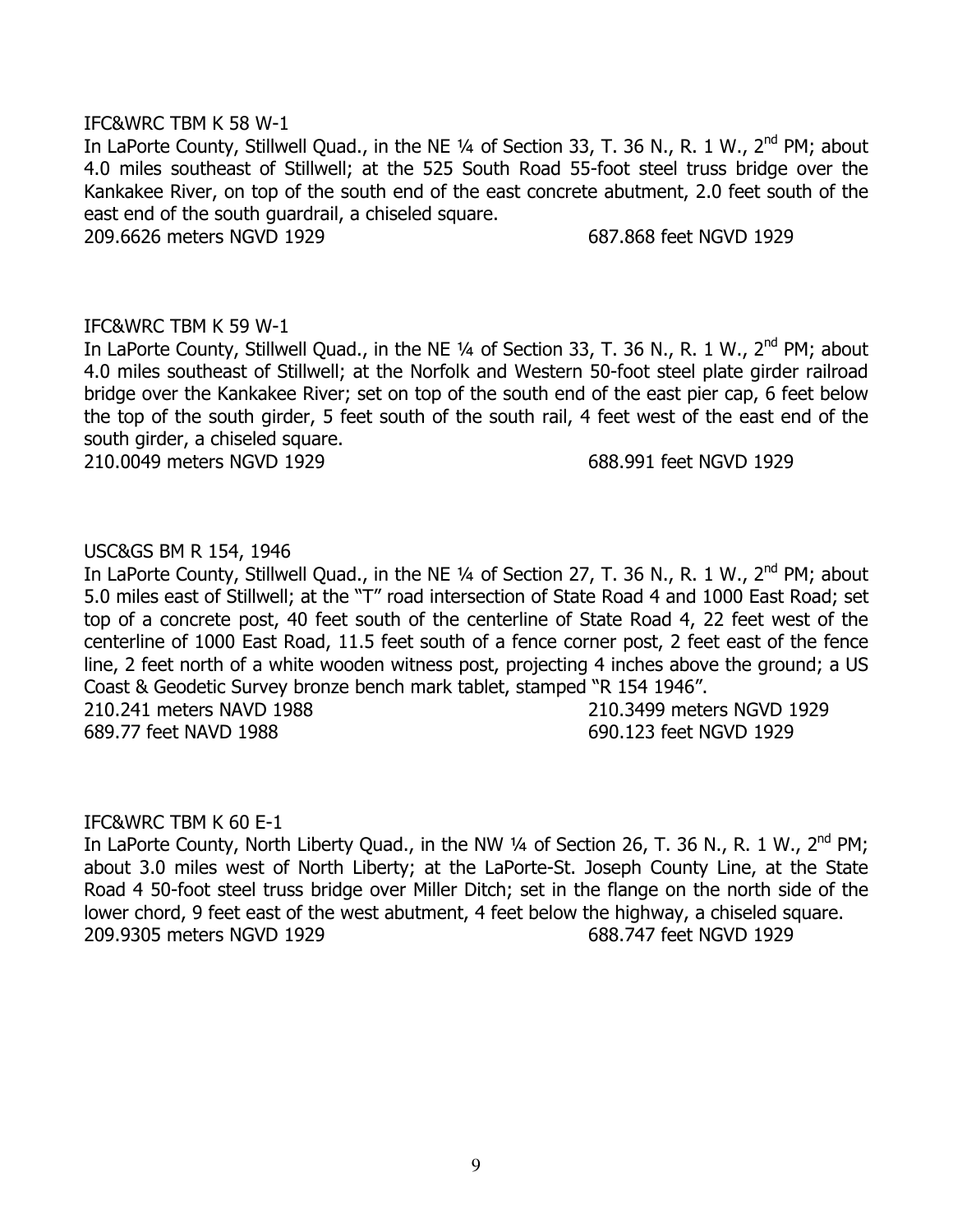### IFC&WRC TBM K 60 E-2

In St Joseph County, North Liberty Quad., in the NW 1/4 of Section 26, T. 36 N., R. 1 W., 2<sup>nd</sup> PM; about 3.0 miles west of North Liberty; at the LaPorte-St. Joseph County Line, at the State Road 4 50-foot steel truss bridge over Miller Ditch; set on top of the south end of the east stone abutment, 0.5 foot south of the east end of the bridge railing, 0.5 foot below the centerline of the highway, a chiseled square.

210.8815 meters NGVD 1929 691.867 feet NGVD 1929

### IFC&WRC TBM K 60 W-1

In LaPorte County, Stillwell Quad., in the SE 1/4 of Section 22, T. 36 N., R. 1 W., 2<sup>nd</sup> PM; about 4.6 miles east of Stillwell; at the State Road 4 55-foot steel truss bridge over the Kankakee River; set on top of the southeast wingwall, 5.0 feet south of the east end of the south steel guardrail and level with the centerline of the highway; a chiseled square.

210.4962 meters NGVD 1929 690.603 feet NGVD 1929

# IFC&WRC BM LAP 12, 1950

In LaPorte County, Stillwell Quad., in the SE  $\frac{1}{4}$  of Section 22, T. 36 N., R. 1 W., 2<sup>nd</sup> PM; about 4.6 miles east of Stillwell; at the State Road 4 55-foot steel truss bridge over the Kankakee River; set in the top of the north end of the west abutment, 11 feet north of and level with the centerline of the highway, 0.9 foot north of the west end of the north steel guardrail, 0.6 foot from the streamward face of the abutment; a Indiana Flood Control and Water Resources bronze bench mark tablet, stamped ' LAP 12 1950".

Destroyed see description for INDOT LaPorte L 836 210.5486 meters NGVD 1929 690.775 feet NGVD 1929

### IFC&WRC BM LAP 12 RESET

In LaPorte County, Stillwell Quad., in the SE 1/4 of Section 22, T. 36 N., R. 1 W., 2<sup>nd</sup> PM; about 4.6 miles east of Stillwell; at the State Road 4 55-foot steel truss bridge over the Kankakee River; set in the south corner of the bridge.

DESTROYED see disc for INDOT LaPorte L 836

THIRD ORDER 691.667 feet NGVD 1929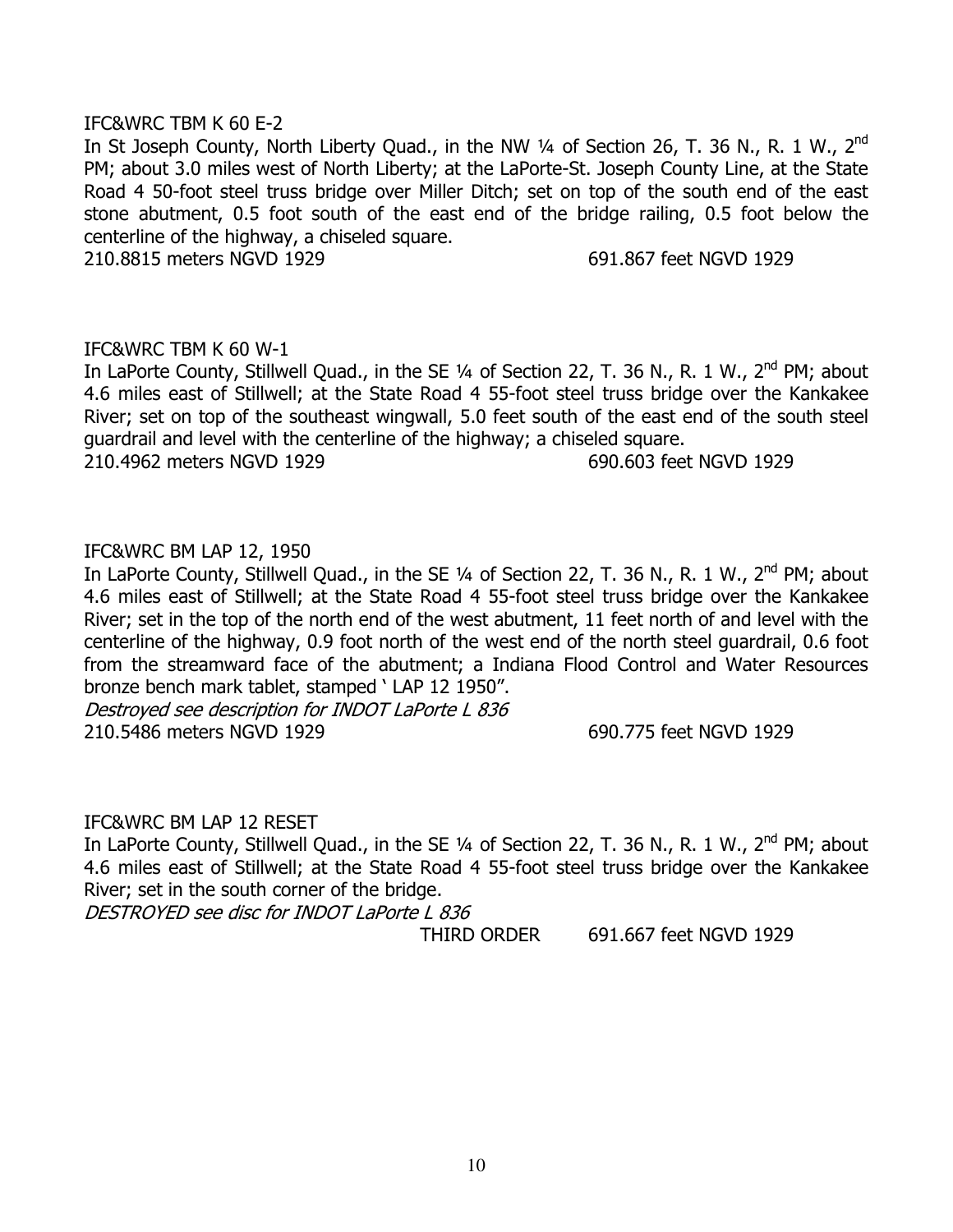## USC&GS BM R 140, 1956

In Jasper County, Shelby Quad., in the SE 1/4 of Section 13, T. 32 N., R. 8 W., 2<sup>nd</sup> PM; about 4.0 miles northeast of Shelby; at the Newton-Jasper County Line Road (Clay Street) 162-foot single span steel truss bridge over the Kankakee River; set on the southwest concrete wingwall of the bridge, 17 feet west of the centerline of the road, 5 feet southwest of the south end of the west steel bridge railing, about level with the bridge floor; a U.S. Coast & Geodetic Survey bronze tablet stamped "R 140 1956".

196.7680 meters NGVD 1929 645.563 feet NGVD 1929

## IFC&WRC TBM KK 73, 1955

In LaPorte County, San Pierre Quad., in Section 6, T. 32 N., R. 4 W., 2<sup>nd</sup> PM; about 3.25 miles upstream from the Dunns bridge over the Kankakee River; along the right bank of the Kankakee River, at river mile 95.53 on east line of Section 6, T. 32 N., R. 4 W., 230 feet upstream from a tarpaper shack on the right bank, 30 feet landward from the center line of the levee, in the landward side of a 14-inch blazed white oak tree, 0.9-foot above ground, a railroad spike driven through a brass plate, stamped "TBM KK 72 1955".

202.5440 meters NGVD 1929 664.513 feet NGVD 1929

# IFC&WRC BM LAP 1, 1950

In LaPorte County, San Pierre Quad., in the SE  $\frac{1}{4}$  of Section 6, T. 32 N., R. 4 W., 2<sup>nd</sup> PM; about 3.25 miles upstream from the Dunns bridge; at the 1100 West Road 110-foot steel truss bridge over the Kankakee River; set on top of the northwest (right-downstream) wingwall, 10.5 feet west of and level with the centerline of the roadway, 2 feet west of the northwest end post, a Indiana Flood Control and Water Resources bronze bench mark tablet, stamped "LAP 1 1950".

Plate knocked off stem still there. Reported 1-22-85 by S.C.S. 204.5541 meters NGVD 1929 671.108 feet NGVD 1929

### IFC&WRC TBM K 34-1

In LaPorte County, San Pierre Quad., in the SE  $\frac{1}{4}$  of Section 6, T. 32 N., R. 4 W., 2<sup>nd</sup> PM; about 3.25 miles upstream from the Dunns bridge; at the 1100 West Road 110-foot steel truss bridge over the Kankakee River; set in the top of the southwest corner of the northwest (rightdownstream wingwall, 12.2 feet west of and about level with the center line of the roadway, 1.0-foot north of the northwest end post, a chiseled square.

204.5496 meters NGVD 1929 671.093 feet NGVD 1929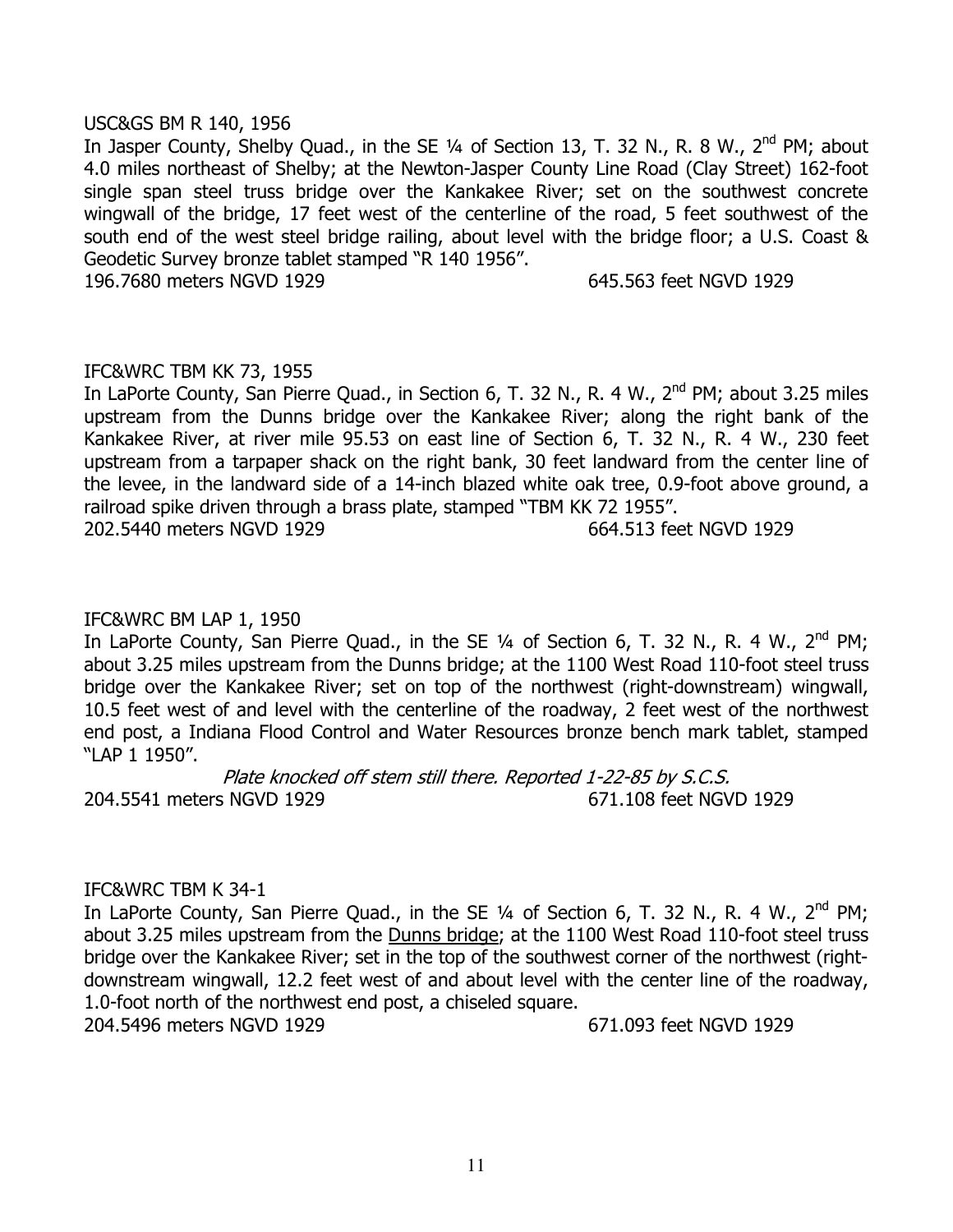### IFC&WRC TBM KK 74, 1955

In LaPorte County, LaCrosse Quad., in the NW  $\frac{1}{4}$  of Section 5, T. 32 N., R. 4 W., 2<sup>nd</sup> PM; about 4.0 miles south of LaCrosse; at river mile 96.6, 0.5 mile upstream from the 1100 West Road 110-foot steel truss bridge over the Kankakee River, about 0.7 mile downstream from the U.S. 421 Highway Bridge over the Kankakee River, 250 feet upstream from the mouth of an old slough on the northwest side of the river, at the top of the levee, 6 feet streamward from and about level with the top of the spoil bank, in the streamward side of the landward 10-inch prong of a 3-pronged Elm tree, a railroad spike driven through a brass plate, stamped "TBM KK 74 1955".

204.4173 meters NGVD 1929 670.659 feet NGVD 1929

## IFC&WRC TBM KK 87, 1955

In LaPorte County, Knox West Quad., in the NW 1/4 of Section 2, T. 33 N., R. 3 W., 2<sup>nd</sup> PM; about 6.1 miles northwest of Knox; at the "T" road intersection of State Road 39 and 1800; set in the west side of a power pole, 30 feet east of the centerline of State Road 39, 32 feet south of the extended centerline of the gravel road, 1 foot above the ground, a railroad spike driven through a brass plate, stamped "TBM KK 87 1955".

206.7173 meters NGVD 1929 678.205 feet NGVD 1929

# IFC&WRC BM LAP 2, 1950

In LaPorte County, Knox West Quad., in the SW 1/4 of Section 35, T. 34 N., R. 3 W., 2<sup>nd</sup> PM; about 5.8 miles northwest of Knox; about 2.5 miles north along State Road 39 from its intersection with State Road 8 to the junction of a gravel T-road leading east, thence 0.4 mile generally east along the gravel road, at a 75-foot steel truss bridge over the Kankakee River; set in the top of the south end of the west concrete abutment 13 feet south of the center line of the roadway, 2.2 feet south of the center line of the roadway, 2.2 feet south of the southwest bridge seat, 1.4 feet from the face of the abutment, 1 foot below the top of the roadway; a Indiana Flood Control and Water Resources Commission bronze bench mark tablet, stamped "LAP 2 1950".

205.4624 meters NGVD 1929 DESTROYED 674.088 feet NGVD 1929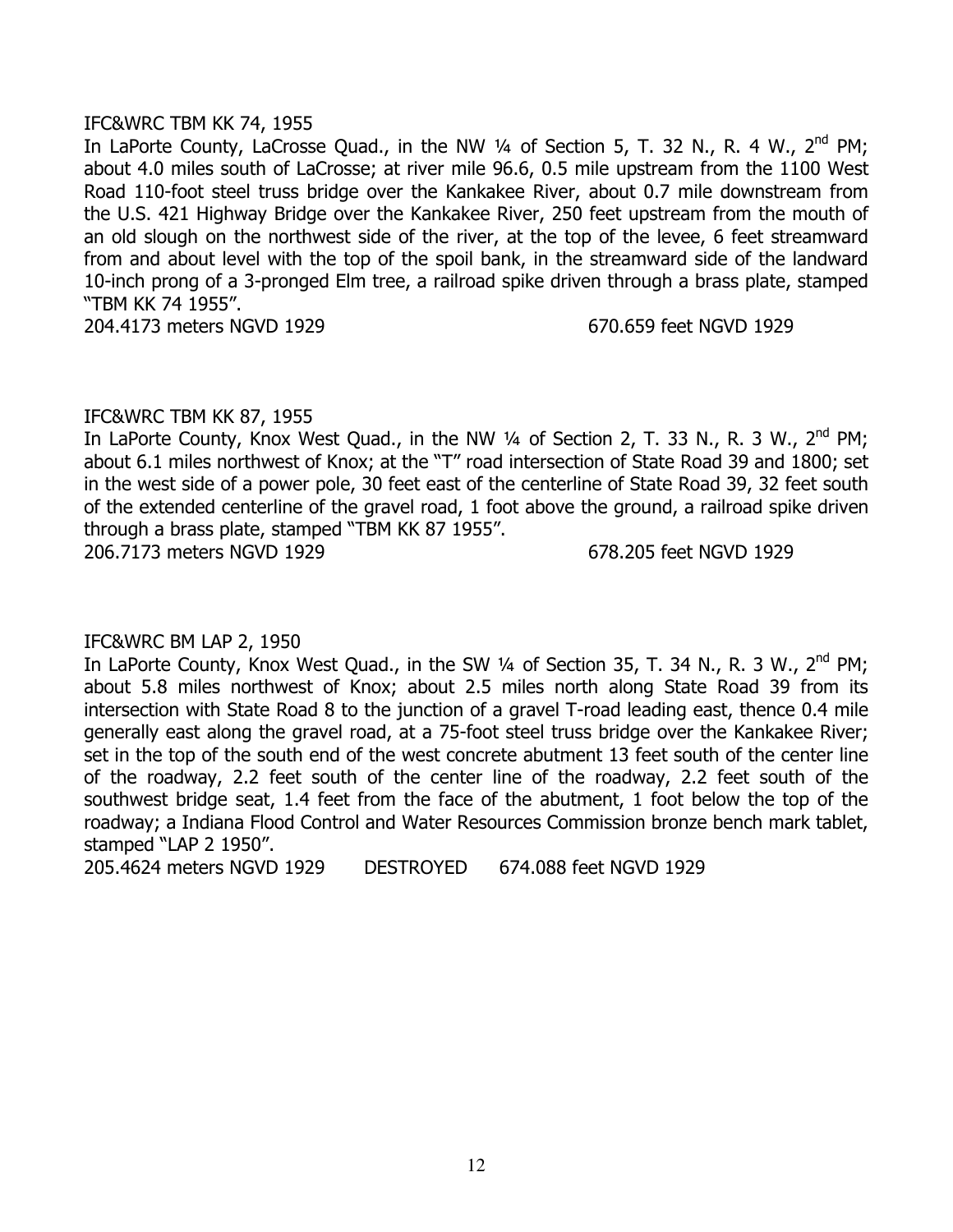## IFC&WRC TBM K 43-1

In LaPorte County, Knox West Quad., in the SW 1/4 of Section 35, T. 34 N., R. 3 W., 2<sup>nd</sup> PM; about 5.8 miles northwest of Knox; about 2.5 miles north along State Road 39 from its intersection with State Road 8 to the junction of a gravel T-road leading east, thence 0.4 mile generally east along the gravel road, at a 75-foot steel truss bridge over the Kankakee River; set on top of the east edge of the north end of the west concrete abutment, 8.5 feet north of the centerline of the road, 0.6 foot north of the northwest bridge seat, 1.5 feet below the top of the roadway, a chiseled square.

205.4886 meters NGVD 1929 674.174 feet NGVD 1929

# IFC&WRC BM LAP 3, 1950

In LaPorte County, Kingsford Heights Quad., in the SE 1/4 of Section 13, T. 34 N., R. 3 W., 2<sup>nd</sup> PM; about 6.0 miles south of Kingsford Heights; at the 1500 South Road (600 North Road) 90foot stub truss bridge over the Kankakee River; set in the top of the north end of the west concrete abutment, 12 feet north of the center line of the road, 1.7 feet from the face of the abutment, 1.2 feet north of the northwest bridge seat, 1 foot below the top of the roadway; a Indiana Flood Control and Water Resources Commission bronze bench mark tablet, stamped "LAP 3 1950".

206.8776 meters NGVD 1929 678.731 feet NGVD 1929

# IFC&WRC TBM K 45-1

In LaPorte County, Kingsford Heights Quad., in the SE 1/4 of Section 13, T. 34 N., R. 3 W., 2<sup>nd</sup> PM; about 6.0 miles south of Kingsford Heights; at the 1500 South Road (600 North Road) 90 foot steel truss bridge over the Kankakee River, in the top of the northwest wingwall, 7 feet north of the northwest end of the north truss; a chiseled square. 206.7478 meters NGVD 1929 678.305 feet NGVD 1929

# IFC&WRC TBM K 46-1

In LaPorte County, Kingsford Heights Quad., in the NE 1/4 of Section 13, T. 34 N., R. 3 W., 2<sup>nd</sup> PM; about 5.3 miles south of Kingsford Heights; at the Penn Central Railroad 2-span doubletrack plate girder railroad bridge over the Kankakee River; set in the top of the southwest wingwall, 80 feet downstream from the U.S. Highway 30 bridge over the river, 3.5 feet south of the west end of the south girder, 1 foot below the top of the south rail; a chiseled square. 208.5555 meters NGVD 1929 684.236 feet NGVD 1929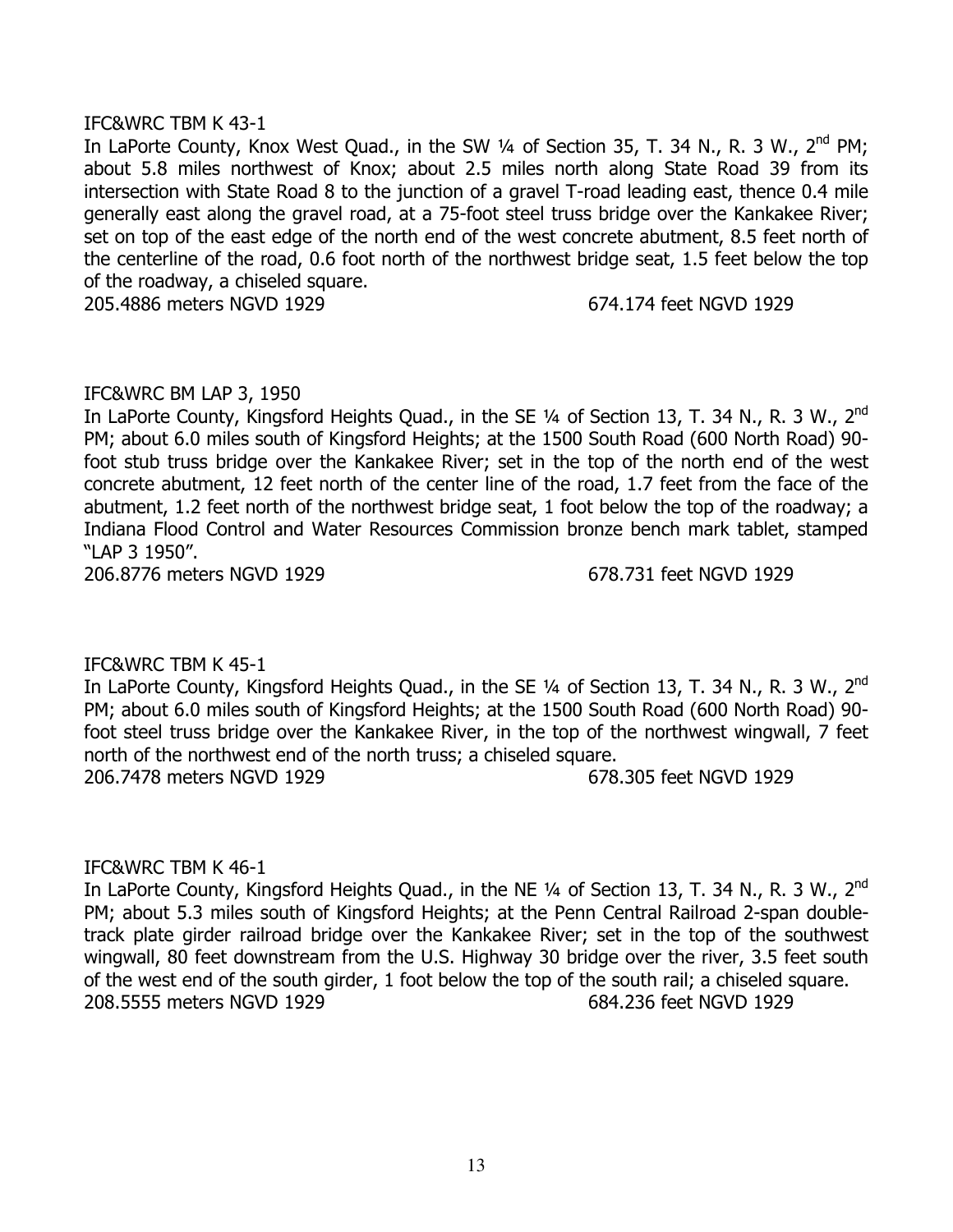## DNR BM LAP 11 RESET 1985

In LaPorte County, Stillwell Quad., in the NE 1/4 of Section 33, T. 36 N., R. 1 W., 2<sup>nd</sup> PM; about 4.0 miles southeast of Stillwell; at the 525 South Road bridge over the Kankakee River; set in a concrete post, 53.2 feet north of the power pole with a 'No Trespassing" sign on the south side of 525 South road, 48.2 feet southwest of the northwest corner of the southwest wingwall of the railroad bridge, 33.4 feet north of the centerline of the road, 36.9 feet south of the south rail of the railroad, 25.8 feet northeast of NIPSCO pole number 788/897, 16.6 feet west of the centerline of the access road over the railroad, flush with the ground; a Department of Natural Resources control station tablet, stamped "LAP 11 RESET".

Adjusted Elevation 5/31/02 209.468 meters NGVD 1929 3<sup>rd</sup> Order 687.229 feet NGVD 1929

# ISHC BM LAP L 143

In LaPorte County, Kingsford Heights Quad., in the NE 1/4 of Section 13, T. 34 N., R. 3 W., 2<sup>nd</sup> PM; about 5.3 miles south of Kingsford Heights; at the U.S. Highway 30 Bridge over the Kankakee River; set in the west end of the north curb, 20 feet north of the center line of the highway, 0.2-foot east of the west end of the bridge, 0.9-foot above the top of the roadway; a Indiana State Highway Commission bronze tablet, stamped "LAP L 143". 207.9889 meters NGVD 1929 682.377 feet NGVD 1929

# IFC&WRC TBM KK 81, 1955

In LaPorte County, Stillwell Quad., in the SE  $\frac{1}{4}$  of Section 29, T. 36 N., R. 1 W., 2<sup>nd</sup> PM; about 3.3 miles southeast of Stillwell; at the "T"-road intersection of 800 East Road and 525 South Road; set in the east side of a telephone pole, 20 feet north of the center line of 525 South Road, 15 feet west of the center line of800 East Road, 1.5 feet above the top of the roadway; a railroad spike driven through a brass plate, stamped "TBM KK 81 1955". 211.9266 meters NGVD 1929 695.296 feet NGVD 1929

# IFC&WRC TBM KK 4, 1955

In LaPorte County, about 3.4 miles south-southeast of Mill Creek, about 3.2 miles southeast along State Road 104 from the Grand Trunk Western Railroad crossing at Stillwell, thence 0.3 mile east to a T-road junction marked "525 south and 800 East", at a small concrete bridge over the Little Kankakee River, in the top of the northwest wingwall, 13 feet east of the center line of the road, 2.8 feet east of the east edge of the bridge, 0.3-foot north of the south face of the wingwall, a chiseled square.

210.5252 meters NGVD 1929 690.698 feet NGVD 1929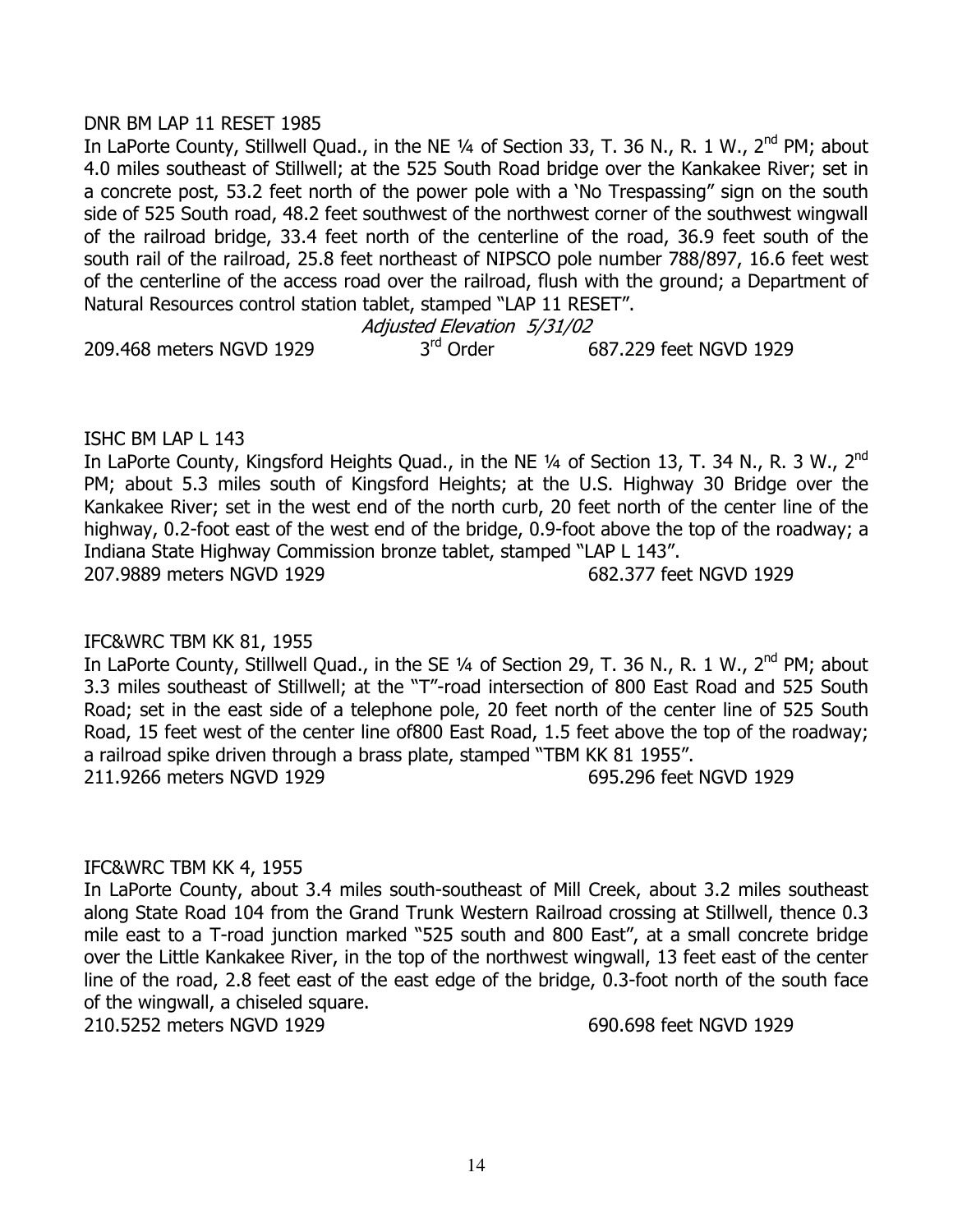### USC&GS X 155, 1946

In Saint Joseph County, Walkerton Quad., in the SW 1/4 of Section 24, T. 35 N., R. 1 W., 2<sup>nd</sup> PM; at Walkerton; at the east corner of the intersection of Roosevelt Road (U.S. Highway 6) and Illinois Street, across the street, southeast from the post office; set in the southwest brick wall of the city band stand, 59 feet southeast of the southeast edge of the southeast sidewalk along the southeast edge of the southeast sidewalk along Illinois Street, 25 feet northeast of the northeast curb of Roosevelt Road, 1.1 feet northwest of the city band stand, 1.1 feet northwest of the south corner, and 2.2 feet above the ground, a U.S. Coast & Geodetic Survey bronze disk stamped "X 155 1946".

221.4291 meters NGVD 1929 726.472 feet N.G.V.D. 1929

## DNR TBM LAPORTE 1, 1993

In LaPorte County, La Porte East Quad., in the NW 1/4 of Section 35, T. 37 N., R. 3 W., 2nd PM; at LaPorte; at the intersection of U.S. 35 (Pine Lake Avenue) and Weller Avenue; set in the south side of utility pole #562/626, 46.0 feet south of the centerline of Weller Avenue, 76.1 feet west of the centerline of U.S. 35, 61.0 feet northeast of the northeast corner of the McDonald's restaurant, 1.2 feet above the ground; a railroad spike driven thru an aluminum tag, stamped "DNR TBM LAPORTE #1, 1993."

806.032 feet N.A.V.D. 1988 806.364 feet N.G.V.D. 1929

245.6791 meters N.A.V.D. 1988 245.7802 meters N.G.V.D. 1929

### DNR TBM LAPORTE 2, 1993

In LaPorte County, La Porte East Quad., in the SW ¼ of Section 26, T. 37 N., R. 3 W., 2nd PM; at LaPorte; from the intersection of U.S. 35 and Weller Avenue, go east 0.4 mile to the intersection of Truesdale Avenue and Hoelocker Road; set in the south side of utility pole #581/510, 40.5 feet west of the centerline of Hoelocker Road, 28.2 feet south of Truesdale Avenue, 54.2 feet south of a brace pole, 1.8 feet above the ground; a railroad spike driven thru an aluminum tag, stamped "DNR TBM LAPORTE #2, 1993."

245.0895 meters N.A.V.D. 1988 245.1905 meters N.G.V.D. 1929 804.098 feet N.A.V.D. 1988 804.429 feet N.G.V.D. 1929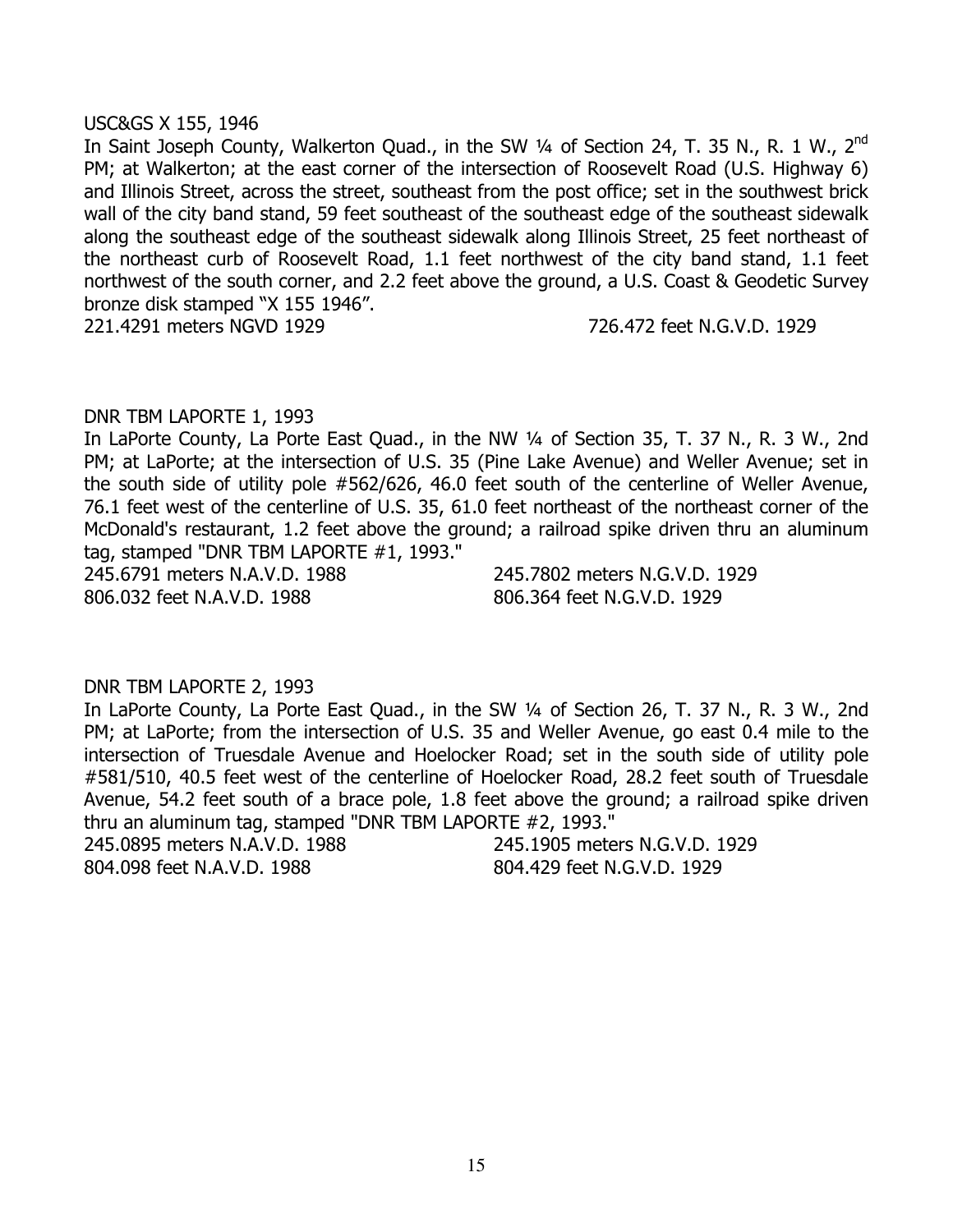### DNR TBM LAPORTE 3, 1993

In LaPorte County, La Porte East Quad., in the SE 1/4 of Section 26, T. 37 N., R. 3 W., 2nd PM; at LaPorte; from the intersection of U.S. 35 and Weller Avenue, go east 1.0 mile to the intersection of McClung Road and Truesdale Avenue; set in the west side of utility pole #581/516, 100.4 feet from the centerline of Truesdale Avenue and the same distance to a fire hydrant, 18.4 feet from the centerline of McClung Road, 1.8 feet above the ground; a railroad spike driven thru an aluminum tag, stamped "DNR TBM LAPORTE #3, 1993." 245.7874 meters N.A.V.D. 1988 245.8884 meters N.G.V.D. 1929 806.388 feet N.A.V.D. 1988 806.719 feet N.G.V.D. 1929

### DNR TBM LAPORTE 4, 1993

In La Porte County, La Porte East Quad., in the NW 1/4 of Section 26, T. 37 N., R. 3 W., 2nd PM; at LaPorte; at intersection of Wardner Avenue and U.S. 35 (Pine Lake Avenue); set in the west side of utility pole #577/451, 21.4 feet east of the centerline of U.S. 35, 15.8 feet north of the centerline of Wardner Avenue, 7.1 feet south of a sign post, 1.7 feet above the ground; a railroad spike driven thru an aluminum tag, stamped "DNR TBM LAPORTE #4, 1993." 247.9893 meters N.A.V.D. 1988 248.0903 meters N.G.V.D. 1929 813.612 feet N.A.V.D. 1988 813.943 feet N.G.V.D. 1929

DNR TBM LAPORTE 5, 1993In La Porte County, La Porte East Quad., in the NW 1/4 of Section 34, T. 37 N., R. 3 W., 2nd PM; at LaPorte; at the intersection of Waverly Road and Grangemouth Road; set in the south side of utility pole #563/531, 59.4 feet east of the centerline of Grangemouth Road, 46.3 feet west of the centerline of Grangemouth Drive, 27.0 feet south of the centerline of Waverly Road, 9.7 feet northeast of a rock pile, 1.8 feet above the ground; a railroad spike driven thru an aluminum tag, stamped "DNR TBM LAPORTE #5, 1993."

245.7494 meters N.A.V.D. 1988 245.8503 meters N.G.V.D. 1929 806.263 feet N.A.V.D. 1988 806.594 feet N.G.V.D. 1929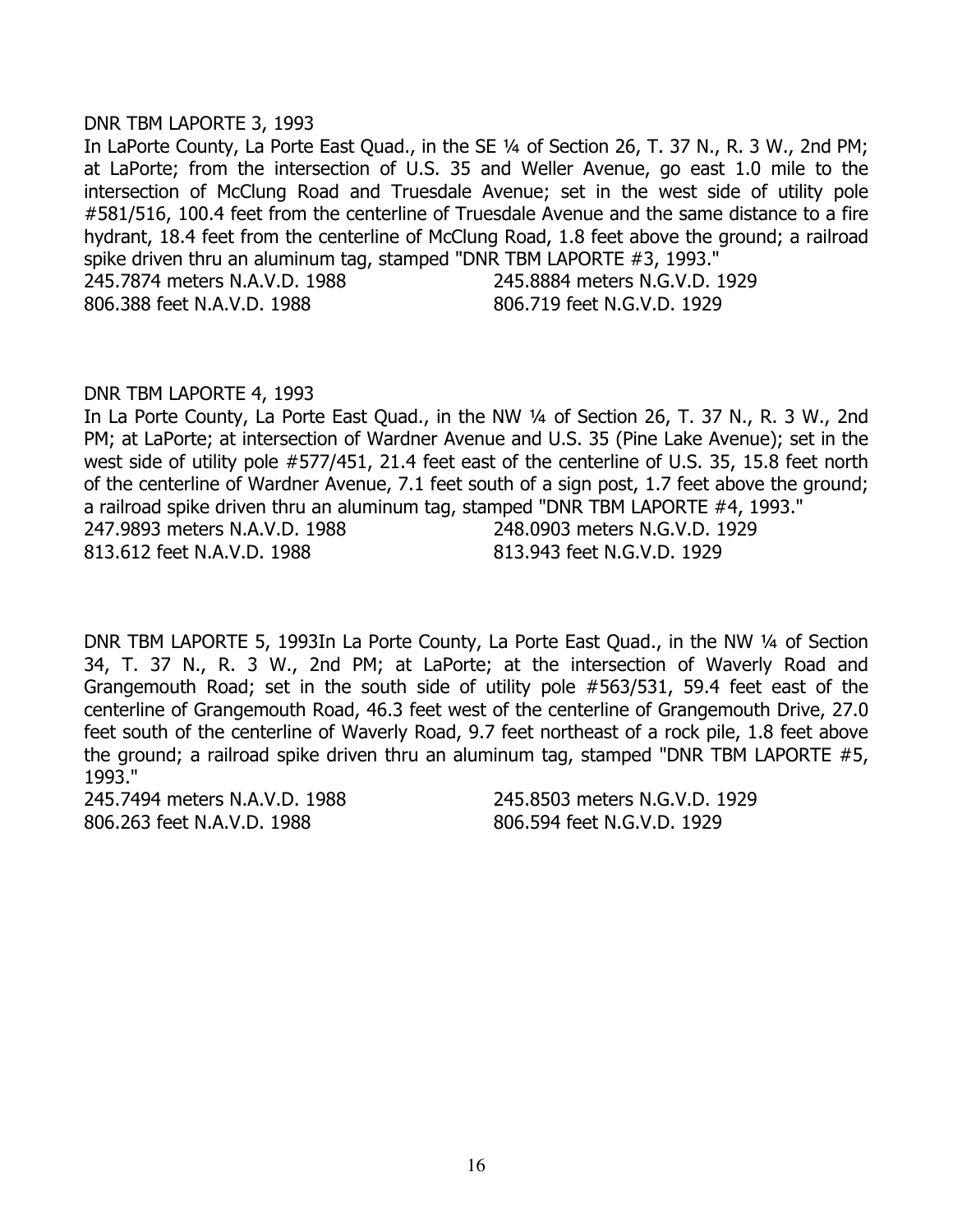#### DNR TBM LAPORTE 6, 1993

In La Porte County, La Porte East Quad., in the SW 1/4 of Section 27, T. 37 N., R. 3 W., 2nd PM; at La Porte; at the intersection of U.S. 35 and Waverly Road, thence west 0.7 mile to the entrance to parking lot for nature trails; set in the north side of utility pole #65100416, 127.7 feet east of the east end of the south guardrail of the bridge over the channel between Pine Lake and Stone Lake, 92.7 feet west of the centerline of the entrance, 20.2 feet south of the centerline of Waverly Road, 1.7 feet above the ground; a railroad spike driven thru an aluminum tag, stamped "DNR TBM LAPORTE #6, 1993." 246.5083 meters N.A.V.D. 1988 246.6093 meters N.G.V.D. 1929

808.753 feet N.A.V.D. 1988 809.084 feet N.G.V.D. 1929

### DNR TBM LAPORTE 7, 1993

In La Porte County, Springville Quad., in the NE 1/4 of Section 27, T. 37 N., R. 3 W., 2nd PM; at Pine Lake; at the "Y" intersection of U.S. 35 and State Road 39, on the east side of State Road 39; set in the west side of utility pole #597/883, 69.6 feet east of extended centerline of State Road 39 and its intersection with the centerline of U.S. 35, 35.7 feet southeast of stoplight pole, 33.0 feet southwest of the southwest corner of the Huber's Marine Building, 1.3 feet above the ground; a railroad spike driven thru an aluminum tag, stamped "DNR TBM LAPORTE #7, 1993."

247.2683 meters N.A.V.D. 1988 247.3692 meters N.G.V.D. 1929 811.246 feet N.A.V.D. 1988 811.577 feet N.G.V.D. 1929

### DNR TBM LAPORTE 8, 1993

In La Porte County, Springville Quad., in the NE 1/4 of Section 27, T. 37 N., R. 3 W., 2nd PM; at Pine Lake; at the intersection of U.S. 35 and Lakeside Street, in the northwest quadrant of the intersection; set in the south side of utility pole #565/649, 48.4 feet southwest of the centerline of U.S. 35, 28.5 feet northwest of the centerline of Lakeside Street, 5.6 feet northeast of a street sign post, 1.0 feet above the ground; a railroad spike driven thru an aluminum tag, stamped "DNR TBM LAPORTE #8, 1993."

247.9593 meters N.A.V.D. 1988 248.0605 meters N.G.V.D. 1929 813.513feet N.A.V.D. 1988 813.845 feet N.G.V.D. 1929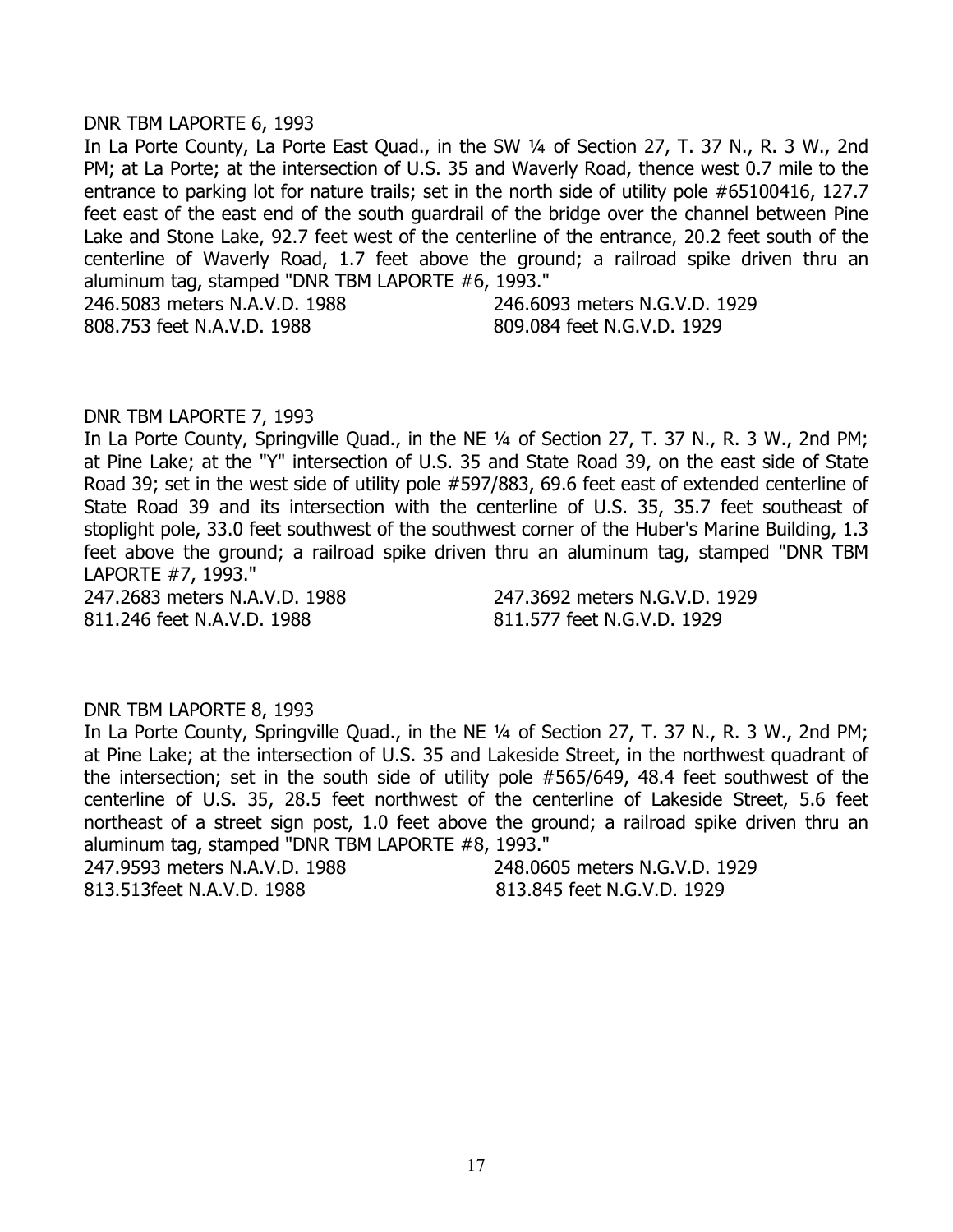### DNR TBM LAPORTE 9, 1993

In La Porte County, Springville Quad., in the SW 1/4 of Section 23, T. 37 N., R. 3 W., 2nd PM; approximately 0.2 mile northwest of Fishtrap Lake; at the intersection State Road 39 and Severs Road, in the northeast quadrant of intersection; set in the southeast side of a utility pole, 97.8 feet east of State Road 39, 26.6 feet northeast of a concrete headwall on the north side of Severs Road, 25.5 feet north of Severs Road, 1.3 feet above the ground; a railroad spike driven thru an aluminum tag, stamped "DNR TBM LAPORTE #9, 1993." 256.3134 meters N.A.V.D. 1988 256.4144 meters N.G.V.D. 1929 840.922 feet N.A.V.D. 1988 841.253 feet N.G.V.D. 1929

### DNR TBM LAPORTE 10, 1993

In La Porte County, Springville Quad., in the SW 1/4 of Section 23, T. 37 N., R. 3 W., 2nd PM; at Fishtrap Lake; at the intersection of Severs Road and the Norfolk and Western railroad, in the southwest ¼ of the intersection; set in the northwest side of utility pole #577/922, 68.8 feet west of the west most rail of the tracks, 26.7 feet south of the centerline of Severs Road, 21.0 feet east of a private drive, 10.9 feet southwest of a railroad signal light post, 1.7 feet above the ground, a railroad spike driven thru an aluminum tag, stamped "DNR TBM LAPORTE 10, 1993."

813.299 feet N.A.V.D. 1988 813.631 feet N.G.V.D. 1929

247.8941 meters N.A.V.D. 1988 247.9952 meters N.G.V.D. 1929

### DNR TBM LAPORTE 11, 1993

In La Porte County, Springville Quad., in the NW 1/4 of Section 23, T. 37 N., R. 3 W., 2nd PM; approximately 0.5 mile northwest of Horseshoe Lake; at the intersection of State Road 39 and 300 North Road; set in northwest side of a utility pole located in the southeast quadrant of intersection, 82.5 feet southwest of the west post of the "Briar Leaf Golf Club" sign, 41.8 feet south of the centerline of 300 North Road, 38.0 feet east of S.R. 39, 1.5 feet above the ground; a railroad spike driven thru an aluminum tag, stamped "DNR TBM LAPORTE #11, 1993."

255.8770 meters N.A.V.D. 1988 255.9780 meters N.G.V.D. 1929 839.490 feet N.A.V.D. 1988 839.821 feet N.G.V.D. 1929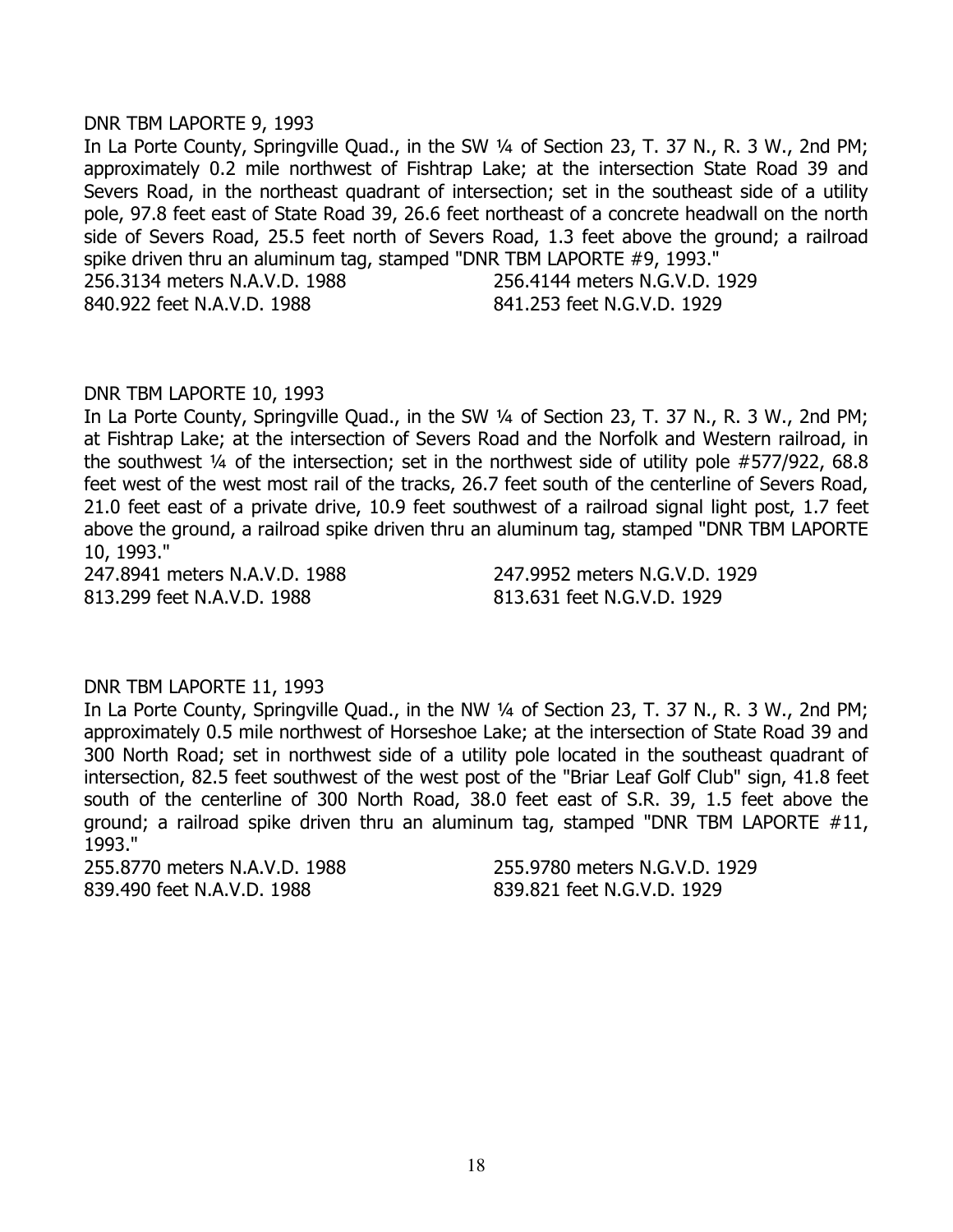#### DNR TBM LAPORTE 12, 1993

In La Porte County, Springville Quad., in the NE 1/4 of Section 23, T. 37 N., R. 3 W., 2nd PM; at Horseshoe Lake; 0.5 mile east along 300 North Road from its intersection with S.R. 39 to Horseshoe Bend Road; set in the north side of utility pole #572/835 with transformer, 148.9 feet west of the centerline of Horseshoe Bend Road, 54.9 feet northwest of the northwest corner of a white brick house, 14.8 feet south of the centerline of 300 North Road, 9.0 feet north of a chain link fence, 0.4 foot above ground; a railroad spike driven thru an aluminum tag, stamped DNR TBM LAPORTE #12, 1993."

256.5682 meters N.A.V.D. 1988 256.6692 meters N.G.V.D. 1929

841.758 feet N.A.V.D. 1988 842.089 feet N.G.V.D. 1929

#### DNR TBM LAPORTE 13, 1993

In La Porte County, Springville Quad., in the NE 1/4 of Section 23, T. 37 N., R. 3 W., 2nd PM; at Horseshoe Lake; 0.5 mile east along 300 North Road from its intersection with State Road 39 to Horseshoe Bend Road, thence south along Horseshoe Bend Road 0.3 mile to Timberview Lane, in the southeast quadrant of intersection; set in the north side of utility pole #576/494, 60.0 feet northwest of the northwest corner of a black and tan brick house, 54.7 feet east of the centerline of Timberview Lane, 20.7 feet south of the centerline of Horseshoe Bend Road, 1.7 feet above the ground; a railroad spike driven thru an aluminum tag, stamped "DNR TBM LAPORTE #13, 1993."

257.6961 meters N.A.V.D. 1988 257.7970 meters N.G.V.D. 1929 845.458 feet N.A.V.D. 1988 845.789 feet N.G.V.D. 1929

#### DNR TBM #1 RESET 1993

In La Porte County, Springville Quad., in the NE 1/4 of Section 27, T. 37 N., R. 3 W., 2nd PM; at Pine Lake; at the intersection of U.S. 35 (State Road 39) and Lakeside Street, thence west along Lakeside Street 0.15 mile to house #1358; set in the south side of utility pole #573/485, 53.0 feet northeast of the northeast corner of house (#1358), 43.6 feet north of utility pole #597/567, 31.0 feet east of a 30" maple tree, 11.5 feet northeast of the centerline of Lakeside Street, 1.3 feet above ground, a railroad spike driven thru an aluminum tag, stamped "DNR TBM #1 RESET, 1993."

801.278 feet N.A.V.D. 1988 801.610 feet N.G.V.D. 1929

244.2301 meters N.A.V.D. 1988 244.3312 meters N.G.V.D. 1929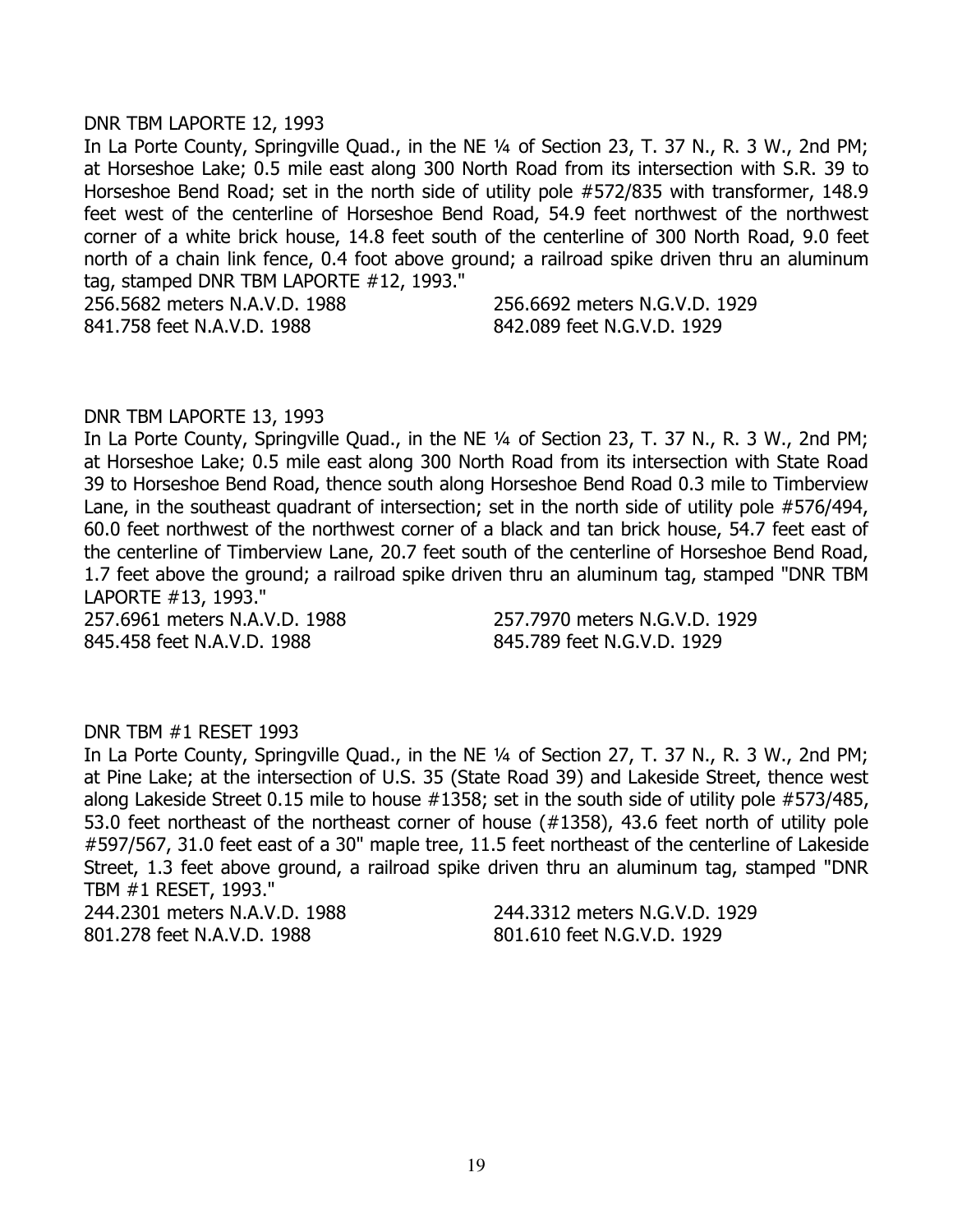### DNR TBM LAPORTE 14, 1993

In La Porte County, La Porte West Quad., in the SW ¼ of Section 27, T. 37 N., R. 3 W., 2nd PM; at LaPorte; at the intersection of Waverly Road and Garden Street; set in the east side of utility pole located on the south side of Waverly Road, 152.0 feet west of the centerline of Garden Street, 43.9 feet south of a "35mph" speed limit sign post, 29.5 feet south of Waverly Road centerline, 1.6 feet above the ground; a railroad spike driven thru an aluminum tag, stamped "LAPORTE #14, 1993."

249.4362 meters N.A.V.D. 1988 249.5372 meters N.G.V.D. 1929 818.359 feet N.A.V.D. 1988 818.690 feet N.G.V.D. 1929

#### DNR TBM LAPORTE 15, 1993

In La Porte County, La Porte West Quad., in the SW 1/4 of Section 27, T. 37 W., R. 3 W., 2nd PM; at Pine Lake; at the intersection of U.S. 35 and Johnson Road in La Porte, travel 0.3 mile west along Johnson Road to the intersection of Johnson and Holton Road, thence 0.75 mile south along Holton Road to its intersection with Ishand Drive; set in the south side of the utility pole located on the north side of Ishand Drive, 101.4 feet east of utility pole #577/024 with meter, 73.3 feet east of the centerline of Holton Road, 18.4 feet north of the centerline of Ishand Drive, 1.7 feet above the ground; a railroad spike driven thru an aluminum tag, stamped "LAPORTE #15, 1993."

802.003 feet N.A.V.D. 1988 802.335 feet N.G.V.D. 1929

244.4511 meters N.A.V.D. 1988 244.5522 meters N.G.V.D. 1929

## DNR TBM LAPORTE 16, 1993

In La Porte County, Michigan City East Quad., in the SE 1/4 of Section 27, T. 37 N., R. 3 W., 2nd PM; at Holmes Island on Pine Lake; at the intersection of U.S. 35 and Johnson Road in La Porte, travel 0.3 mile west along Johnson Road to the intersection of Johnson and Holton Road, thence 0.75 mile south along Holton Road to its intersection with Ishand Drive, thence 0.5 east-southeast along Ishand Drive to Oak Drive, thence 0.1 mile east to the intersection of Oak and Maple Drive; set in the northeast side of utility pole #30419-10, in the southwest 1/4 of the intersection, 15.6 feet west of the centerline of Maple Drive, 24.0 feet south of the centerline of Oak Drive, 1.8 feet of telephone pedestal, 1.7 feet above the ground; a railroad spike driven thru an aluminum tag, stamped "LAPORTE #16, 1993." 244.9097 meters N.A.V.D. 1988 245.0106 meters N.G.V.D. 1929

803.508 feet N.A.V.D. 1988 803.839 feet N.G.V.D. 1929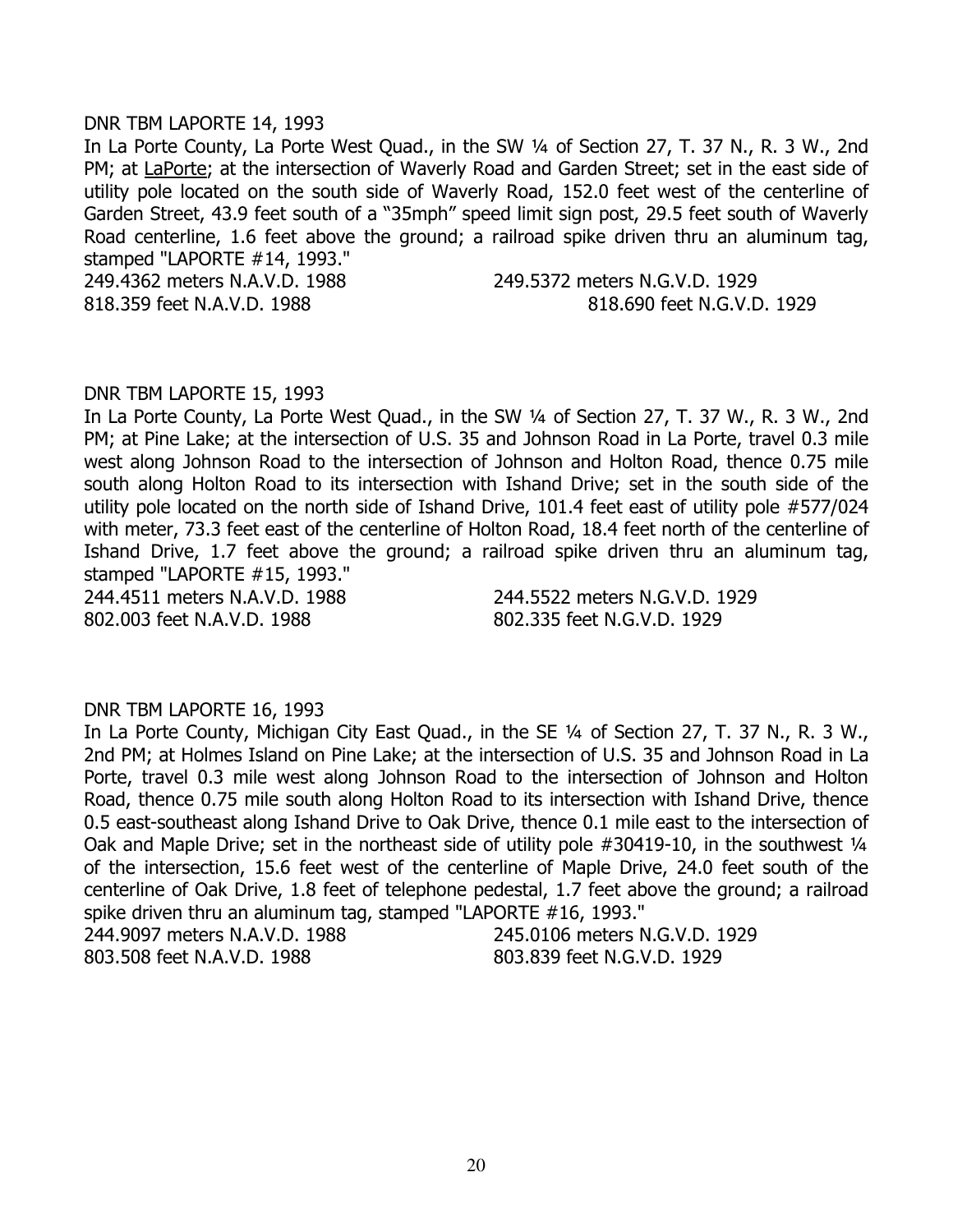#### DNR TBM LAPORTE 17, 1993

In La Porte County, Springville Quad., in the SW 1/4 of Section 27, T. 37 N., R. 3 W., 2nd PM; at Holmes Island on Pine Lake; at the intersection of U.S. 35 and Johnson Road in La Porte travel 0.3 mile west along Johnson Road to the intersection of Johnson and Holton Road, thence 0.75 mile south along Holton Road to its intersection with Ishand Drive, thence 0.5 east-southeast along Ishand Drive to Oak Drive thence 0.75 mile to the end of Holmes Island; set on the north side of utility pole #579/602 located on the south side of Oak Drive, 23.5 feet northeast from northeast corner of #410 residence, 18.3 feet east northeast of 20" diameter Cottonwood tree, 11.0 feet south of the centerline of Oak Drive, 1.7 feet above ground; a railroad spike driven thru an aluminum tag, stamped "LAPORTE #17, 1993." 244.5761 meters N.A.V.D. 1988 244.6772 meters N.G.V.D. 1929 802.413 feet N.A.V.D. 1988 802.745 feet N.G.V.D. 1929

### DNR TBM LAPORTE 18, 1993

In La Porte County, Springville Quad., in the SE ¼ of Section 22, T. 37 N., R. 3 W., 2nd PM; at Pine Lake; at the intersection of U.S. 35 and Johnson Road/Severs Road; set in the southwest side of pole #571/187 located in the southwest 1/4 of intersection, 54.5 feet west of the centerline of U.S. 35, 40.0 feet south of the centerline of Johnson Road, 17.4 feet northwest of a metal signal pole, 1.9 feet above the ground; a railroad spike driven thru an aluminum tag, stamped "LAPORTE #18, 1993."

247.3919 meters N.A.V.D. 1988 247.4929 meters N.G.V.D. 1929 811.652 feet N.A.V.D. 1988 811.983 feet N.G.V.D. 1929

#### DNR TBM LLK 83, 06882

In La Porte County, La Porte East Quad., in the SW 1/4 of Section 27, T. 37 N., R. 3 W., 2nd PM; at LaPorte; approximately 0.7 mile west along Waverly Road from its intersection with U.S. 35 (Pine Lake Avenue) to the entrance to the parking lot for natural trails; set in the west side of a 15" Ash tree, 131.7 feet south of centerline of Waverly Road, 94.2 feet south of a rock with a monument, 9.6 feet west of the parking lot, 1.3 feet above the ground; a railroad spike driven thru an aluminum tag, stamped "DNR TBM LLK 83 - 06882." 245.1252 meters N.A.V.D. 1988 245.2261 meters N.G.V.D. 1929

804.215 feet N.A.V.D. 1988 804.546 feet N.G.V.D. 1929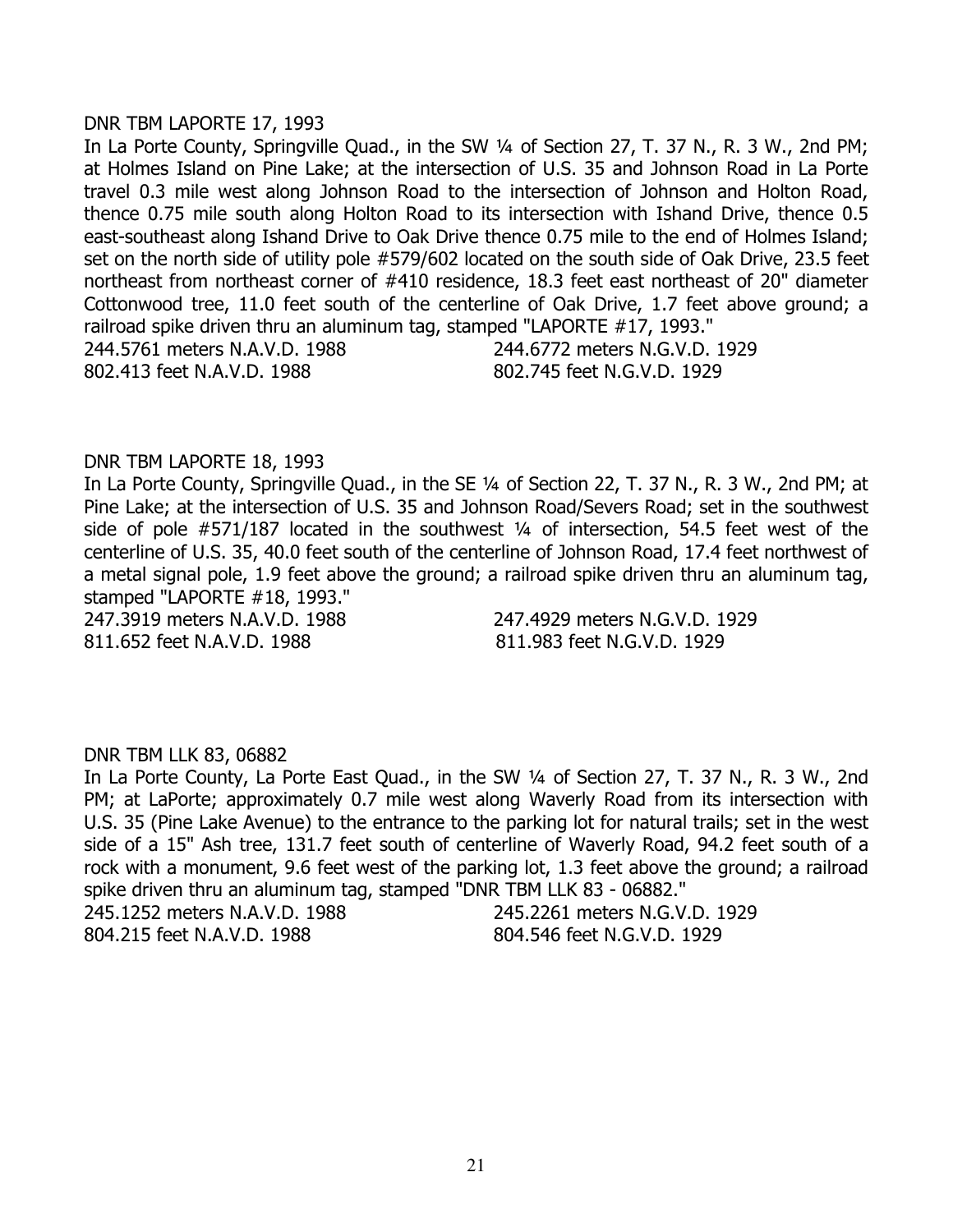#### DNR TBM LLK 84 RESET 1993

In La Porte County, La Porte East Quad., in the NE 1/4 of Section 34, T. 37 N., R. 3 W., 2nd PM; at LaPorte; at the intersection of U.S. 35 (State Road 39) and State Road 2 (In La Porte, at courthouse), travel northwest along U.S. 35 (State Road 39) 0.9 mile to the entrance of Soldiers Memorial Park, turn left on Lakeshore Drive, go 0.4 mile to its intersection with Grangemouth Street, go right on Grangemouth approximately 100.0 feet to a wooden timber bridge; set in the top of the southeast headwall, 13.9 feet southwest of the centerline of Grangemouth Street, 14.9 feet northwest of a stop sign post, 41.5 feet north of the north end of the (Soldiers Memorial Park) sign post, 0.55 foot northeast of the southwest end of the southeast headwall, 4.2 feet below the top of the wooden guardrail; a dome head spike, stamped "IDNR TBM LLK 84 RESET 1993." 244.6095 meters N.A.V.D. 1988 244.7104 meters N.G.V.D. 1929

802.523 feet N.A.V.D. 1988 802.854 feet N.G.V.D. 1929

### DNR TBM LLK 85, 06882 REVISED

In La Porte County, La Porte East Quad., in the NW 1/4 of Section 35, T. 37 N., R. 3 W., 2nd PM; at LaPorte; at the Wardner Avenue stone arch bridge over the channel between Stone Lake and Lily Lake; located on top of the south concrete capped stone guardrail, 19.1 feet west of the east end of guardrail, 15.6 feet south of the centerline of Lakeshore Drive, 0.8 foot north of the south face of concrete gap, 3.9 feet above bridge floor; a chiseled triangle. 245.4382 meters N.A.V.D. 1988 245.5391 meters N.G.V.D. 1929 805.242 feet N.A.V.D. 1988 805.573 feet N.G.V.D. 1929

### DNR TBM LLK 86, 06882

In La Porte County, La Porte East Quad., in the SE ¼ of Section 27, T. 37 N., R. 3 W., 2nd PM; at LaPorte; at the intersection of U.S. 35 (Pine Lake Avenue) and Waverly Road, approximately 160.0 feet west of the centerline of U.S. 35; set in the north side of power pole #567/128, 41.4 feet southeast from the southwesterly corner of the Super 8 Motel, 24.1 feet north of the centerline of Waverly Road, 1.6 feet above ground; a railroad spike driven thru an aluminum tag, stamped "DNR TBM LLK 86, 06882."

247.7434 meters N.A.V.D. 1988 247.8444 meters N.G.V.D. 1929 812.8048 feet N.A.V.D. 1988 813.136 feet N.G.V.D. 1929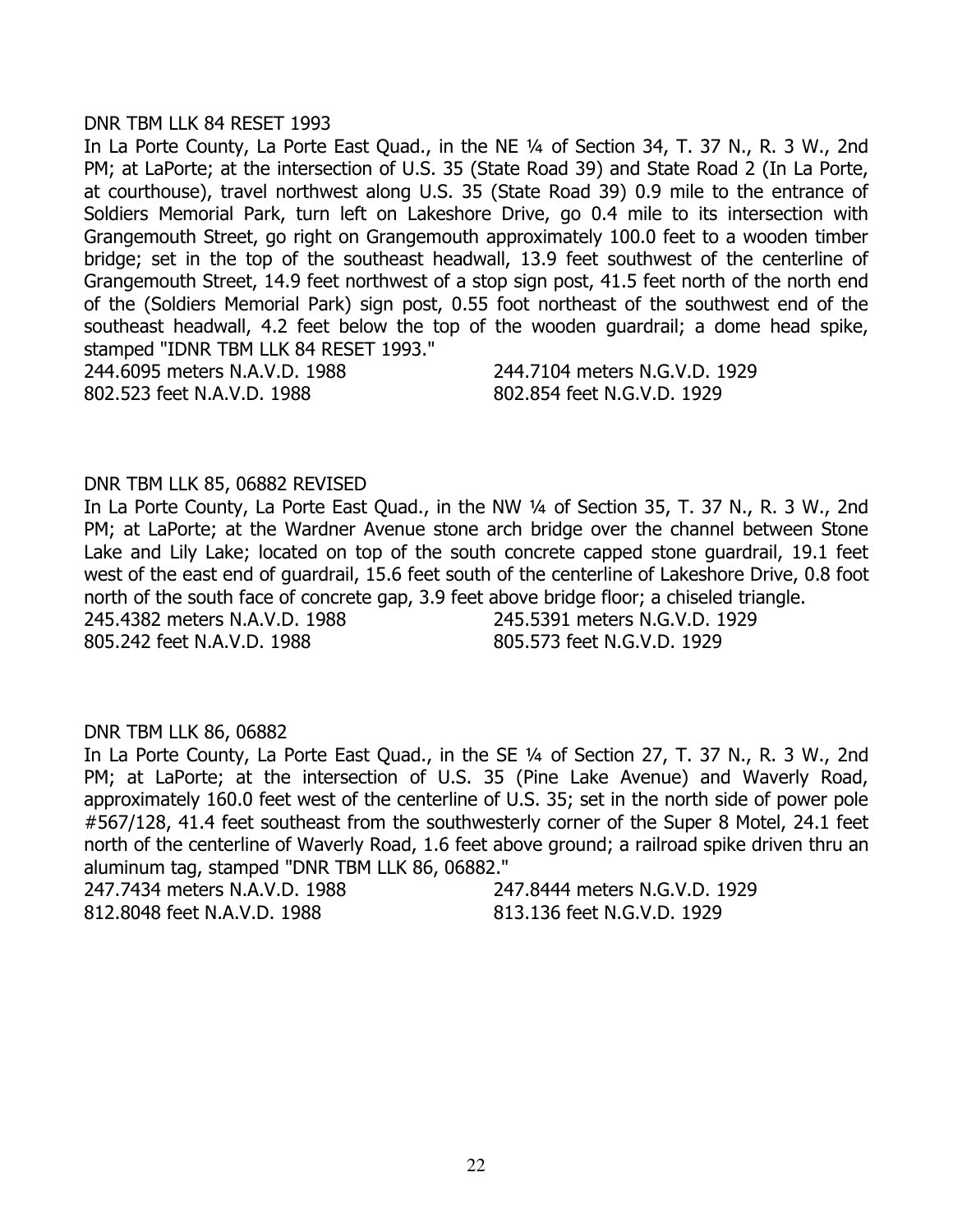### USC&GS SPRINGVILLE AZI

In La Porte County, Springville Quad., in the NW 1/4 of Section 14, T. 37 N., R. 3 W., 2nd PM; approximately 1.5 mile south of Springville; approximately 0.1 mile south along State Road 39 from the I 80 & 90 overpass to residence #3811; set in the top of a concrete post, 38.0 feet east of the centerline of State Road 39, 21.5 feet south of the centerline of a asphalt drive, 17.8 feet northeast of a mailbox post, 2.5 feet north of a white wood witness post, 0.6 foot above the ground; a U.S. Coast & Geodetic Survey brass azimuth mark tablet, stamped "SPRINGVILLE USLS 1948."

874.812 feet N.A.V.D. 1988 875.143 feet N.G.V.D. 1929

266.6432 meters N.A.V.D. 1988 266.7441 meters N.G.V.D. 1929

### DNR BM KNK 9

In LaPorte County, LaCrosse Quad., in the NW  $\frac{1}{4}$  of Section 4, T. 32 N., R. 4 W., 2<sup>nd</sup> PM.; approximately 3.5 mile south of LaCrosse; at the "T" road intersection of U.S. 421 and 2400 South Road; set in the top of a concrete post, 34.8 feet east of the centerline of U.S. 421, 33.0 feet south of the centerline of an asphalt entrance drive to the east, 7.6 feet north of the north metal post of a road direction sign, 3.0 feet north of the extended centerline of 2400 South Road, 2.0 feet west of a orange D.N.R. witness post, 0.1 foot below the ground; a Department of Natural Resources brass control station tablet, stamped "KNK 9". 203.3657 meters N.G.V.D. 1929 667.209 feet N.G.V.D. 1929 X - 552,954.21 feet N.A.D. 1927 WEST ZONE

Y - 1,366,433.81 feet N.A.D. 1927 WEST ZONE

Latitude 41 degrees, 15 minutes, 33.02450 seconds

Longitude 86 degrees, 53 minutes, 25.91056 seconds

### DNR BM KNK 9 REF 1

In LaPorte County, LaCrosse Quad., in the NW  $\frac{1}{4}$  of Section 4, T. 32 N., R. 4 W., 2<sup>nd</sup> PM.; approximately 3.5 mile south of LaCrosse; at the "T" road intersection of U.S. 421 and 2400 South Road; set in the top of a concrete post, 88.5 feet south of the centerline of an asphalt entrance drive to the east, 52.8 feet northwest of power pole  $#$  430/224 with two guy wires and a transformer, 52.5 feet south of the extended centerline of 2400 South Road, 29.0 feet east of the centerline of U.S. 421, 2.0 feet west of a orange D.N.R. witness post, 0.2 foot below the ground; a Department of Natural Resources brass control station tablet, stamped "KNK 9 REF 1".

203.2557 meters N.G.V.D. 1929 666.848 feet N.G.V.D. 1929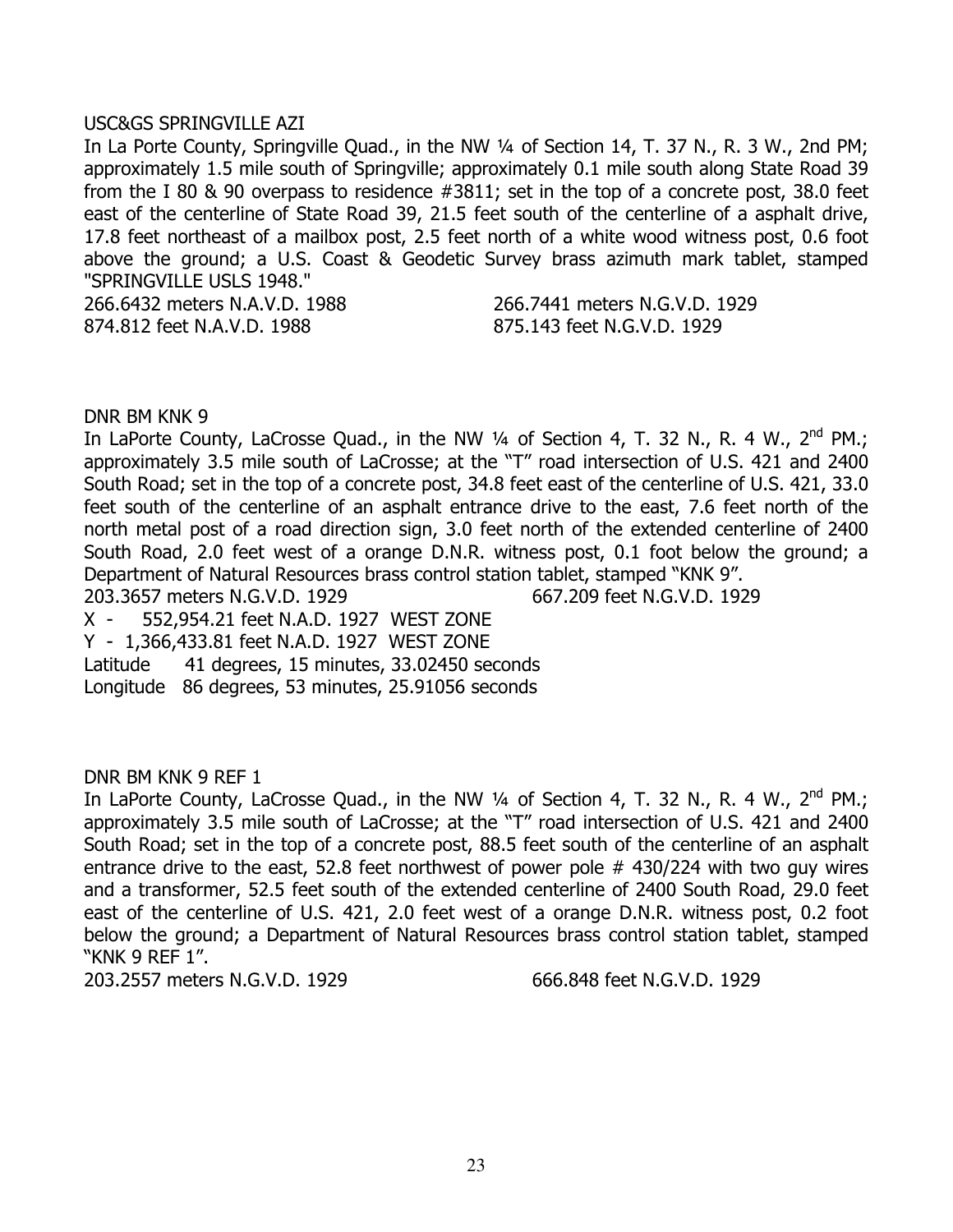### DNR BM KNK 9 REF 2

In LaPorte County, LaCrosse Quad., in the SE 1/4 of Section 32, T. 33 N., R. 4 W., 2<sup>nd</sup> PM.; approximately 3.5 mile south of LaCrosse; at the "T" road intersection of U.S. 421 and 2400 South Road; set in the top of a concrete post, 40.0 feet north of and across 2400 South Road from a power pole, 36.2 feet west of the centerline of U.S. 421, 16.9 feet southwest of a metal "2400 S" road sign post, 2.0 feet east of a orange Department of Natural Resources witness post, 0.2 foot below the ground; a Department of Natural Resources brass control station tablet, stamped "KNK 9 REF 2". meters N.G.V.D. 1929 **feet N.G.V.D.** 1929

## DNR BM KNK 9 REF 3

In LaPorte County, LaCrosse Quad., in the NW  $\frac{1}{4}$  of Section 4, T. 32 N., R. 4 W., 2<sup>nd</sup> PM.; approximately 3.5 mile south of LaCrosse; at the "T" road intersection of U.S. 421 and 2400 South Road; set in the top of a concrete post, 34.5 feet east of the centerline of U.S. 421, 20.8 feet north of the north metal post of a road direction sign, 20.0 feet south of the centerline of an asphalt entrance drive to the east, 16.5 feet north of the extended centerline of 2400 South Road, 12.9 feet north of Department of Natural Resources KNK 9, 0.2 foot below the ground; a rebar and aluminum cap, not stamped. meters N.G.V.D. 1929 **feet N.G.V.D.** 1929

### DNR BM KNK 9 AZI

In LaPorte County, LaCrosse Quad., in the East  $1/2$  of Section 5, T. 32 N., R. 4 W.,  $2^{nd}$  PM.; approximately 3.5 mile south of LaCrosse; at the U.S. 421 bridge over Payne Ditch; set in the top of a concrete post, 61.8 feet north of the centerline of an asphalt entrance drive to the west, 58.6 east of the centerline of an asphalt drive to the north, 39.8 feet south of the south end of the west concrete guardrail of the bridge, 26.3 feet west of the centerline of U.S. 421, 4.8 feet southwest of the southwest corner of the  $2<sup>nd</sup>$  metal "I" beam quardrail support post south of the south end of the bridge, 3.0 feet northwest of the northwest corner of the 3<sup>rd</sup> metal "I" beam guardrail support post south of the south end of the bridge, 0.1 foot below the ground; a Department of Natural Resources brass control station tablet, stamped "KNK 9 AZI". meters N.G.V.D. 1929 **feet N.G.V.D.** 1929

X - feet N.A.D. 1927 WEST ZONE

Y - feet N.A.D. 1927 WEST ZONE

Latitude 41 degrees, 15 minutes, seconds

Longitude 86 degrees, 53 minutes, seconds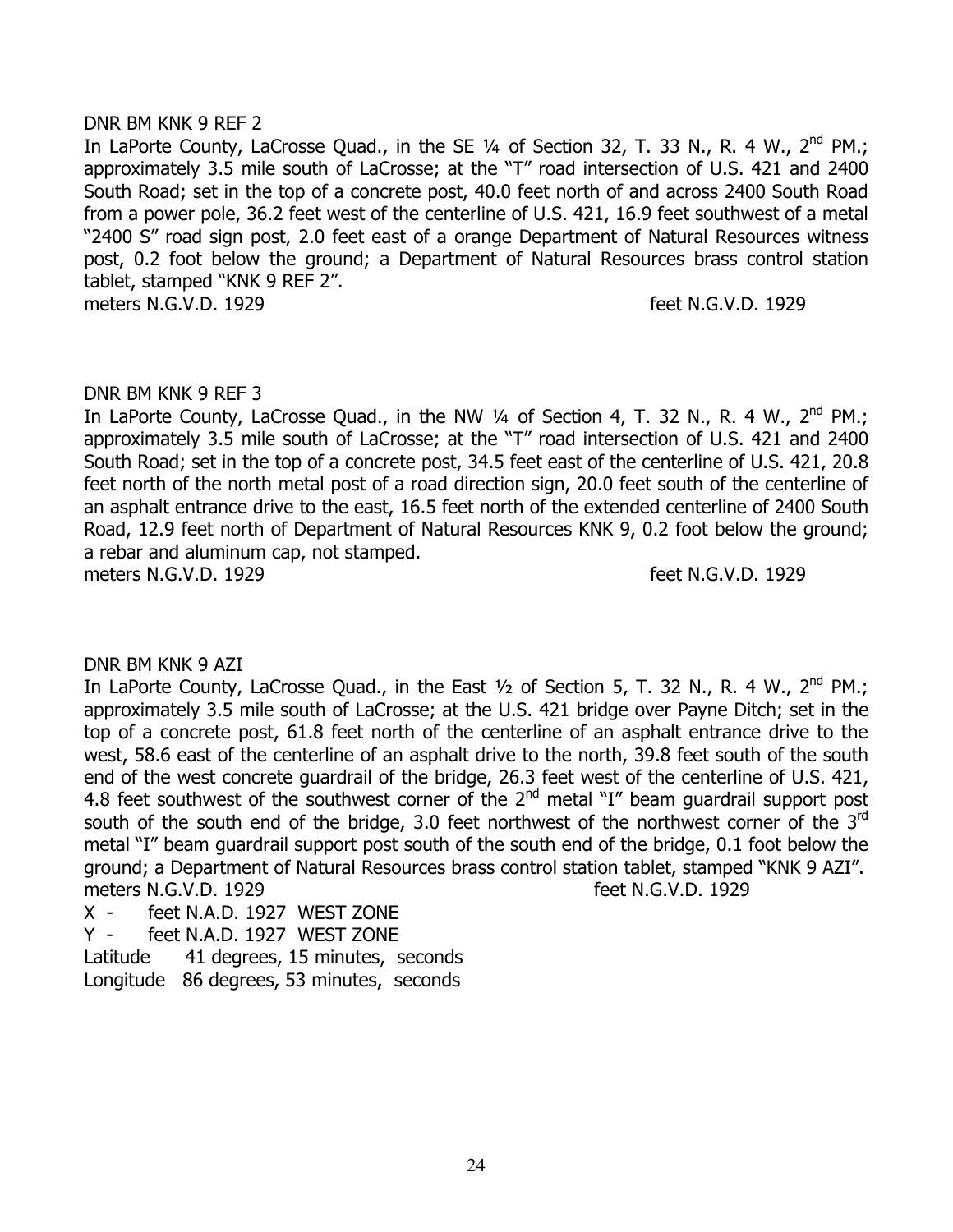# DNR TBM 1 – 09583

In LaPorte County, Stillwell Quad., in the NE  $\frac{1}{4}$  of Section 32, T. 36 N., R. 1 W., 2<sup>nd</sup> PM.; approximately 2.0 miles south of Fish Lake; at the intersection of State Road 104 and the Norfolk and Western Railroad, and 525 South Road, in the northeast quadrant of the "T" road intersection of State Road 104 and 525 South Road; set in the south side of power pole # 579/388, 33.0 feet east of the centerline of State Road 104, 21.0 feet north of the centerline of 525 South Road, 14.5 feet northwest of a metal "stop" sign post, 0.5 foot above the ground; a railroad spike driven thru an aluminum tag, stamped "DNR TBM 1 – 09583". 211.3750 meters N.G.V.D. 1929 693.468 feet N.G.V.D. 1929

## DNR TBM HWP 1, 1983

In LaPorte County, Hamlet Quad., in the NW  $\frac{1}{4}$  of Section 26, T. 35 N., R. 2 W., 2<sup>nd</sup> PM.; approximately 5.2 miles north-northwest of Hamlet; at the 1000 South Road bridge over the Kankakee River; set in the top of the southwest concrete bridge abutment, 14.2 feet south of the centerline of the road, 9.1 feet east of the west end of the abutment, 0.9 foot west of the east end of the abutment, about 1.0 foot above the bridge deck, 0.5 foot north of the south face of the abutment; a chiseled triangle. meters N.G.V.D. 1929 **feet N.G.V.D.** 1929

# DNR TBM 51 – 06584

In LaPorte County, Stillwell Quad., in the SE 1/4 of Section 22, T. 36 N., R. 1 W., 2<sup>nd</sup> PM.; approximately 2.0 miles east of Lower Fish Lake; at the confluence of Barringer Ditch and the Kankakee River; set in the west side of a 40 inch Cottonwood tree, at the top of the left bank of the Kankakee River, 60 feet southwest (downstream) of the confluence of Barringer Ditch and the Kankakee River, 32 feet northeast of a fence corner, 4 feet northwest of a fence line, 0.7 foot above the ground; a railroad spike driven thru an aluminum tag. 210.8687 meters N.G.V.D. 1929 691.825 feet N.G.V.D. 1929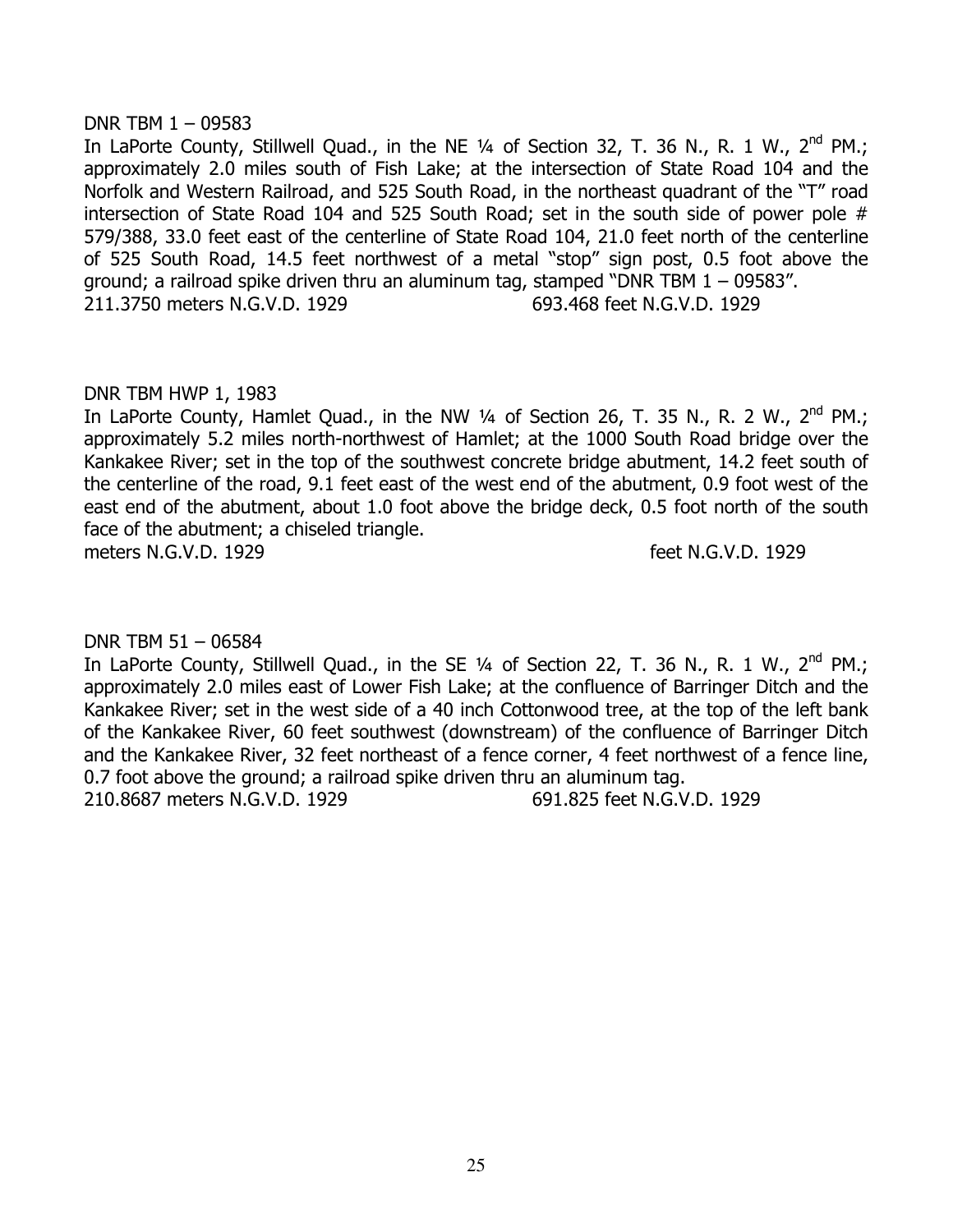## DNR TBM 52 – 06584

In LaPorte County, Stillwell Quad., in the NW  $\frac{1}{4}$  of Section 23, T. 36 N., R. 1 W., 2<sup>nd</sup> PM.; approximately 2.25 miles east of Lower Fish Lake; set in the southeast side of a power pole with a driveway light, 63 feet northeast of the northeast corner of a white block farm house, 61 feet southeast of a gasoline pump, 15.5 feet west of the extended centerline of the driveway, 1.0 foot above the ground; a railroad spike driven thru an aluminum tag. 210.9528 meters N.G.V.D. 1929 692.101 feet N.G.V.D. 1929

## DNR TBM 53 – 06584

In LaPorte County, Stillwell Quad., in the SW  $\frac{1}{4}$  of Section 27, T. 36 N., R. 1 W., 2<sup>nd</sup> PM.; approximately 1.0 miles southeast of Lower Fish Lake; approximately 0.4 mile northeast of the Norfolk and Western railroad bridge over the Kankakee River; set in the northwest side of a power pole with a transformer, on the southeast bank of the Kankakee River, 350 feet southwest of a north-south high tension power line crossing the Kankakee River, 87 feet southwest of a irrigation ditch pump, 24 feet southeast of the centerline of a road on the top of the left spoil bank, 1.7 feet above the ground; a railroad spike driven thru an aluminum tag. 209.4312 meters N.G.V.D. 1929 687.109 feet N.G.V.D. 1929

DNR TBM 54 – 06584

In LaPorte County, Stillwell Quad., in the NE  $\frac{1}{4}$  of Section 34, T. 36 N., R. 1 W., 2<sup>nd</sup> PM.; approximately 2.0 miles southeast of Lower Fish Lake; at the intersection of 1000 East Road and 525 South Road; set in power pole # 788/868, 113 feet west of the centerline of 1000 South Road, 51 feet south of the south rail of the Norfolk and Western railroad, 19 feet north of the centerline of 525 South Road, 2.0 feet above the ground; a railroad spike set beside an aluminum tag.

209.9805 meters N.G.V.D. 1929 688.911 feet N.G.V.D. 1929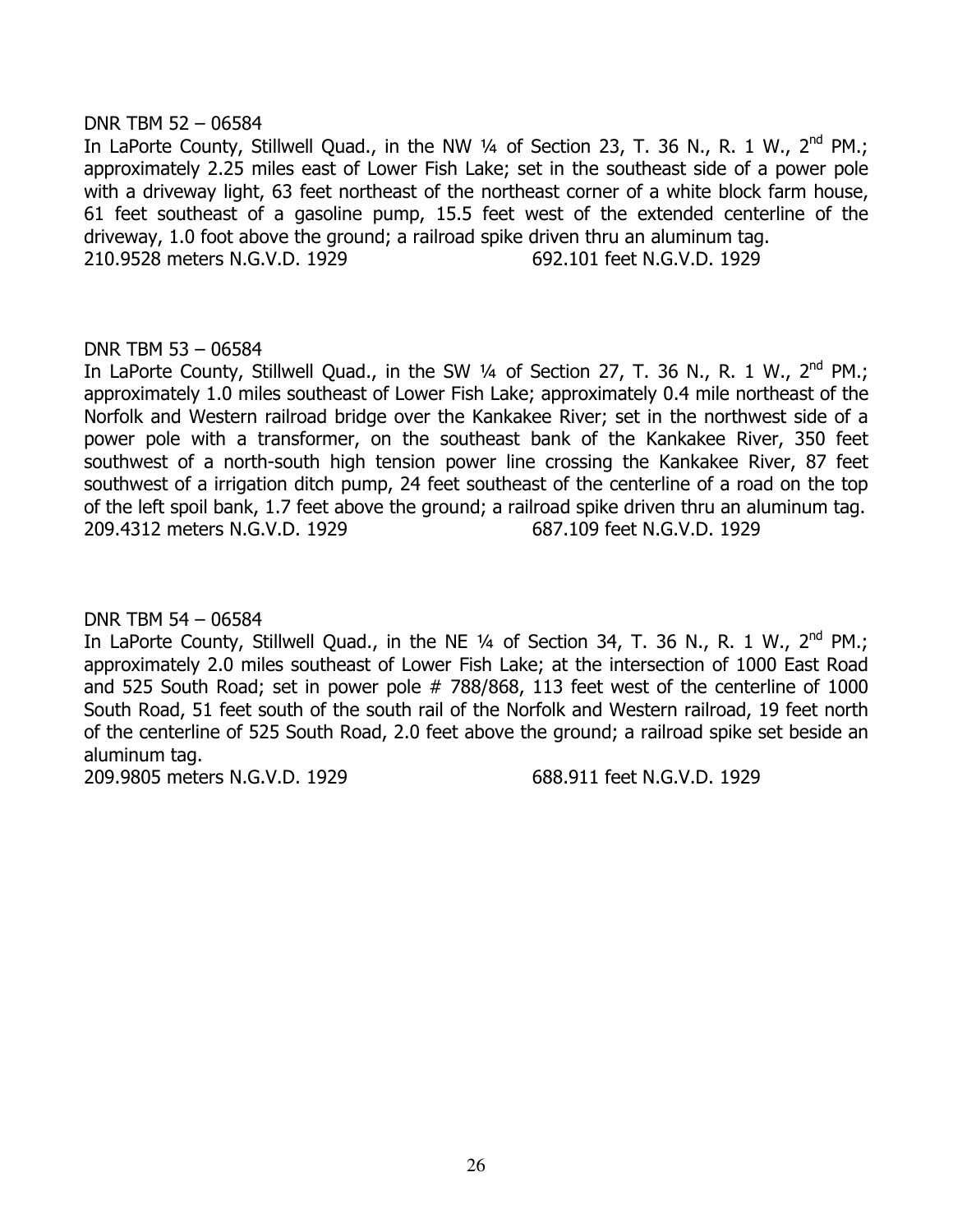## DNR TBM 55 – 06584

In LaPorte County, Stillwell Quad., in the NW 1/4 of Section 28, T. 36 N., R. 1 W., 2<sup>nd</sup> PM.; approximately 0.2 mile south of Lower Fish Lake; approximately 0.4 mile north along 800 East Road from the 800 East Road bridge over the Little Kankakee River; set in the west side of a power pole near a strip pit, 29 feet south of the centerline of a farm house drive to the east, 23 feet east of the centerline of 800 East Road, 1.8 feet above the ground; a railroad spike driven thru an aluminum tag.

209.9540 meters N.G.V.D. 1929 688.824 feet N.G.V.D. 1929

## DNR TBM 56 - 06584

In LaPorte County, Stillwell Quad., in the NW  $\frac{1}{4}$  of Section 6, T. 35 N., R. 1 W., 2<sup>nd</sup> PM.; approximately 2.5 mile southwest of Lower Fish Lake; at the intersection of 600 East Road and Hupp Road; set in the west side of power pole # 572/703, 46 feet south of the centerline of Hupp Road, 41 feet east of the centerline of 600 East Road, 2.0 feet above the ground; a railroad spike driven thru an aluminum tag.

211.0759 meters N.G.V.D. 1929 692.505 feet N.G.V.D. 1929

# DNR TBM 57 – 06584

In LaPorte County, Hamlet Quad., in the SW  $\frac{1}{4}$  of Section 8, T. 35 N., R. 1 W., 2<sup>nd</sup> PM.; approximately 7.0 mile north-northeast of Hamlet; approximately 0.7 mile west along Kankakee Road from its "T" road intersection with 775 East Road, at a curve in the road; set in the south side of a power pole, 140 feet northeast of a field lane south, 20 feet north of the centerline of Kankakee Road, 3 feet south of a fence line, 1.9 feet above the ground; a railroad spike driven thru an aluminum tag.

210.4340 meters N.G.V.D. 1929 690.399 feet N.G.V.D. 1929

### DNR TBM 58 – 06584

In LaPorte County, Hamlet Quad., in the SE  $\frac{1}{4}$  of Section 13, T. 35 N., R. 2 W., 2<sup>nd</sup> PM.; approximately 6.5 mile north of Hamlet; at the intersection of 575 East Road and the Baltimore and Ohio railroad; ; set in the west side of a power pole, 47 feet north of the north rail of the railroad track, 22 feet east of the centerline of 575 East Road, 6 feet north of a railroad rail fence corner post, 1.8 feet above the ground; a railroad spike driven thru an aluminum tag.

210.2777 meters N.G.V.D. 1929 689.886 feet N.G.V.D. 1929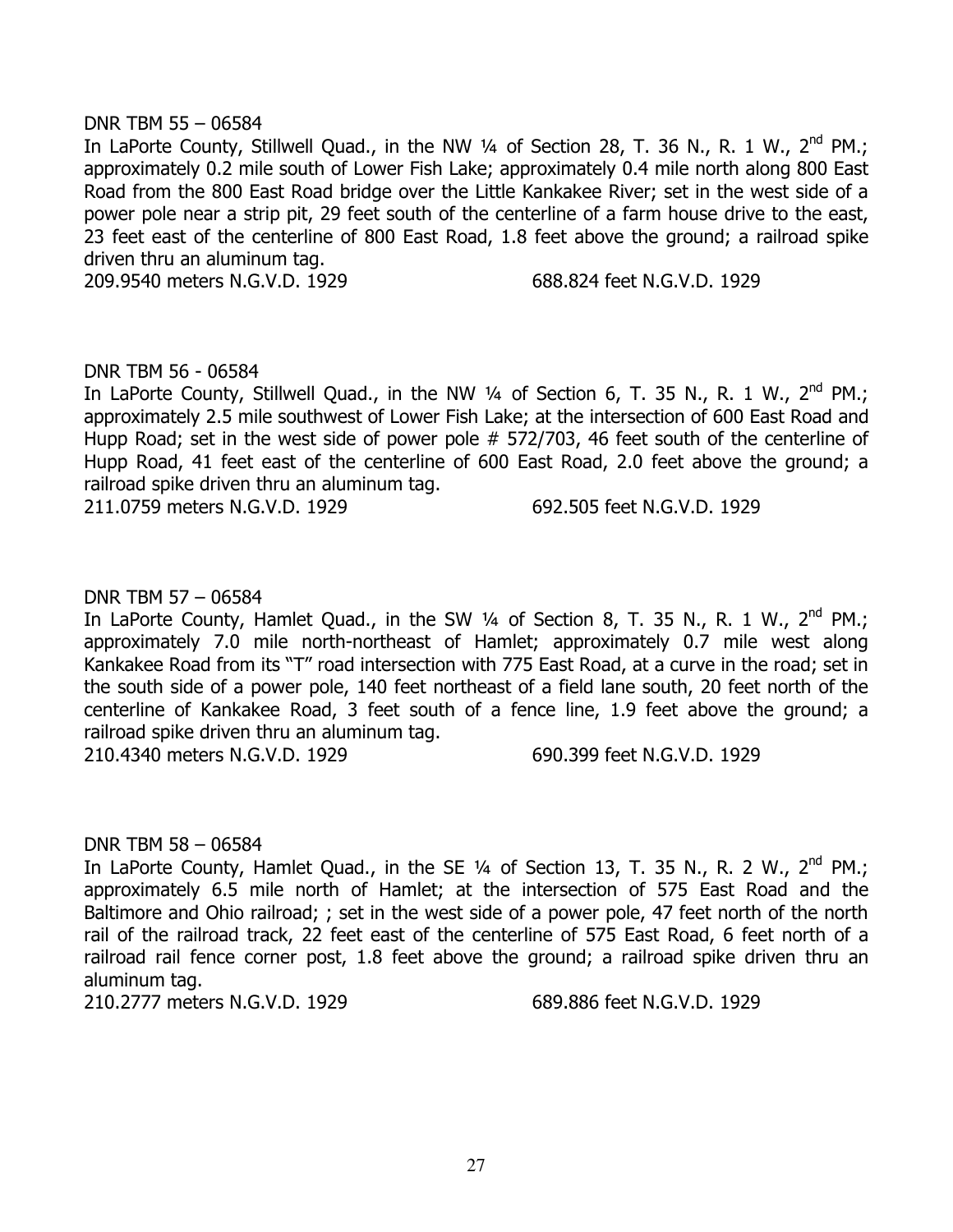## DNR TBM 59 – 06584

In LaPorte County, Hamlet Quad., in the SW 1/4 of Section 24, T. 35 N., R. 2 W., 2<sup>nd</sup> PM.: approximately 5.0 mile north of Hamlet; approximately 0.2 mile east along 1000 South Road from its intersection with 500 East Road; set in a power pole, 21 feet north of the centerline of 1000 South Road; 1.4 feet above the ground; a railroad spike driven thru an aluminum tag. 208.4144 meters N.G.V.D. 1929 683.773 feet N.G.V.D. 1929

## DNR TBM 60 – 06584

In LaPorte County, Hamlet Quad., in the SE  $\frac{1}{4}$  of Section 26, T. 35 N., R. 2 W., 2<sup>nd</sup> PM.; approximately 4.5 mile north of Hamlet; approximately 0.3 mile west along 1100 South Road from its intersection with 500 East Road; set in the south side of a power pole, 510 feet east of a farm house drive to the south, 25 feet north of the centerline of 1100 South Road; 0.8 foot above the ground; a railroad spike driven thru an aluminum tag.

209.2819 meters N.G.V.D. 1929 686.619 feet N.G.V.D. 1929

## DNR TBM 61 – 06584

In LaPorte County, Hamlet Quad., in the SW  $\frac{1}{4}$  of Section 12, T. 35 N., R. 2 W.,  $2^{\text{nd}}$  PM.; approximately 7.5 mile north of Hamlet; approximately 0.7 mile west along the dirt road leading to a water tank from its intersection with 600 East Road; set in the west side of a 10 inch Willow tree, 0.3 mile east of a north–south dirt road, 58 feet east of the west end of a tree row, 26 feet south of the centerline of the dirt road leading to the water tank, 2.7 feet above the ground; a railroad spike driven thru an aluminum tag.

208.9969 meters N.G.V.D. 1929 685.684 feet N.G.V.D. 1929

### USC&GS PLACE 1952

In LaPorte County, Hamlet Quad., in the SE  $\frac{1}{4}$  of Section 9, T. 35 N., R. 1 W., 2<sup>nd</sup> PM.; approximately 7.5 mile northeast of Hamlet; at the "T" road intersection of State Road 104 and Kankakee Road; set in the top of a concrete post, 55.6 feet southwest of a power pole with a transformer, 52.9 feet east of the east most of four silos, 40.0 feet east of the centerline centerline of State Road 104 and Kankakee Road, 31.6 feet northeast of the centerline of State Road 104; a U.S. Coast and Geodetic Survey brass Triangulation Station Mark, stamped "PLACE 1952".

212.4207 meters N.G.V.D. 1929 696.917 feet N.G.V.D. 1929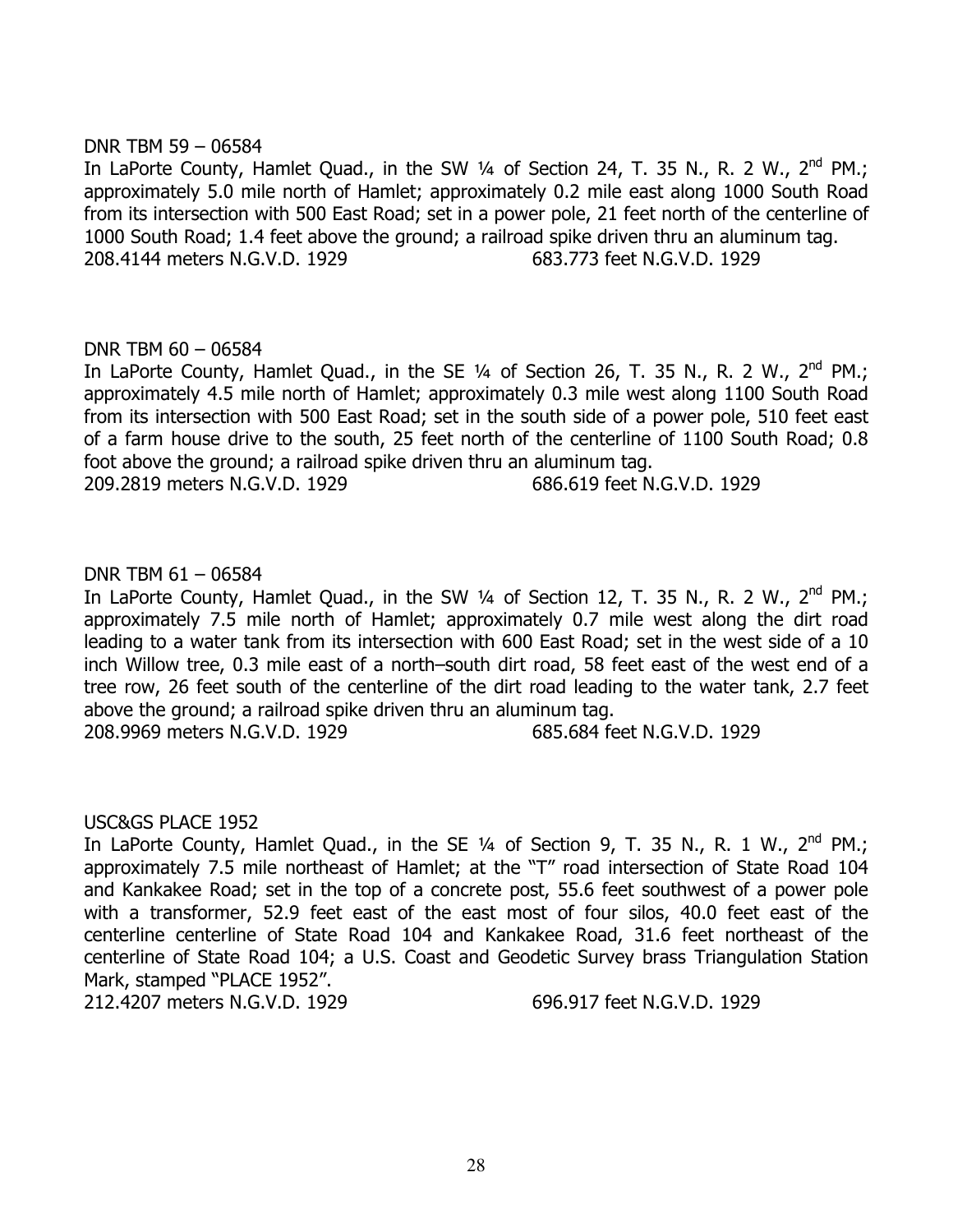### DNR BM SJ 1 RESET 1996

In LaPorte County, North Liberty Quad, in the SE 1/4 of Section 14, T. 36 N., R. 1 W., 2<sup>nd</sup> P.M.; about 3.5 miles northwest of North Liberty; at the 300 South Road (New Road) bridge over the Kankakee River; set on top of the northwest concrete bridge abutment, 16.5 feet north of the centerline of 300 South Road, 25.8 feet southeast of power pole #792 780, 0.6 feet south of the north face of the abutment, about level with the road; a Indiana Department of Natural Resources control station tablet stamped "SJ1 RESET 1996".

2<sup>nd</sup> Order

210.991 meters NAVD 1988 211.099 meters NGVD 1929 692.225 feet NAVD 1988 692.580 feet NGVD 1929

#### USC&GS BM U 19, 1934

In LaPorte County, New Carlisle Quad., in the NW  $\frac{1}{4}$  of Section 33, T. 38 N., R. 1 W., 2<sup>nd</sup> PM; about 1.0 mile west of New Carlisle; at the Conrail Railroad bridge #51 over a County Road; set in the top of the northeast end of the west bridge seat, 150 feet northeast of mile post #C 71, 30 feet north of the north rail of the west bound tracks, 6.0 feet below the rail; a US Coast and Geodetic Survey bench mark tablet, stamped "U 19 1934". 243.127 meters NAVD 1988 243.2544 meters NGVD 1929

797.66 feet NAVD 1988 798.077 feet NGVD 1929

### DNR TBM SL 4, 1973

In LaPorte County, New Carlisle Quad., in the NW 1/4 of Section 33, T. 38 N., R. 1 W., 2<sup>nd</sup> PM; about 0.3 mile west of New Carlisle; at the intersection of the Conrail Railroad and the LaPorte-St Joseph County Line Road, in the northwest 1/4 of the intersection; set in the top of an abandoned concrete signal base, 15.5 feet west of the centerline of the road, 8.7 feet north of the north rail; a chiseled triangle.

241.8120 meters NGVD 1929 793.345 feet NGVD 1929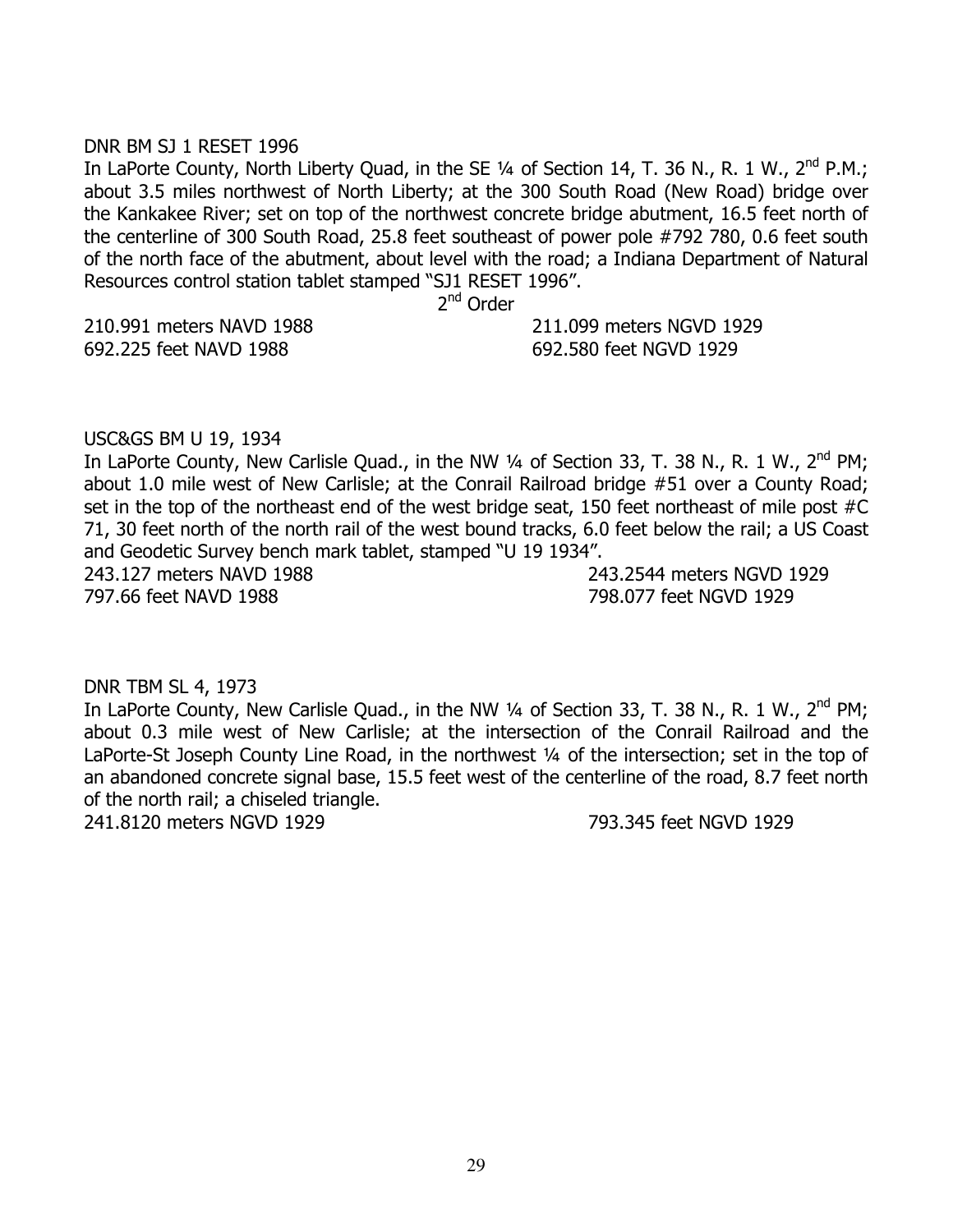# DNR TBM SL 5, 1973

In LaPorte County, New Carlisle Quad., in the SW 1/4 of Section 28, T. 38 N., R. 1 W., 2<sup>nd</sup> PM; about 1.0 mile west of New Carlisle; about 0.35 mile north along the LaPorte-St Joseph County Line Road from its intersection with the Conrail Railroad to a "T" road to the west, thence 0.6 mile west to a northeast-southwest crossroad, in the northeast 1/4 of the intersection; set in the top of a bolt in the concrete base of signal tower #149, 29 feet (northeast?) of the centerline of the northeast-southwest road, 5.0 feet south of the south rail of the Chicago South Shore and South Bend Railroad, 1.2 feet above the ground; a chiseled cross. 237.0315 meters NGVD 1929 777.661 feet NGVD 1929

## DNR TBM SL 6, 1973

In LaPorte County, New Carlisle Quad., in the SE  $\frac{1}{4}$  of Section 29, T. 38 N., R. 1 W., 2<sup>nd</sup> PM; about 1.4 miles west of New Carlisle; about 0.35 mile north along the LaPorte-St Joseph County Line Road from its intersection with the Conrail Railroad to the Chicago South Shore and South Bend Railroad crossing, thence 1.1 mile west to a north-south crossroad, in the southwest ¼ of the intersection; set in the top of the southeast corner of an abandoned concrete signal tower base, 41.0 feet west of the centerline of the road, 6.3 feet north of the north rail of the main track, 1.3 feet above the ground; a chiseled triangle. 239.2502 meters NGVD 1929 784.940 feet NGVD 1929

# DNR TBM SL 7, 1973

In LaPorte County, New Carlisle Quad., in the SE 1/4 of Section 30, T. 38 N., R. 1 W., 2<sup>nd</sup> PM; about 2.5 miles west of New Carlisle; at the intersection of the Chicago South Shore and South Bend Railroad and Emory Road, in the southwest 1/4 of the intersection; set in the south side of a power pole, 148 feet west of the centerline of Emory Road, 6.2 feet south of the south rail, 0.6 foot above the ground; a railroad spike driven through an aluminum tag, stamped "DNR TBM SL 7 1973".

241.6246 meters NGVD 1929 792.730 feet NGVD 1929

# DNR TBM SL 8, 1973

In LaPorte County, New Carlisle Quad., in the SW  $\frac{1}{4}$  of Section 30, T. 38 N., R. 1 W., 2<sup>nd</sup> PM; about 3.1 miles west of New Carlisle; at the intersection of the Chicago South Shore and South Bend Railroad and 600 East Road, in the northwest 1/4 of the intersection; set in the top of the southeast corner of a concrete flasher light base, 14.2 feet west of the centerline of 600 East Road, 10 feet north of the north rail, 0.8 foot above the ground; a chiseled triangle. 244.1947 meters NGVD 1929 801.162 feet NGVD 1929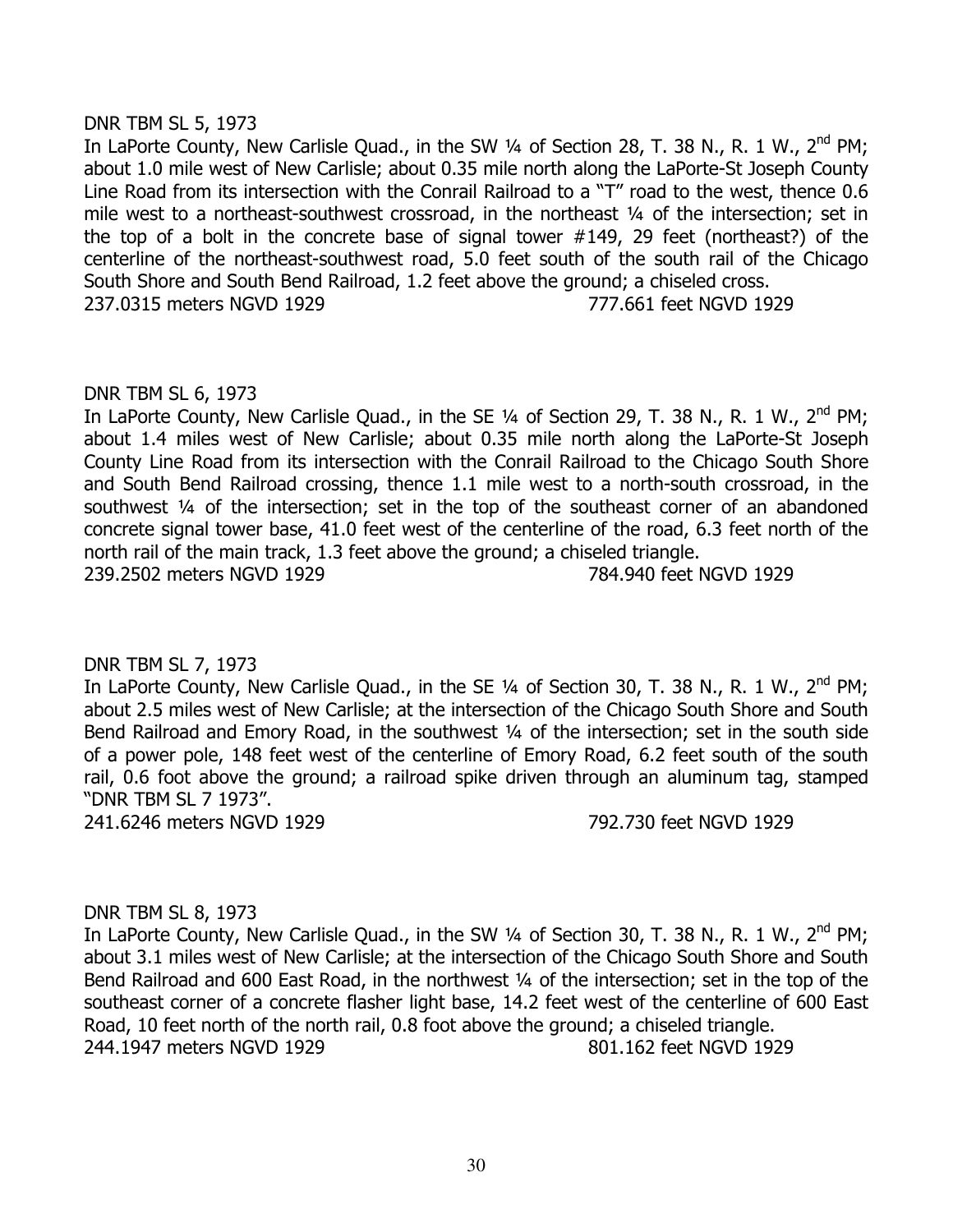# USGS RM No. 10, Gaging Station, Saugany Lake

In LaPorte County, New Carlisle Quad., in the NW 1/4 of Section 30, T. 38 N., R. 1 W., 2<sup>nd</sup> PM; about 3.1 miles west of New Carlisle; at the 600 East Road culvert over the outlet channel for Saugany Lake; set in the top of a lake level monument on the west side of the road, 100 feet southwest of the southwest corner of a one story green house, 27.7 feet north of a power pole, 20 feet west of the centerline of 600 East Road, 8.4 feet northwest of a 4 inch Locust tree; a US Geological Survey gaging station tablet, not stamped.

239.8208 meters NGVD 1929 786.812 feet NGVD 1929

# DNR BM LAP 13, 1977

In LaPorte County, New Carlisle Quad., in the NW 1/4 of Section 30, T. 38 N., R. 1 W., 2<sup>nd</sup> PM; about 3.1 miles west of New Carlisle; at the 600 East Road culvert over the outlet channel for Saugany Lake; set in the top of the south end of the west headwall of the outlet culvert, 150 feet southwest of the southwest corner of a one story green house, 43.2 feet west of the centerline of 600 East Road, 4.5 feet below the road, 1.7 feet north of the south end of the headwall; a Indiana Department of Natural Resources control station tablet stamped "LAP 13 1977".

239.2752 meters NGVD 1929 785.022 feet NGVD 1929

# USC&GS BM T 154, 1946

In LaPorte County, Stillwell Quad., in the NW  $\frac{1}{4}$  of Section 21, T. 36 N., R. 1 W., 2<sup>nd</sup> PM; about 3.3 miles east of Stillwell; about 0.9 mile west-northwest along State Road 4 from its intersection with 925 East Road to an 18 inch pipe culvert under the road; set in the top of the southwest concrete headwall of the culvert, 19.5 feet southwest of the centerline of State Road 4, about level with the road; a US Coast and Geodetic Survey bench mark tablet, stamped "T 154 1946".

692.89 feet NAVD 1988 693.240 feet NGVD 1929

211.192 meters NAVD 1988 211.3000 meters NGVD 1929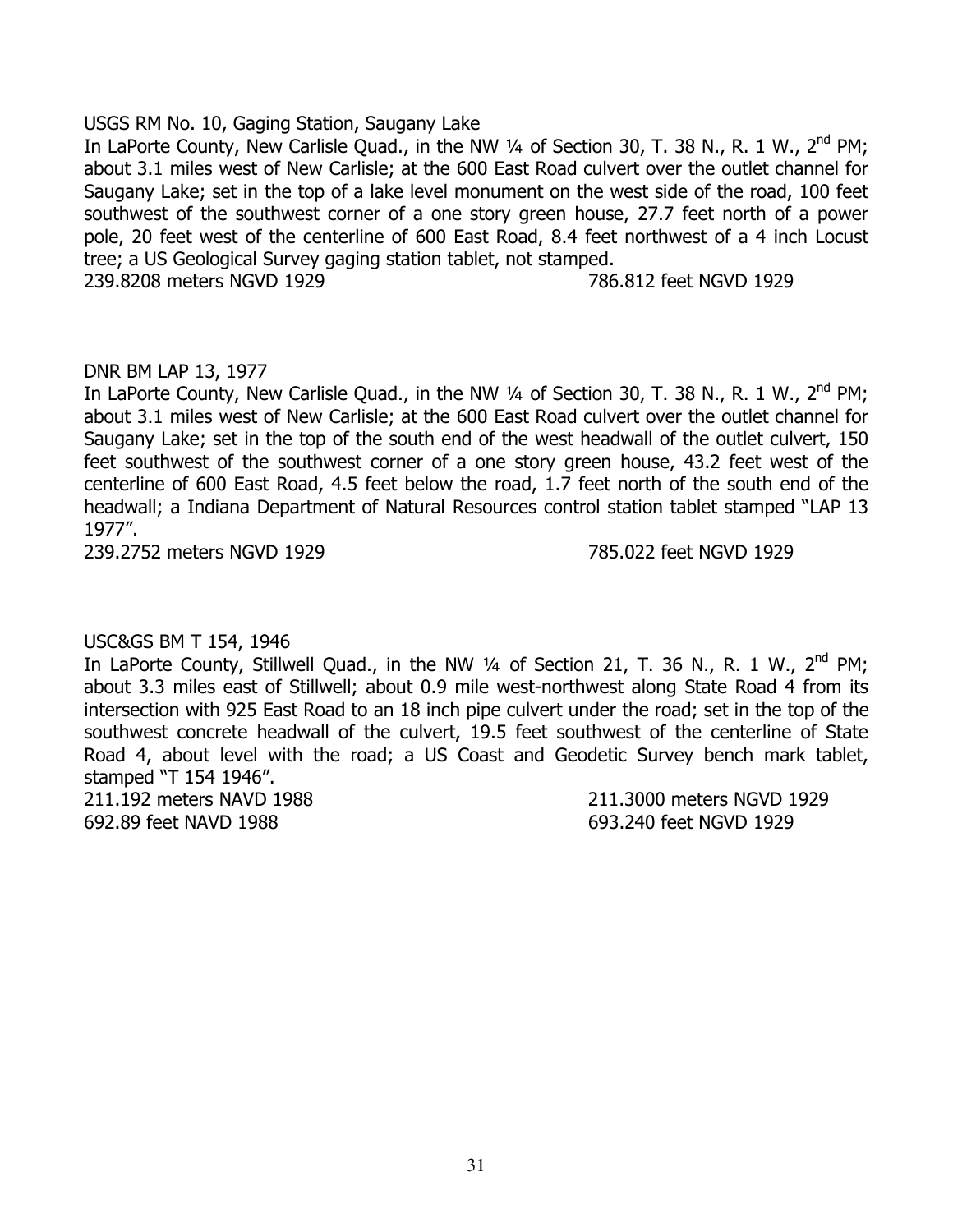## USC&GS BM U 154 RESET 1963

In LaPorte County, Stillwell Quad., in the SE 1/4 of Section 17, T. 36 N., R. 1 W., 2<sup>nd</sup> PM; about 2.9 miles east-northeast of Stillwell; at the State Road 4 58-foot concrete bridge over the channel between Upper and Lower Fish Lake; set in the top of the northwest wingwall of the bridge, 15.5 feet north of the centerline of State Road 4, 2.8 feet southeast of the northwest face of the wingwall, 0.6 foot southwest of the northeast face of the wingwall, 0.2 foot below the road; a US Coast and Geodetic Survey bench mark tablet, stamped "U 154 RESET 1963". 211.80 meters NAVD 1988 THIRD ORDER USC&GS 211.9233 meters NGVD 1929 694.9 feet NAVD 1988 THIRD ORDER USC&GS 695.285 feet NGVD 1929

USGS RM Gaging Station, Upper & Lower Fish Lake

In LaPorte County, Stillwell Quad., in the SE 1/4 of Section 17, T. 36 N., R. 1 W., 2<sup>nd</sup> PM; about 2.9 miles east-northeast of Stillwell; at the State Road 4 58-foot concrete bridge over the channel between Upper and Lower Fish Lake; set in the top of a concrete lake level monument on the southeast wingwall of the bridge, 18.6 feet south of the centerline of State Road 4, 1.3 feet above the wingwall, 1.1 feet northwest of the southeast end of the wingwall; ; a US Geological Survey gaging station tablet, not stamped.

212.2689 meters NGVD 1929 696.419 feet NGVD 1929

USC&GS BM V 154, 1946

In LaPorte County, Stillwell Quad., in the SW 1/4 of Section 17, T. 36 N., R. 1 W., 2<sup>nd</sup> PM; about 2.2 miles east-northeast of Stillwell; at the State Road 4 concrete bridge over the Grand Trunk Western Railroad; set in the top of the southwest wingwall of the bridge, 14 feet southwest of the centerline of State Road 4, level with the bridge deck; a US Coast and Geodetic Survey bench mark tablet, stamped "V 154 1946".

742.45 feet NAVD 1988 742.797 feet NGVD 1929

226.298 meters NAVD 1988 226.4050 meters NGVD 1929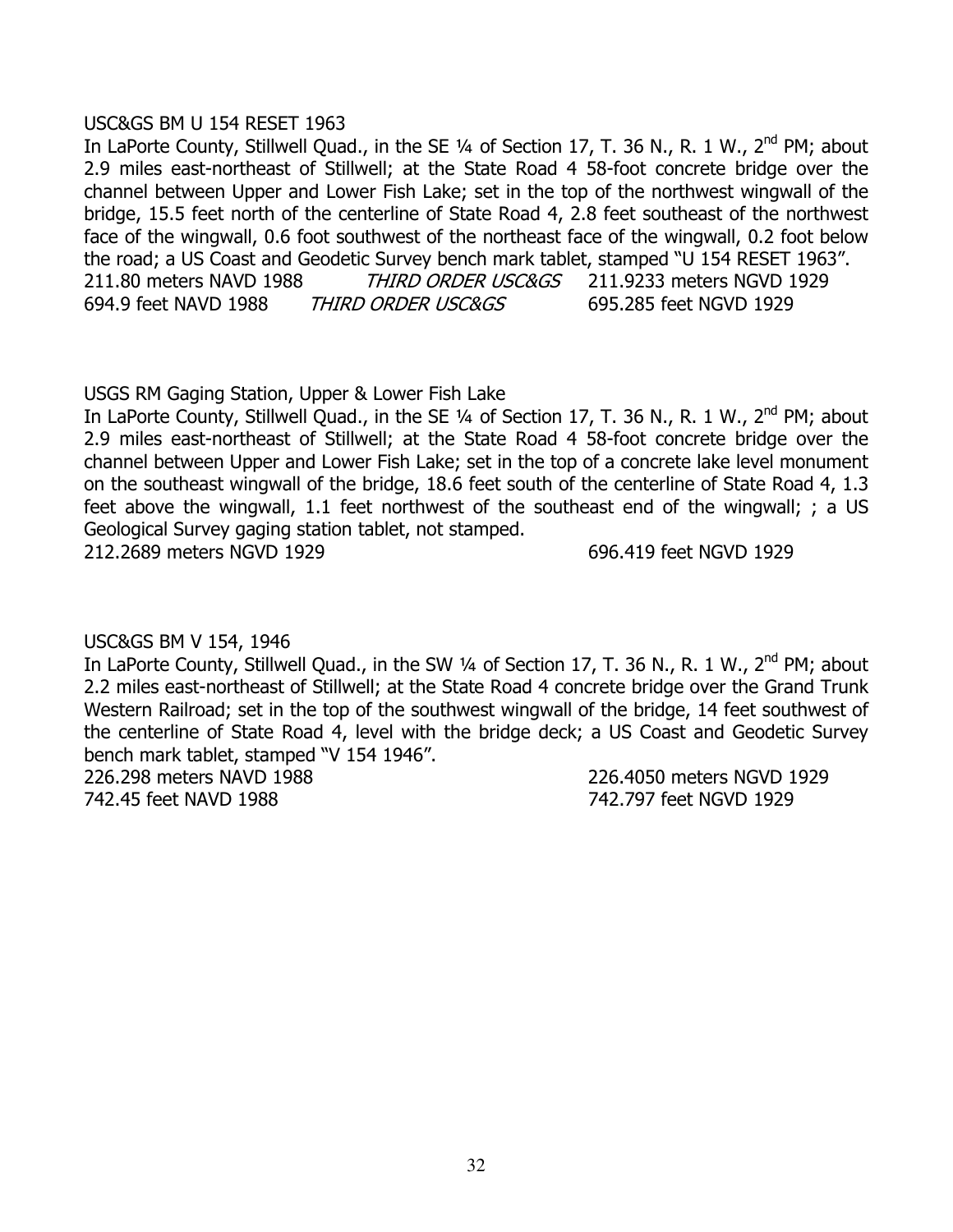# DNR BM TMC A 1

In LaPorte County, Michigan City East Quad., in the NE 1/4 of Section 27, T. 38 N., R. 4 W., 2<sup>nd</sup> PM; at Michigan City; at the "T" road intersection of Karwick Road and Tryon Road; set in the top of a concrete post, 57.8 feet south of a "PK" nail in the east side of cable pole #102, 56.7 feet northwest of and across Karwick Road of a "PK" nail in the southwest side of power pole #950/318, 50.3 feet northwest of and across Karwick Road of a street sign post, 32 feet south of the extended centerline of Tryon Road, 24 feet south of the centerline of a drive to the west, 17.5 feet west of the centerline of Karwick Road; a Indiana Department of Natural Resources control station tablet, stamped "TMC A 1".

186.7977 meters NGVD 1929 612.852 feet NGVD 1929

X : 562,200.547 West Zone NAD 1927

Y : 1,538,604.046 West Zone NAD 1927

LATITUDE : 41 Degrees 43 Minutes 25.992 Seconds

LONGITUDE : 86 Degrees 51 Minutes 19.743 Seconds

DNR BM TMC A 2

In LaPorte County, Michigan City East Quad., in the SW 1/4 of Section 22, T. 38 N., R. 4 W., 2<sup>nd</sup> PM; at Michigan City; about 1.15 mile southwest along U.S. 12 from its intersection with Karwick Road, 0.2 mile southwest of the intersection of U.S. 12 and Wilson Road (Martin Luther King Road); set in the top of a concrete post, 400 feet northeast of Liberty Trail, 94 feet northeast of the northeast corner of the enclosed loading dock of Phillips Drill Company, 57.5 feet west of the northwest corner of the Reliable Auto Parts Building, 46.2 feet northwest of the north face of a 4 inch (west) gate post, 41.0 feet southeast of the centerline of U.S. 12, 25.5 feet northwest of a fence corner, 25.3 feet northwest of a 6 inch tree, 4.7 feet southwest of power pole #242/610, level with the ground; a Indiana Department of Natural Resources control station tablet, stamped "TMC A 2".

186.2164 meters NGVD 1929 610.945 feet NGVD 1929

X : 556,982.250 West Zone NAD 1927

Y : 1,539,235.567 West Zone NAD 1927

LATITUDE : 41 Degrees 43 Minutes 32.362 Seconds

LONGITUDE : 86 Degrees 52 Minutes 28.537 Seconds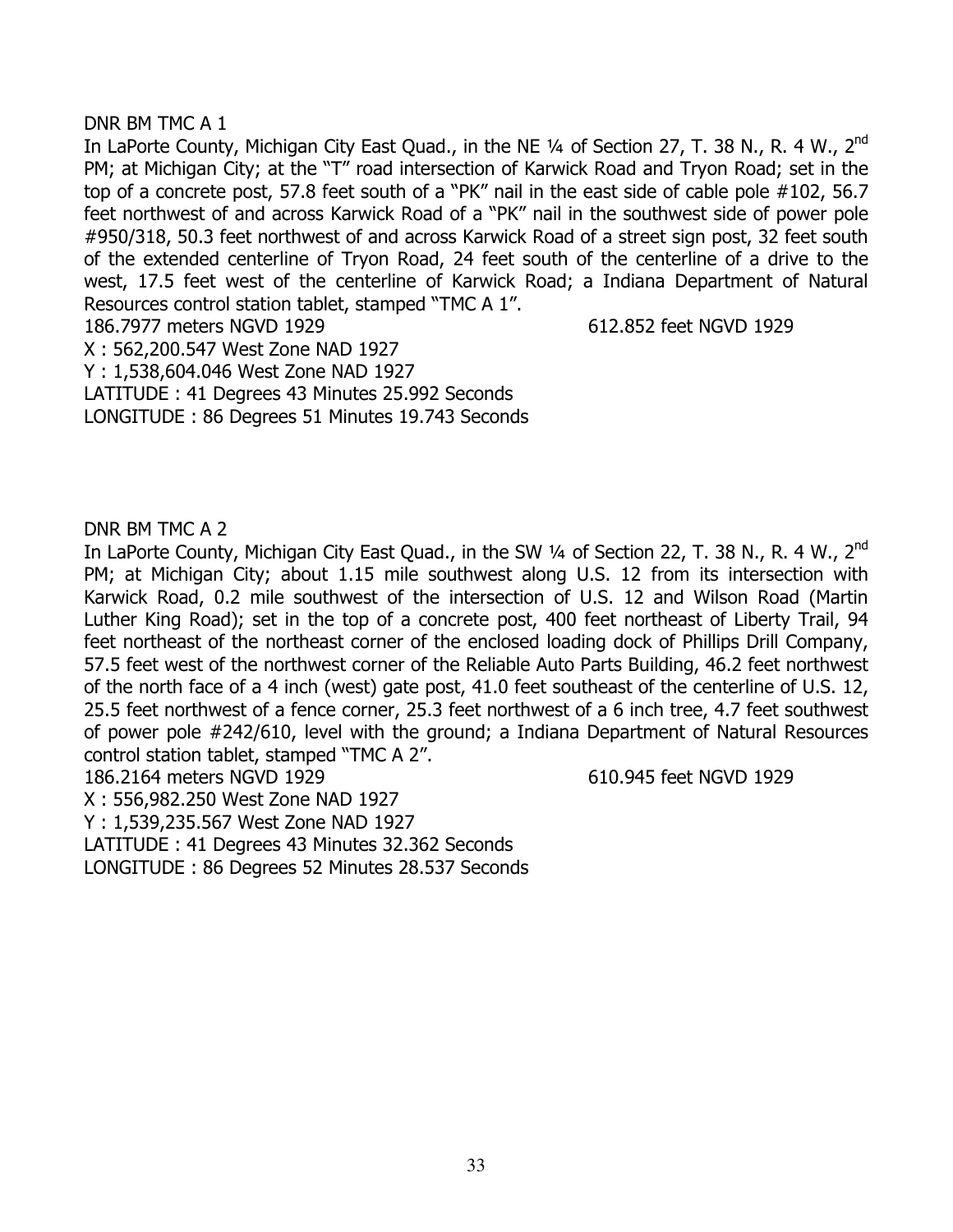# DNR BM TMC A 2 AZI

In LaPorte County, Michigan City East Quad., in the SW 1/4 of Section 22, T. 38 N., R. 4 W., 2<sup>nd</sup> PM; at Michigan City; at the "T" road intersection of U.S. 12 and Wilson Road (Martin Luther King Road); set in the top of a concrete post, 52.0 feet northwest of the centerline of U.S. 12, 24.1 feet northwest of a "PK" nail in the west side of a cable pole, 18.9 feet southeast of the southeast gage of the south most track of the Conrail Railroad, 9.6 feet northwest of a "PK" nail in the west side of a telephone pole, 2.0 feet below the ground; a Indiana Department of Natural Resources control station tablet, stamped "TMC A 2 AZI". 187.1528 meters NGVD 1929 614.017 feet NGVD 1929

X : 558,275.958 West Zone NAD 1927

Y : 1,540,018.804 West Zone NAD 1927

LATITUDE : 41 Degrees 43 Minutes 40.069 Seconds LONGITUDE : 86 Degrees 52 Minutes 11.451 Seconds

# DNR BM TMC A 3

In LaPorte County, Michigan City West Quad., in the NW 1/4 of Section 28, T. 38 N., R. 4 W.,  $2^{nd}$  PM; at Michigan City; at the intersection of U.S. 12 and the Norfolk and Western Railroad; set in the top of a concrete post, 43.5 feet southeast of the centerline of U.S. 12, 38 feet east of the centerline of "F" Street, 21 feet southwest of the southwest most rail of the Norfolk and Western Railroad, 10.0 feet southeast of a "PK" nail in the east side of power pole #244/659, 7.6 feet northwest of the west corner of the northwest most "I" beam post of a sign, level with the ground; a Indiana Department of Natural Resources control station tablet, stamped "TMC A 3".

182.6124 meters NGVD 1929 599.121 feet NGVD 1929

X : 553,422.990 West Zone NAD 1927 Y : 1,537,922.293 West Zone NAD 1927 LATITUDE : 41 Degrees 43 Minutes 19.470 Seconds LONGITUDE : 86 Degrees 53 Minutes 15.515 Seconds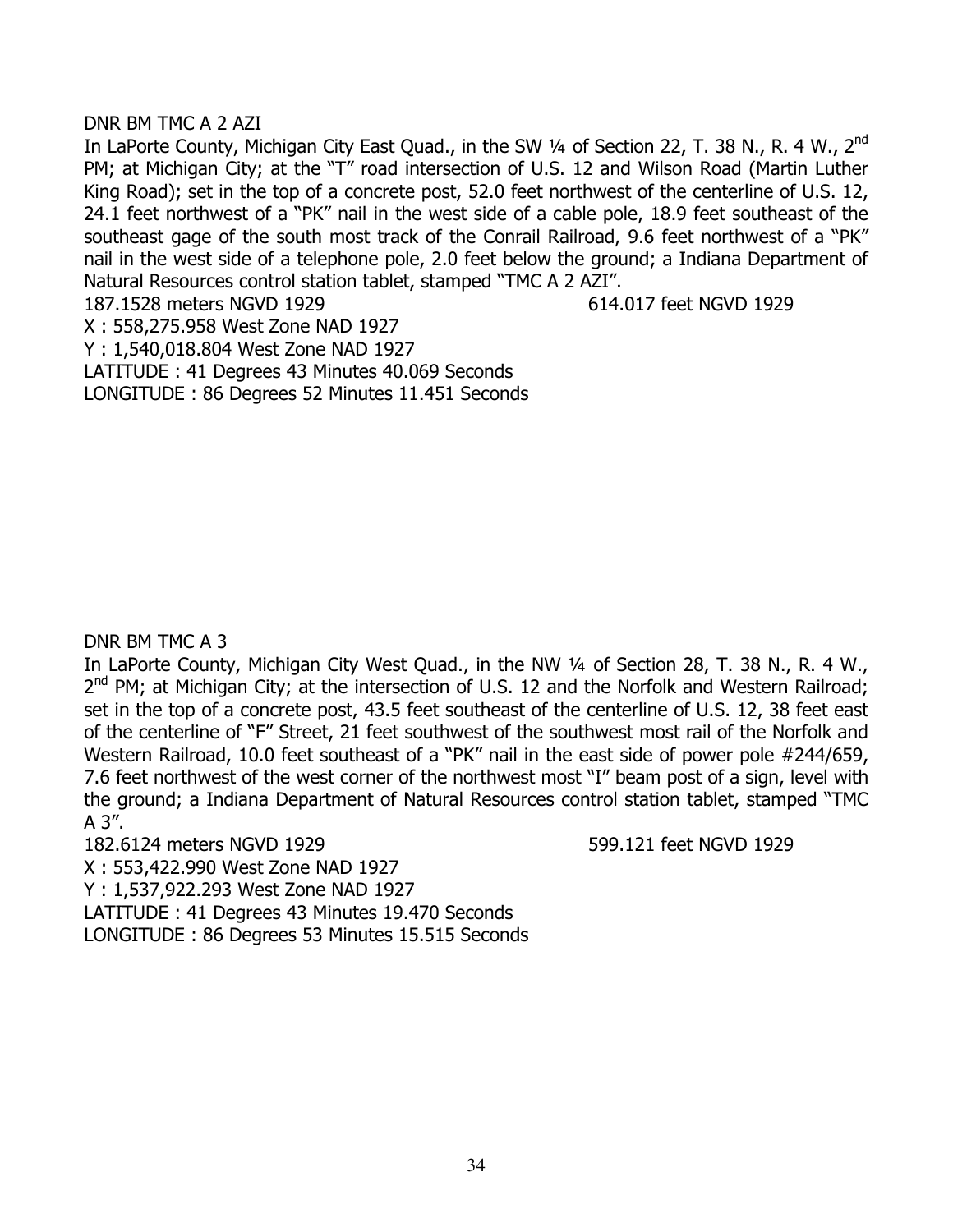## DNR BM TMC A 4

In LaPorte County, Michigan City West Quad., in the NW 1/4 of Section 29, T. 38 N., R. 4 W.,  $2^{nd}$  PM; at Michigan City; at the intersection of Wabash Street and Second Street; set in the top of a concrete post, 60.6 feet southeast of the southeast corner of the Electric Steam Generator Corporation building, 48.5 feet southwest of a "PK" nail in the southeast side of a power pole, 32 feet southwest of the centerline of Wabash Street, 26 feet southeast of the extended centerline of Second Street, 21.7 feet northwest of a "PK" nail in the southwest side of power pole #234/867 with a light, 18.3 feet north of a "PK" nail in the southwest side of power pole #228/527, 5.7 feet northeast of the northeast edge of a sidewalk on the southwest side of Wabash Street, level with the ground; a Indiana Department of Natural Resources control station tablet, stamped "TMC A 4".

185.1283 meters NGVD 1929 607.375 feet NGVD 1929

X : 548,267.101 West Zone NAD 1927

Y : 1,537,007.423 West Zone NAD 1927

LATITUDE : 41 Degrees 43 Minutes 10.541 Seconds

LONGITUDE : 86 Degrees 54 Minutes 23.530 Seconds

# DNR BM TMC B 1

In LaPorte County, Michigan City East Quad., in the NE 1/4 of Section 2, T. 37 N., R. 4 W., 2<sup>nd</sup> PM; about 0.5 mile southeast of Michigan City; at the intersection of Johnson Road and U.S. 20, in the northeast ¼ of the intersection; set in the top of a concrete post, 200 feet east of Johnson Road on the east side of a "Mobile" gas station, 85.0 southwest of a "PK" nail in the south side of power pole #228/189, 51.0 north of the centerline of U.S. 20, 31.7 feet south of a 12 inch tree, 28.9 feet east of the east curb of the east drive of the "Mobile" gas station, 27.0 feet southeast of the center of the east bolt in the concrete base of the "Mobile" sign, 3.0 feet northwest of a "Lake Michigan Beach" sign, 0.2 foot above the ground; a Indiana Department of Natural Resources control station tablet, stamped "TMC B 1".

192.2039 meters NGVD 1929 630.589 feet NGVD 1929

X : 564,101.432 West Zone NAD 1927

Y : 1,525,337.397 West Zone NAD 1927

LATITUDE : 41 Degrees 41 Minutes 14.870 Seconds

LONGITUDE : 86 Degrees 50 Minutes 55.152 Seconds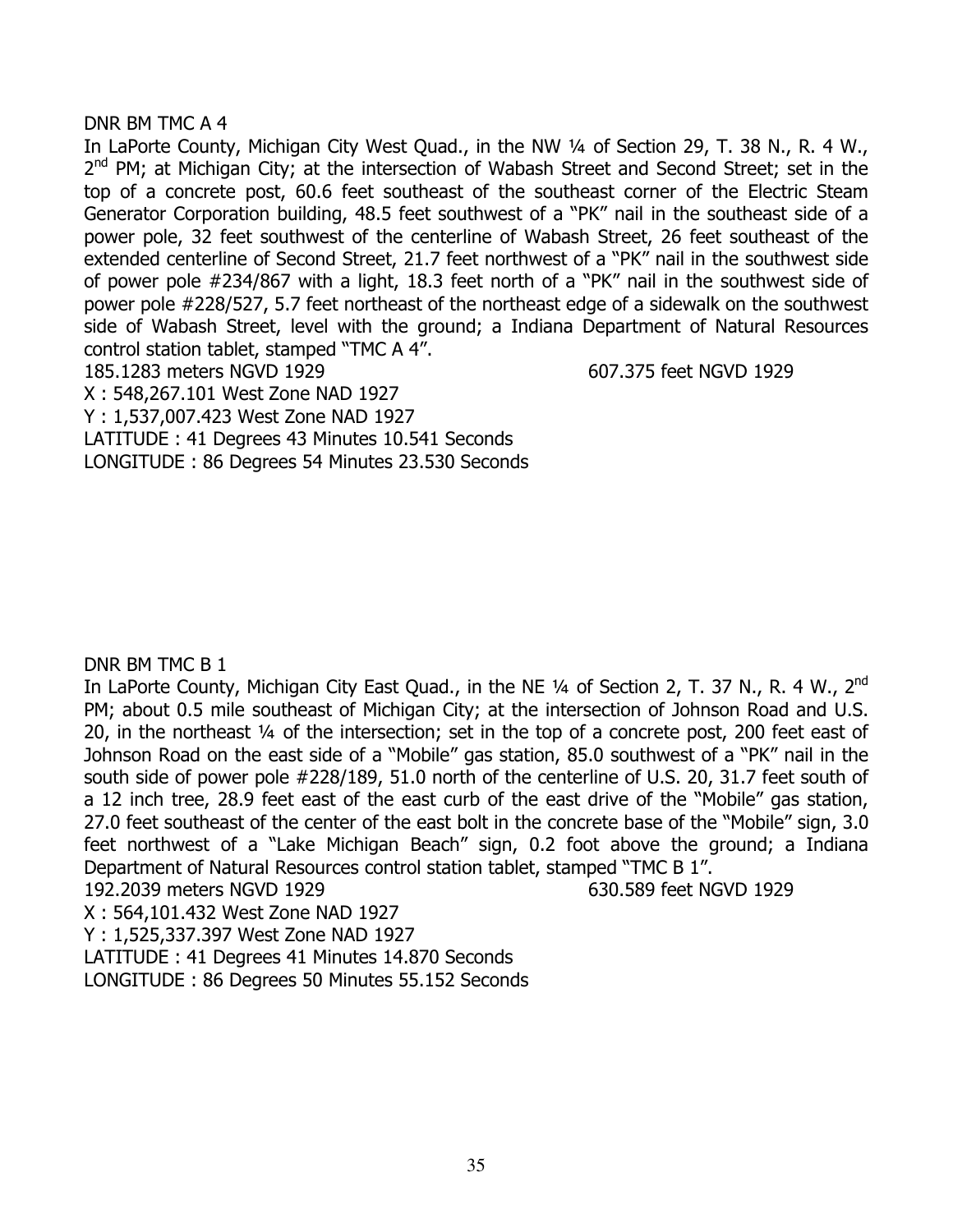# DNR BM TMC B 1 AZI

In LaPorte County, Michigan City East Quad., in the NE 1/4 of Section 2, T. 37 N., R. 4 W., 2<sup>nd</sup> PM; about 0.5 mile southeast of Michigan City; about 0. 4 mile east along U.S. 20 from its intersection with Johnson Road to the "Dozen of Deals" building on the south side of U.S. 20; set in the top of a concrete post, 52.9 feet northwest of and across the entrance drive of the "Dozen of Deals" building a "PK" nail in the south side of a utility pole, 51.5 feet south of the centerline of U.S. 20, 41.4 feet north of the northwest corner of the "Dozen of Deals" building, 2.5 feet north of a fence, 0.3 foot below the ground; a Indiana Department of Natural Resources control station tablet, stamped "TMC B1 AZI". 191.5340 meters NGVD 1929 628.391 feet NGVD 1929

X : 565,931.872 West Zone NAD 1927

Y : 1,525,368.509 West Zone NAD 1927

LATITUDE : 41 Degrees 41 Minutes 15.127 Seconds

LONGITUDE : 86 Degrees 50 Minutes 31.026 Seconds

# DNR BM TMC B 2

In LaPorte County, Michigan City East Quad., in the NE 1/4 of Section 34, T. 38 N., R. 4 W., 2<sup>nd</sup> PM; at Michigan City; at the "T" road intersection of Johnson Road and U.S. 20; set in the top of a concrete post, 175 feet southeast of the south side of the "Pawloske Grocery" store building, 77.4 feet southeast of a "PK" nail in the south side of power pole #238/892, 74 feet southeast of the extended centerline of Johnson Road, 47 feet southeast of the centerline of a drive to the northeast, 14.5 feet southwest of a "PK" nail in the north side of a 18 inch tree, 13.3 feet southwest of a "PK" nail in the south side of power pole #247/550, 13 feet northeast of the northeast edge of U.S. 35, 0.2 foot below the ground; a Indiana Department of Natural Resources control station tablet, stamped "TMC B 2".

188.3945 meters NGVD 1929 618.091 feet NGVD 1929

X : 561,614.714 West Zone NAD 1927

Y : 1,532,020.235 West Zone NAD 1927

LATITUDE : 41 Degrees 42 Minutes 20.960 Seconds

LONGITUDE : 86 Degrees 51 Minutes 27.696 Seconds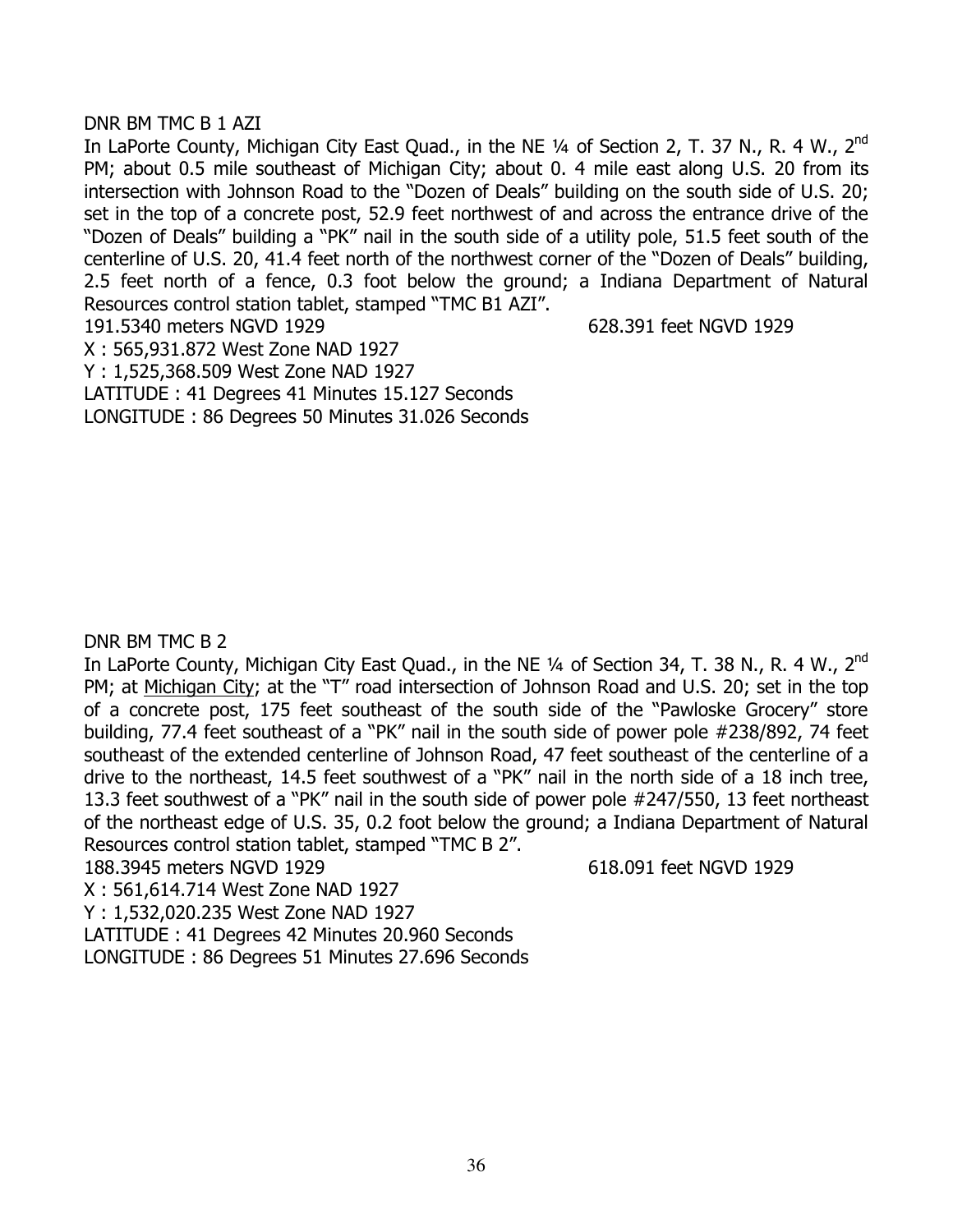# DNR BM TMC C 1

In LaPorte County, Michigan City East Quad., in the SE 1/4 of Section 1, T. 37 N., R. 4 W., 2<sup>nd</sup> PM; about 1.5 miles southeast of Michigan City; at the 600 West Road bridge over I 94; set in the top of a concrete post, 200 feet southeast of the southeast end of the expansion joint of the bridge, 164 feet north of the centerline of a road to the east, 121 feet northeast of the south end of the guardrail, 15.1 feet northwest of the northeast corner of the 9<sup>th</sup> guardrail "I" beam support post of the guardrail, 9.5 southeast of the  $11<sup>th</sup>$  guardrail "I" beam support post of the guardrail, 2.6 feet northwest of the  $10<sup>th</sup>$  guardrail  $"I"$  beam support post of the guardrail, 1.5 feet northeast of the east guardrail horizontal channel beam, 0.8 foot below the ground; a Indiana Department of Natural Resources control station tablet, stamped "TMC C 1". 201.4595 meters NGVD 1929 660.955 feet NGVD 1929

X : 572,918.600 West Zone NAD 1927

Y : 1,524,188.394 West Zone NAD 1927

LATITUDE : 41 Degrees 41 Minutes 03.373 Seconds

LONGITUDE : 86 Degrees 48 Minutes 58.991 Seconds

DNR BM TMC C 2

In LaPorte County, Michigan City East Quad., in the SE 1/4 of Section 14, T. 37 N., R. 4 W., 2<sup>nd</sup> PM; about 2.5 miles southeast of Michigan City; at the intersection of 350 North Road and Wozniak Road, in the southeast 1/4 of the intersection; set in the top of a concrete post, 69 feet southeast of the centerline centerline of the intersection of 350 North Road and Wozniak Road, 53.1 feet northeast of a "PK" nail in the west side of power pole #219/456, 37.9 feet southeast of and across 350 North Road of a "PK" nail in the east side of power pole #222/284, 16.0 feet south of the centerline of 350 North Road, 11.8 feet northwest of a twin forked tree, 0.1 foot above the ground; a Indiana Department of Natural Resources control station tablet, stamped "TMC C 2".

205.3990 meters NGVD 1929 673.880 feet NGVD 1929

X : 565,597.793 West Zone NAD 1927

Y : 1,514,715.068 West Zone NAD 1927

LATITUDE : 41 Degrees 39 Minutes 29.882 Seconds

LONGITUDE : 86 Degrees 50 Minutes 35.820 Seconds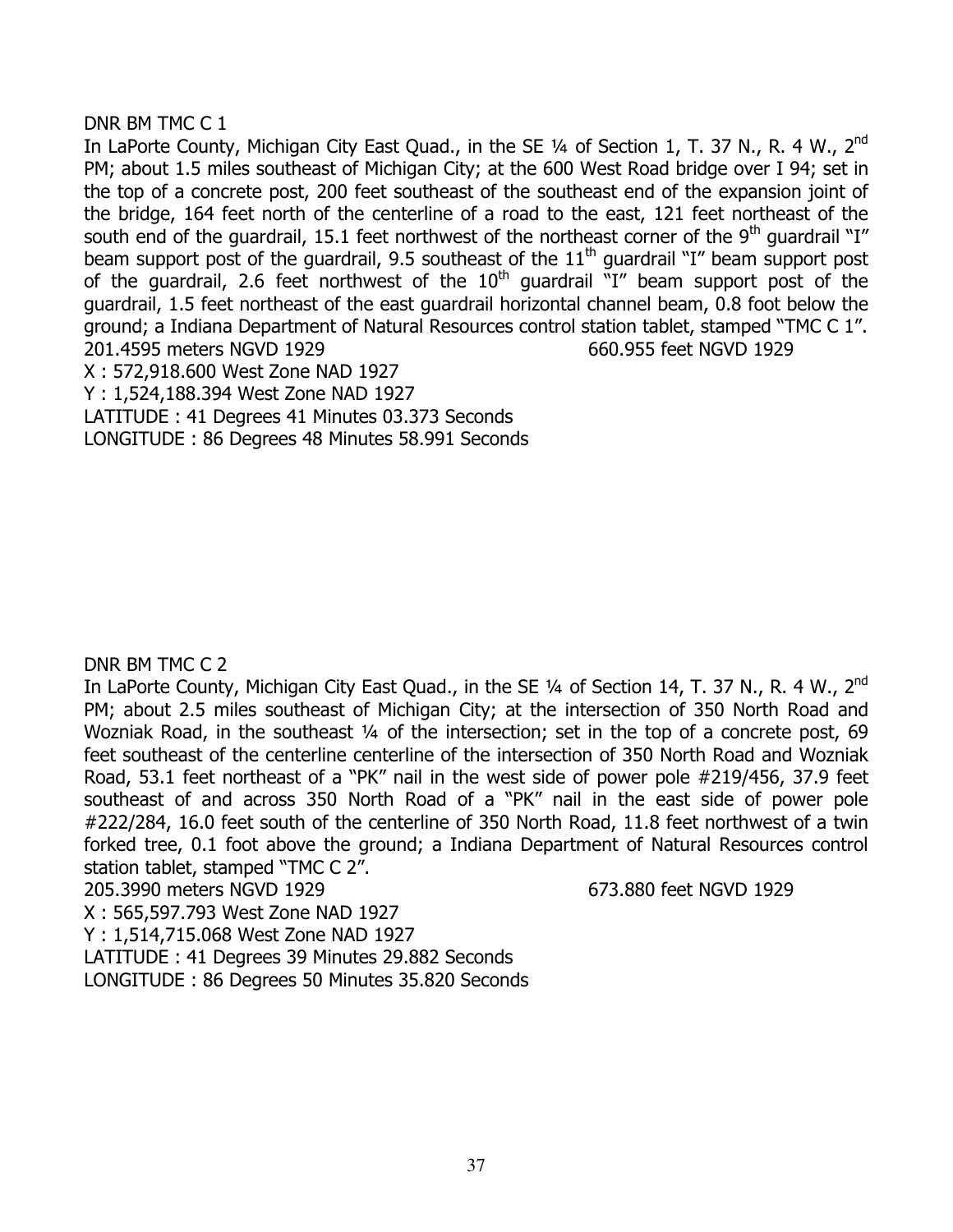# DNR BM TMC C 3

In LaPorte County, Michigan City East Quad., in the SE 1/4 of Section 15, T. 37 N., R. 4 W., 2<sup>nd</sup> PM; about 2.2 miles south of Michigan City; at the "T" road intersection of 850 West Road and 375 North Road (375 North Road is now closed because of I 94); set in the top of a concrete post, 124.6 feet southeast and across 850 West Road from the southeast corner of a guardrail "I" beam support post, 36.0 feet southwest of a chiseled cross on top of a highway right-ofway marker, 33 feet northeast of the centerline of 850 West Road and 375 North Road, 18.1 feet southwest of a "PK" nail in the south side of power pole # 227/373, 31 feet east of the centerline of 850 West Road, 12 feet north of the extended centerline of 375 North Road, 7.0 feet east of the centerline of a small ditch on the east side of 850 West Road, 0.4 foot below the ground; a Indiana Department of Natural Resources control station tablet, stamped "TMC  $C$  3".

197.8473 meters NGVD 1929 649.104 feet NGVD 1929 X : 559,679.124 West Zone NAD 1927

Y : 1,516,078.698 West Zone NAD 1927 LATITUDE : 41 Degrees 39 Minutes 43.510 Seconds

LONGITUDE : 86 Degrees 51 Minutes 53.746 Seconds

# NGS BM K 18, 1934

In LaPorte County, Michigan City East Quad, in the SW 1/4 of Section 18, T. 38 N., R. 3 W., 2<sup>nd</sup> PM; about 2.0 miles northeast of Michigan City; at the intersection of 900 North road and the Chesapeake and Ohio Railroad; set in the top of a concrete post, 36 feet northwest of the northwest rail of the main track, 36 feet northeast of the centerline of a small dirt road, 0.5 foot above the ground; a US Coast & Geodetic Survey bronze bench mark disk stamped "K 18 1934".

192.5511 meters NGVD 1929 631.728 feet NGVD 1929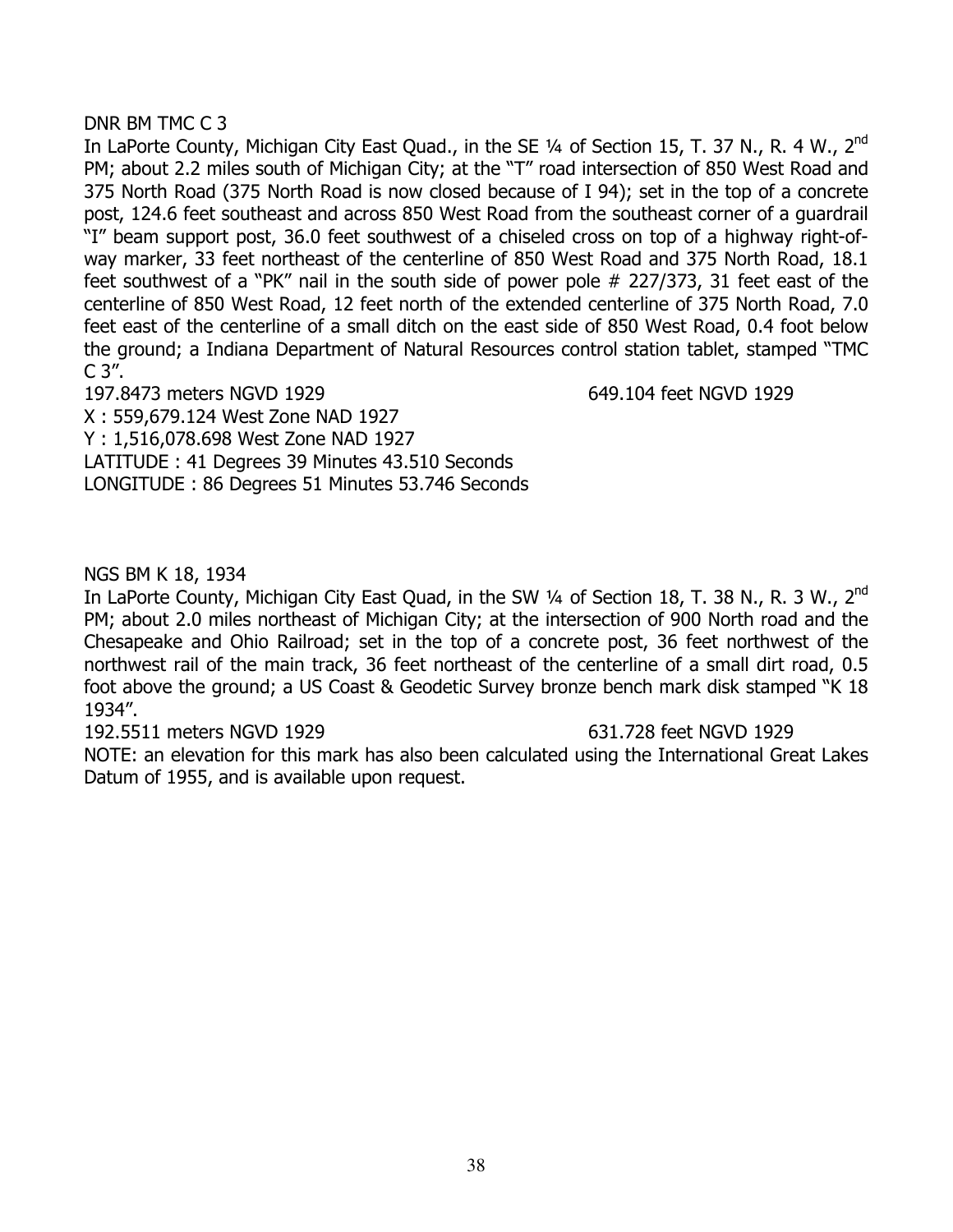# DNR TBM LLM 01, 1988

In LaPorte County, Michigan City East Quad, in the SW 1/4 of Section 13, T. 38 N., R. 4 W., 2<sup>nd</sup> PM; about 1.7 miles northeast of Michigan City; about 0.21 miles south of U.S. highway 12, at the intersection of Eastwood Road and Freyer Road (South Arm Moore Road and 900 North Road), in the northeast quadrant of the intersection; set in the northeast side of power pole # 952-610, 41.0 feet northwest of a fire hydrant, 30.0 feet north of the centerline of Freyer Road, 22.5 feet east of the centerline of Eastwood Road, 1.0 foot above the ground; a railroad spike.

193.5395 meters NGVD 1929 634.971 feet NGVD 1929

NOTE: an elevation for this mark has also been calculated using the International Great Lakes Datum of 1955, and is available upon request.

# DNR BM LAP 52, 1988

In LaPorte County, Michigan City East Quad, in the NW 1/4 of Section 14, T. 38 N., R. 4 W., 2<sup>nd</sup> PM; at Long Beach; along Lake Shore Drive to the Long Beach water works pumping station building; set vertically in the southeast face of the building; 1.25 feet northwest of the southeast entrance corner of building, 39.75 feet northwest of the centerline of Lake Shore Drive, 5.7 feet above the ground; a Indiana Department of Natural Resources bronze bench mark tablet, stamped "LAP 52 1988".

187.0098 meters NGVD 1929 613.548 feet NGVD 1929

NOTE: an elevation for this mark has also been calculated using the International Great Lakes Datum of 1955, and is available upon request.

# DNR BM LAP 53, 1988

In LaPorte County, Michigan City East Quad, in the SW 1/4 of Section 15, T. 38 N., R. 4 W., 2<sup>nd</sup> PM; at Long Beach; at the intersection of Lake Shore Drive and Indianapolis Street; at the public access sidewalks to the beach; set in the top of a concrete post, 23.8 feet northeast of a guy pole, 22.1 feet northeast of the centerline of Lake Shore Drive, 8.8 feet northeast of the centerline of Indianapolis Street, flush with the ground; a Indiana Department of Natural Resources bronze bench mark tablet, stamped "LAP 53 1988".

183.4385 meters NGVD 1929 601.831 feet NGVD 1929 NOTE: an elevation for this mark has also been calculated using the International Great Lakes Datum of 1955, and is available upon request.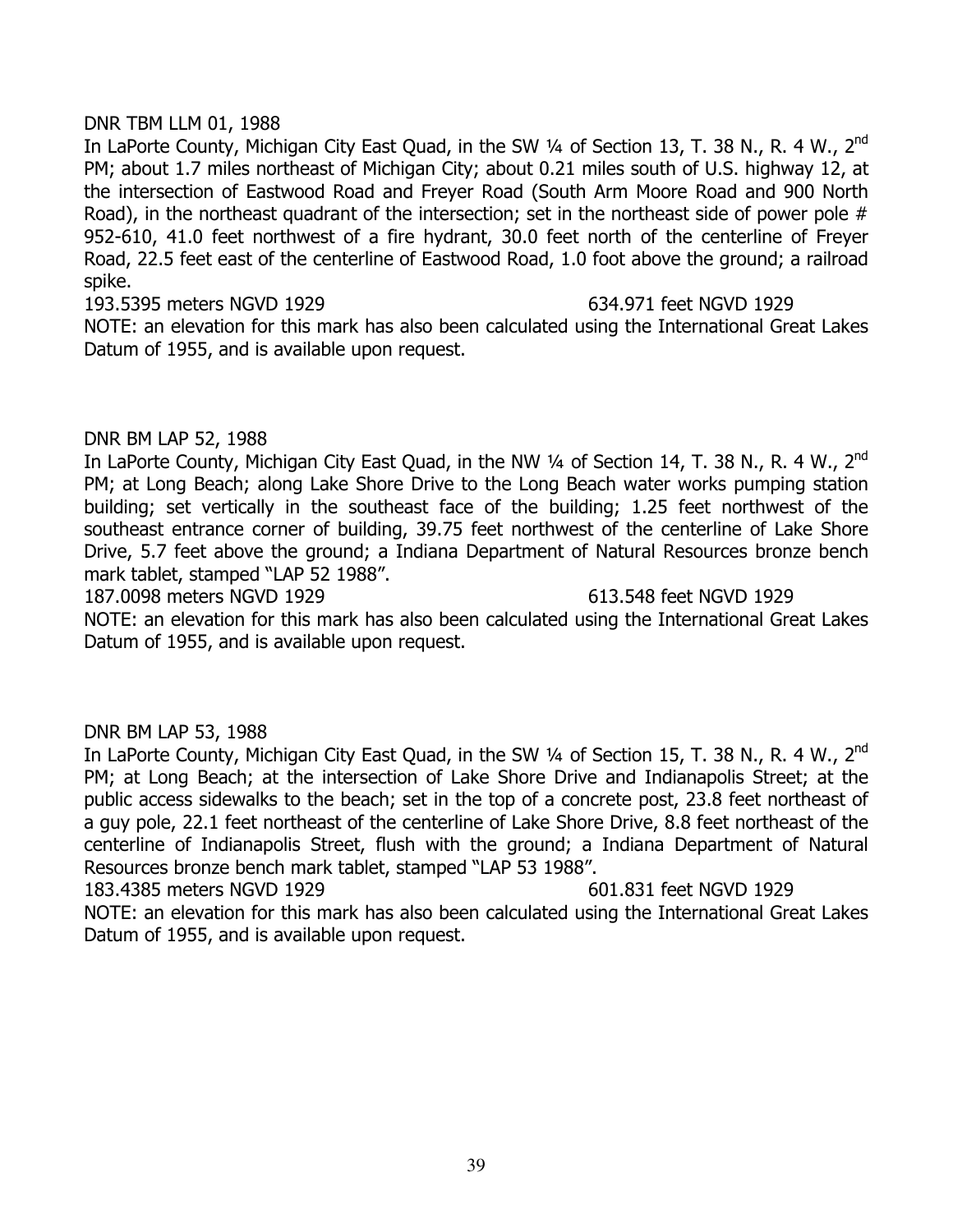## DNR BM LAP 54, 1988

In LaPorte County, Michigan City West Quad, in the N 1/2 of Section 21, T. 38 N., R. 4 W., 2<sup>nd</sup> PM; at Michigan City; about 1.0 mile northeast along Lake Shore Drive from the entrance to Washington Park, at an abandoned sandpit, at the fence line on the southeast side of Lake Shore Drive; set in the top of a concrete post, 2.2 feet north of the fence line, 25.8 feet southwest of the centerline of Lake Shore Drive, 50.7 feet southwest of power pole #951-302, set flush with the ground, and marked with a orange fiberglass witness post; a Indiana Department of Natural Resources bronze bench mark table stamped "LAP 54 1988". 186.2128 meters NGVD 1929 610.933 feet NGVD 1929 NOTE: an elevation for this mark has also been calculated using the International Great Lakes Datum of 1955, and is available upon request.

## DNR BM LAP 55, 1988

In LaPorte County, Michigan City West Quad, in the S 1/2 of Section 20, T. 38 N., R. 4 W., 2<sup>nd</sup> PM; at Michigan City; at the intersection of Lake Shore Drive and Fedder Drive, at Washington Parke, at the entrance of the ladies restroom building; set vertically in the southwest side of the building, 142.8 feet northwest of the centerline of Lake Shore Drive, 1.3 feet northwest of the northwest corner of the building, 5.0 feet above the ground; a Indiana Flood Control and Water Resources bronze bench mark tablet, stamped "LAP 55 1988".

180.7967 meters NGVD 1929 593.164 feet NGVD 1929

NOTE: an elevation for this mark has also been calculated using the International Great Lakes Datum of 1955, and is available upon request.

# DNR BM LAP 56, 1988

In LaPorte County, Michigan City West Quad, in the SE 1/4 of Section 30, T. 38 N., R. 4 W., 2<sup>nd</sup> PM; at Michigan City; at the intersection of Michigan Street and Clelland Street, in the northeast quadrant of the intersection; set in the top of a concrete post, 32.9 feet north of the centerline of Michigan Street, 22.0 feet northeast of the centerline of Clelland Street, 4.9 feet southwest of power pole #956-128, flush with the ground; a Indiana Department of Natural Resources bronze bench mark tablet, stamped "LAP 56 1988".

183.8106 meters NGVD 1929 603.052 feet NGVD 1929 NOTE: an elevation for this mark has also been calculated using the International Great Lakes Datum of 1955, and is available upon request.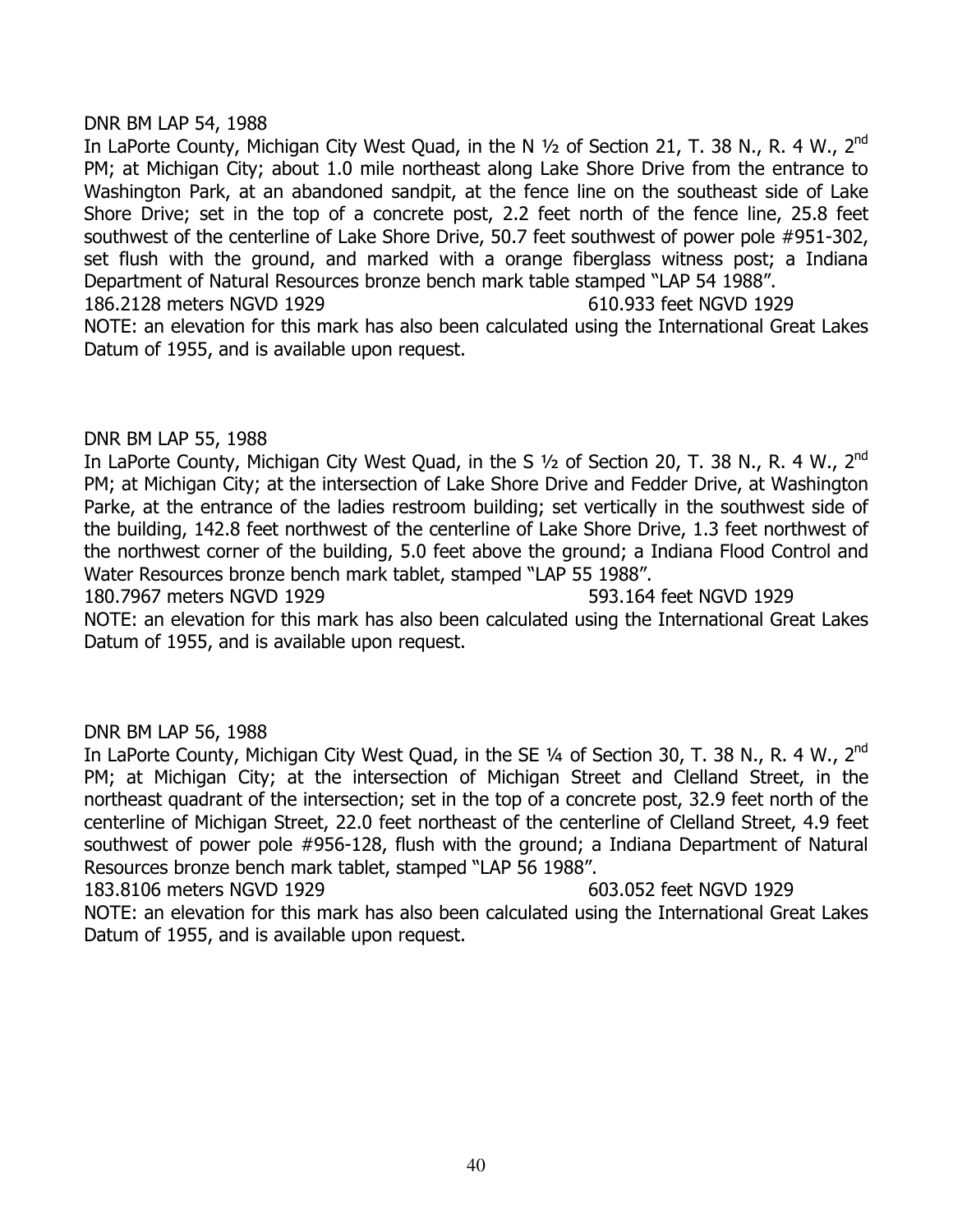## DNR BM LAP 57, 1988

In LaPorte County, Michigan City West Quad, in the NW 1/4 of Section 31, T. 38 N., R. 4 W., 2<sup>nd</sup> PM; at Michigan City; at the intersection of Beverly Drive, Michigan Street and the LaPorte-Porter County Line Road, in the center of the triangular grass plot; set in the top of a concrete post, 63.6 feet northeast of the centerline of Beverly Drive, 59.8 feet north of the centerline of Michigan Street, 52.8 feet east of the centerline of County Line Road, 7.5 feet northeast of a "NO PARKING ANYTIME" sign, flush with the ground and marked with an orange fiberglass witness post; a Indiana Department of Natural Resources bronze bench mark tablet, stamped "LAP 57 1988".

183.1846 meters NGVD 1929 600.998 feet NGVD 1929 NOTE: an elevation for this mark has also been calculated using the International Great Lakes Datum of 1955, and is available upon request.

# MICH CITY TRAVERSE STATION F

In LaPorte County, Michigan City West Quad, in the N 1/2 of Section 29, T. 38 N., R. 4 W., 2<sup>nd</sup> PM; at Michigan City; at the north end of the Franklin Street bridge over Trail Creek; 27.0 feet south of the bridge warning arm, 24.4 feet east of the centerline of Franklin Street, 3.4 feet west of the bridge guardrail, 0.8 foot above the road, flush with the concrete sidewalk, a Army Corp. of Engineers brass tablet, stamped "MICHIGAN CITY TRAVERSE STATION F".

182.4213 meters NGVD 1929 598.494 feet NGVD 1929

NOTE: an elevation for this mark has also been calculated using the International Great Lakes Datum of 1955, and is available upon request.

# MICH CITY TRAVERSE STATION G

In LaPorte County, Michigan City West Quad, in the N 1/2 of Section 29, T. 38 N., R. 4 W., 2<sup>nd</sup> PM; at Michigan City; at the south end of the Franklin Street Bridge over Trail Creek; 22.5 feet east of the centerline of Franklin Street, 4.7 feet west of the bridge guardrail, 29.5 feet northwest of the bridge warning arm, 0.8 foot above the road, flush with the concrete sidewalk; a Army Corp of Engineers brass tablet, stamped "MICHIGAN CITY TRAVERSE STATION G".

# 182.4722 meters NGVD 1929 598.661 feet NGVD 1929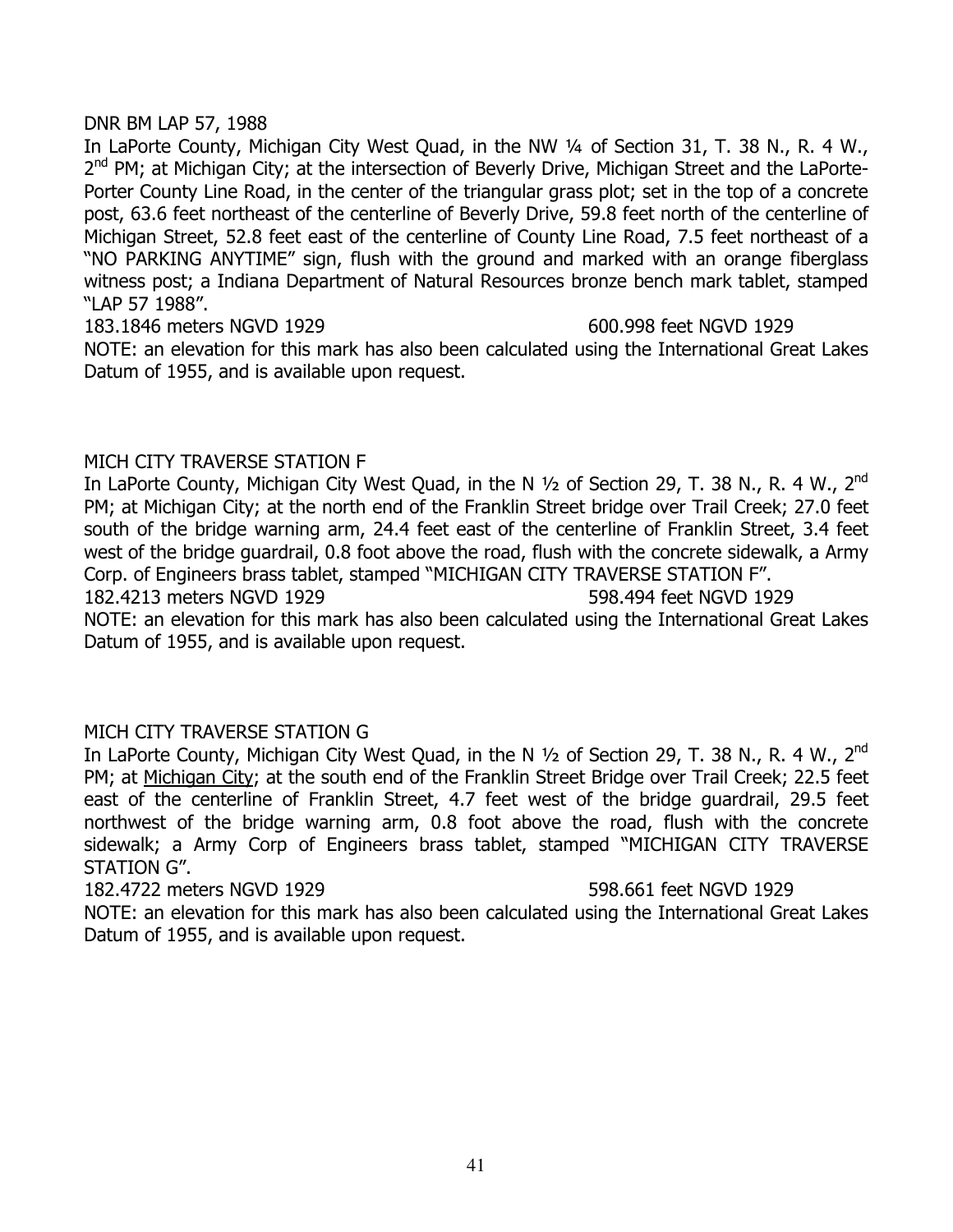# ARMY CORPS OF ENGINEERS BM "G" 1980

In LaPorte County, Michigan City West Quad, in the N 1/2 of Section 29, T. 38 N., R. 4 W., 2<sup>nd</sup> PM; at Michigan City; at the south end of the Franklin Street Bridge over Trail Creek; 23.5 feet east of the centerline of Franklin Street, 3.5 feet west of the bridge guardrail, 24.0 feet northwest of the bridge warning arm, 0.8 foot above the road, flush with concrete sidewalk; a Army Corps of Engineers tablet, stamped "ARMY CORPS OF ENGINEERS G 1980". 182.4055 meters NGVD 1929 598.442 feet NGVD 1929

NOTE: an elevation for this mark has also been calculated using the International Great Lakes Datum of 1955, and is available upon request.

# NPS BM E 1, 1983

In LaPorte County, Michigan City West Quad, in the SW 1/4 of Section 31, T. 38 N., R. 4 W., 2<sup>nd</sup> PM; at Michigan City; at the intersection of Woodlawn Avenue and County Line Road; 43.5 feet north of Woodlawn Avenue, 50.3 feet east of County Line Road, 2.5 feet west of a nail driven through a bottle cap in power pole #1/66 SPA, 0.3 foot above the ground; a brass tablet, stamped "U.S. DEPARTMENT OF THE INTERIOR NATION PARK SERVICE E-1 1983" 188.9182 meters NGVD 1929 619.809 feet NGVD 1929 NOTE: an elevation for this mark has also been calculated using the International Great Lakes Datum of 1955, and is available upon request.

# NGS BM A 350, 1985

In LaPorte County, Michigan City West Quad, in the NE 1/4 of Section 28, T. 38 N., R. 4 W., 2<sup>nd</sup> PM; at Michigan City; approximately 1.45 miles northeast along U.S. highway 12 from the Courthouse at Michigan City, to the Sullair Company on the south side of U.S. 12; 131.9 feet west of utility pole # 231/530, 42.9 feet southeast of the centerline U.S. 12, 17.9 feet south of Nipsco power pole #231/529, 23.3 feet east of the northeast corner of the chain link fence, 8.6 feet southeast of a fire hydrant with a filed "X" on the flange bolt, 1.5 feet north of a chain link fence; a chromed steel pin encased in an iron pipe with a cover lid, stamped "NGS BM A 350 1985".

184.522 meters NAVD 1988 184.6415 meters NGVD 1929 605.39 feet NAVD 1988 605.778 feet NGVD 1929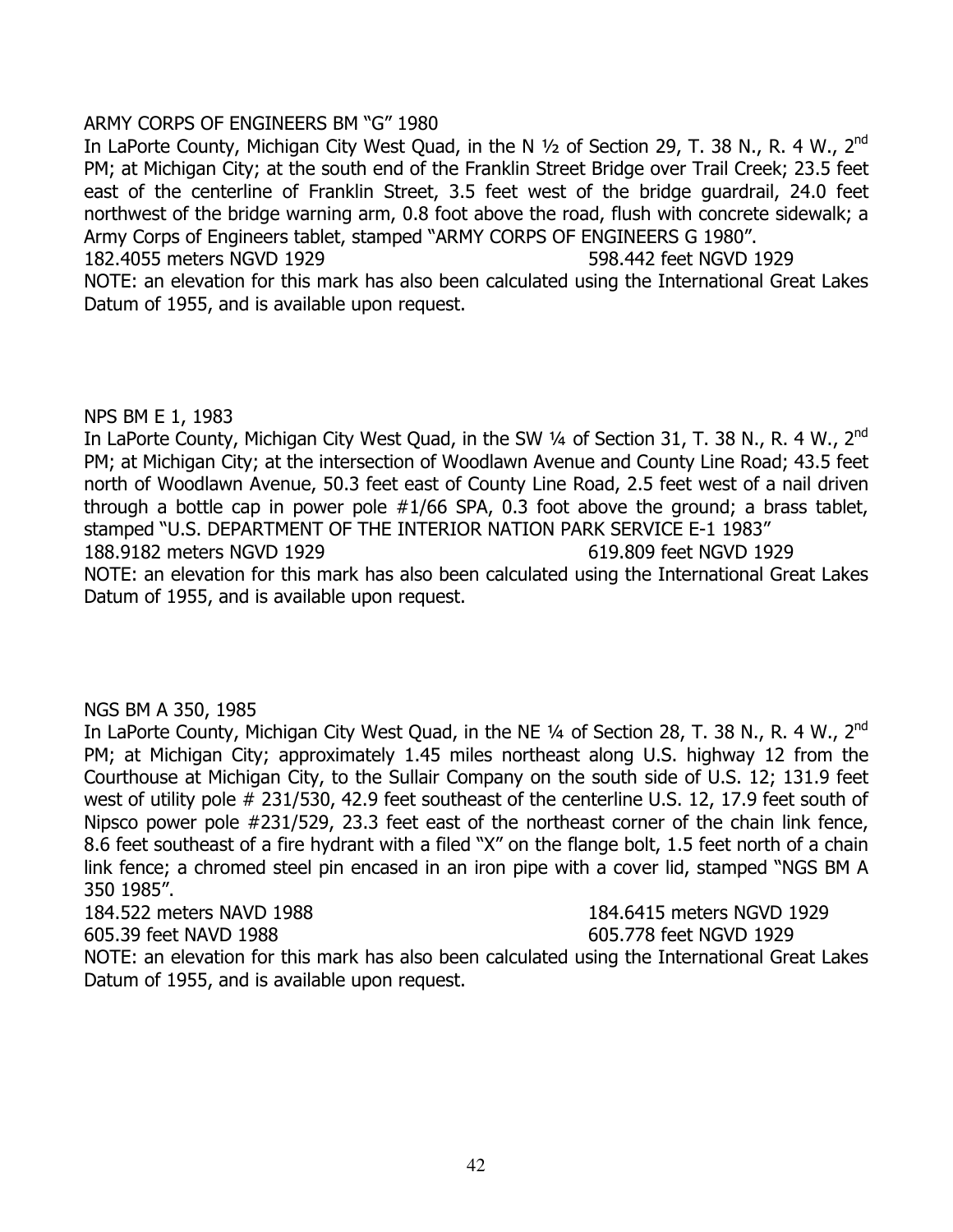## NGS BM X 349, 1985

In LaPorte County, Michigan City West Quad, in the NW 1/4 of Section 31, T. 38 N., R. 4 W.,  $2^{nd}$  PM; at Michigan City; approximately 0.5 mile northeast along Michigan Street from the LaPorte-Porter County Line to the South Shore Railroad tracks & the Public Service Indiana access tracks; 235.0 feet southeast of the Public Service Indiana access tracks, 55.4 feet north of the South Shore Railroad tracks, 29.0 feet southwest of the centerline of Michigan Street, 4.4 feet southwest of power pole #953-479; a chromed steel pin encased in an iron pipe with a access lid, stamped "NATIONAL GEODETIC SURVEY X 349 1985". 185.006 meters NAVD 1988 185.0871 meters NGVD 1929 606.97 feet NAVD 1988 607.240 feet NGVD 1929

NOTE: an elevation for this mark has also been calculated using the International Great Lakes Datum of 1955, and is available upon request.

# NGS POLA REFERENCE MARK #1, 1952

In LaPorte County, Michigan City West Quad, in the SW 1/4 of Section 31, T. 38 N., R. 4 W, 2<sup>nd</sup> PM; at Michigan City; at the intersection of the LaPorte – Porter County Line and U.S. Highway 12 and Woodlawn Avenue; set in the top of a concrete post, 92.3 feet east of Triangulation Station Pola, 51.2 feet north of the centerline of Woodlawn Avenue, 1.4 feet north of Power Pole #41; a U.S. Coast & Geodetic Survey reference mark, stamped "POLA REFERENCE MARK #1".

### 188.9392 meters NGVD 1929 619.878 feet NGVD 1929

NOTE: an elevation for this mark has also been calculated using the International Great Lakes Datum of 1955, and is available upon request.

# DNR BM LAP 50, 1988

In Berrien County Michigan, New Buffalo West Mich.-Ind. Quad, in the SW ¼ of Section 24, T. 8 S., R. 22 W.; at the intersection of Lake Shore Drive, Michiana Road, and Shadow Drive; at a grass and sand lot forming the shape of a triangle; set in the top of a concrete post, 28.8 feet north of the centerline of Michiana Drive, 30.9 feet southeast of the centerline of Lake Shore Drive, level with the ground; a Indiana Department of Natural Resources bronze bench mark tablet, stamped "LAP 50 1988".

184.3852 meters NGVD 1929 604.937 feet NGVD 1929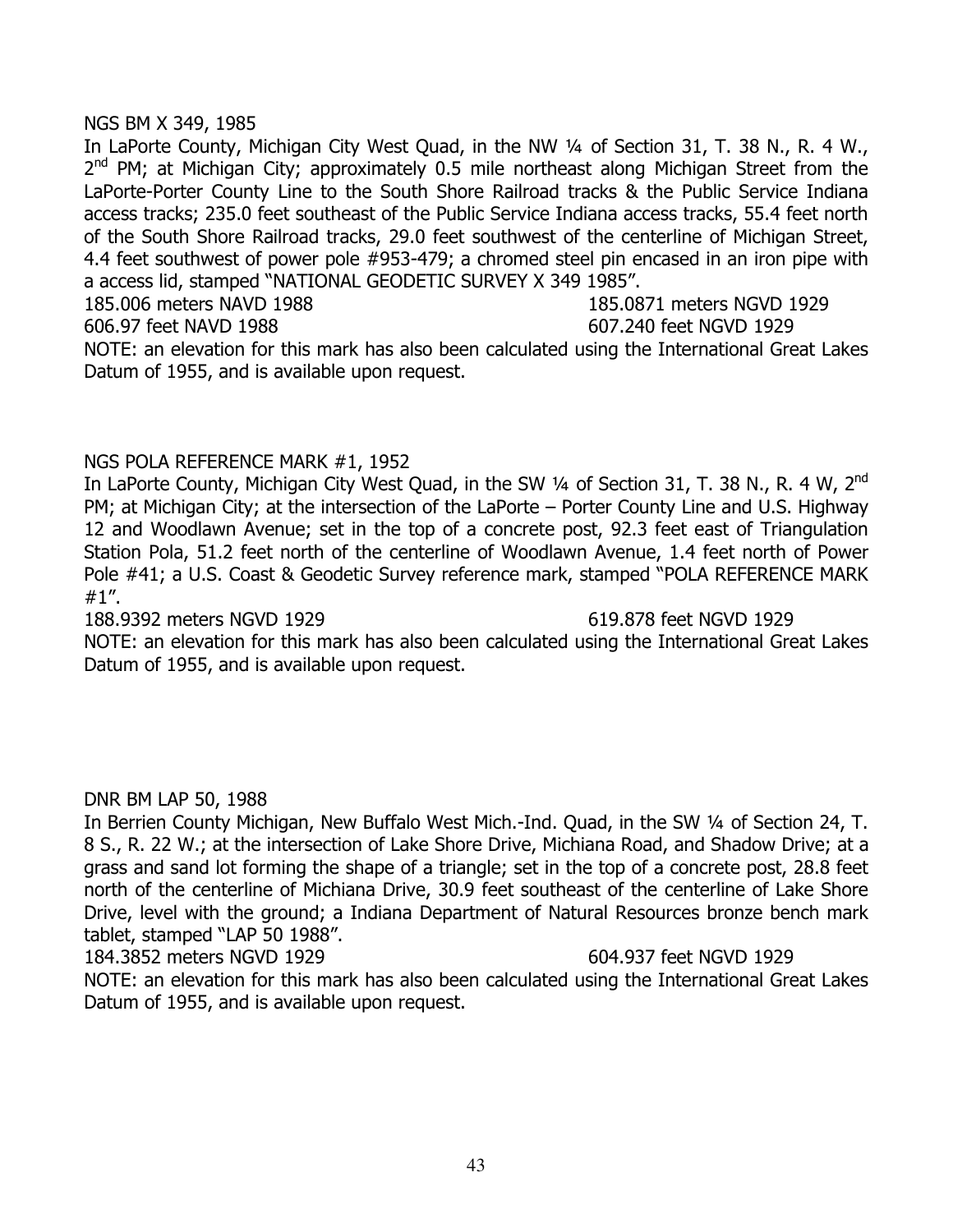## DNR BM LAP 51, 1988

In LaPorte County, New Buffalo West Mich.-Ind. Quad, in the SE ¼ of Section 1, T. 38 N., R. 4 W., 2<sup>nd</sup> PM.; at Duneland Beach along Lake Shore Drive to the Carlson Real Estate office (3100 Lake Shore Drive) & Shoreland Drive, in the northwest corner of the property; set in the top of a concrete post, 70.2 feet northeast of the centerline of Shoreland Drive, 15.6 feet southeast of the centerline of Lake Shore Drive, 3.7 feet southwest of a "Carlson Real Estate" sign, level with the ground; a Indiana Department of Natural Resources bronze bench mark tablet, stamped "LAP 51 1988".

182.8465 meters NGVD 1929 599.889 feet NGVD 1929

NOTE: an elevation for this mark has also been calculated using the International Great Lakes Datum of 1955, and is available upon request.

## DNR TBM LFL 2, 1973

In LaPorte County, Stillwell Quad, in the NW 1/4 of Section 33, T. 36 N., R. 1 W., 2<sup>nd</sup> PM.; about 2.0 miles south of Fish Lake; at the "T" road intersection of 525 South Road and 800 East Road; set in the north side of a guy pole with three guy wires to the south, 38.5 feet south of the centerline of 525 South Road, 21.2 feet south of a power pole, 19.0 feet east of the extended centerline of 800 East Road, 0.5 foot above the ground; a railroad spike driven through a aluminum tag, stamped "DNR TBM LFL 2, 1973". 694.657 feet N.G.V.D. 1929 3<sup>rd</sup> Order

# DNR TBM LFL 50, 2002

In LaPorte County, Stillwell Quad, in the SE 1/4 of Section 20, T. 36 N., R. 1 W., 2<sup>nd</sup> PM.; about 0.8 mile south of Fish Lake; at the 400 South Road three cmp's over Mill Creek; set in the south side of power pole # 25, 28.6 feet southeast of the center of the top of the south end of the east most cmp, 28.2 feet south of the centerline of 400 South Road, 13.7 feet south of the east end of the south guardrail, 1.6 feet above the ground; a railroad spike driven through a aluminum tag, stamped "DNR TBM LFL 50, 2002". 688.707 feet N.G.V.D. 1929 3rd Order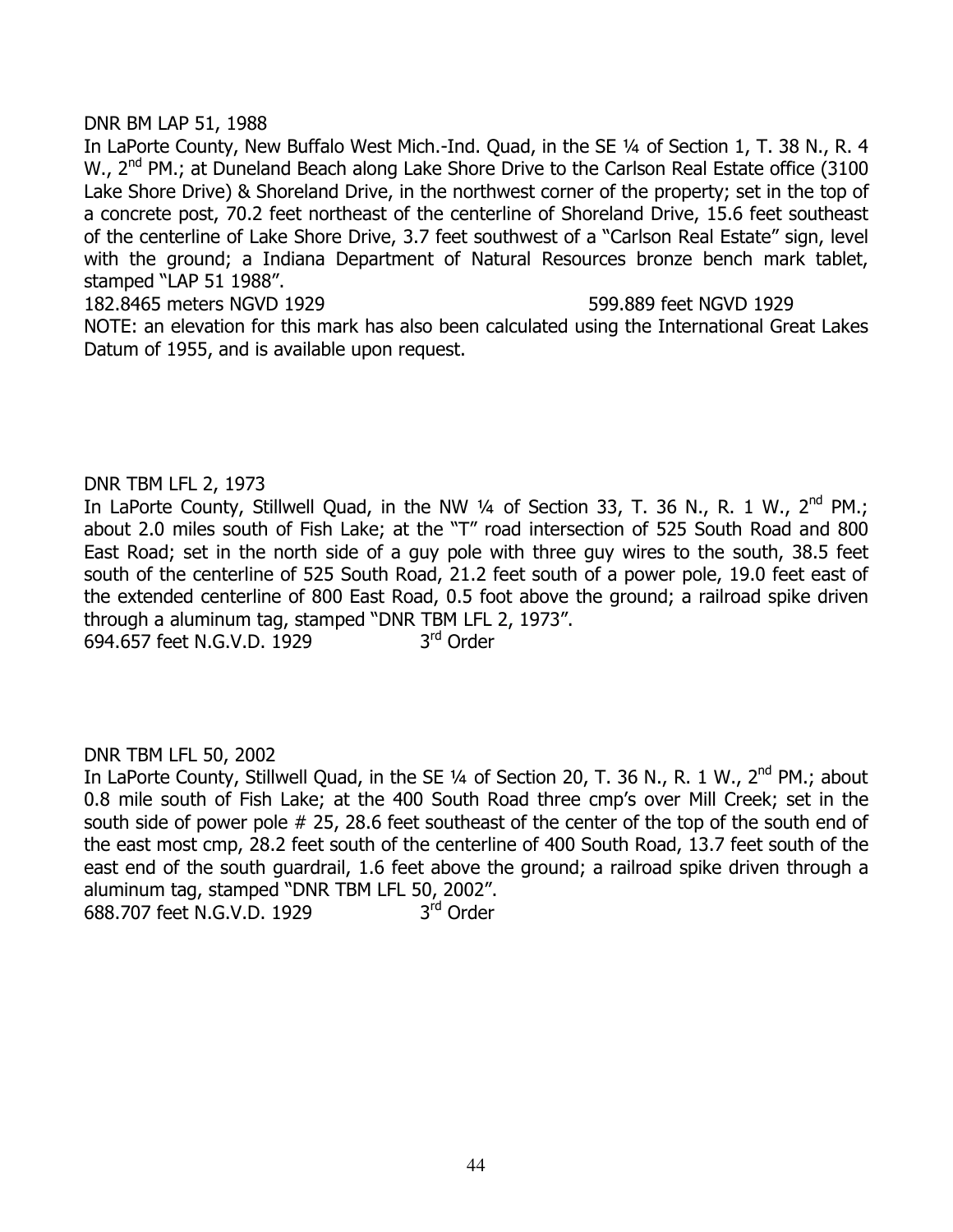# DNR TBM LFL 51, 2002

In LaPorte County, Stillwell Quad, in the SW 1/4 of Section 28, T. 36 N., R. 1 W., 2<sup>nd</sup> PM.; about 1.5 miles south of Fish Lake; at the 800 East Road bridge over Little Kankakee River; set in the top of the southeast concrete wingwall of the bridge, 14.6 feet east of the centerline of the road, 2.6 feet southeast of the southeast corner of a metal "L" shaped guardrail support post attached to the concrete bridge deck, 1.0 foot east of the east face of the concrete bridge deck, 0.6 foot south of the north face of the wingwall, 0.3 foot below the top of the asphalt on top of the concrete bridge deck; a chiseled triangle. 690.814 feet N.G.V.D. 1929 3rd Order

DNR TBM 42496-4

In LaPorte County, Kingsford Heights Quad., in the SE 1/4 of Section 13, T. 34 N., R. 3 W., 2<sup>nd</sup> PM; about 6.0 miles south of Kingsford Heights; at the 1500 South Road (600 North Road) bridge over the Kankakee River; set in the north side of a power pole with a transformer, about 250 feet west of the west end of the bridge, 30.0 feet north of the centerline of the road, 1.0 foot above the ground; a railroad spike driven through a aluminum tag, stamped "DNR TBM 42496-4".

681.49 feet N.G.V.D. 1929 3rd Order

DNR TBM 42496-5

In LaPorte County, Kingsford Heights Quad., in the SE 1/4 of Section 13, T. 34 N., R. 3 W., 2<sup>nd</sup> PM; about 6.0 miles south of Kingsford Heights; at the 1500 South Road (600 North Road) bridge over the Kankakee River; set in the north side of a power pole with a transformer, about 400 feet west of the west end of the bridge, 30.0 feet north of the centerline of the road, 1.0 foot above the ground; a railroad spike driven through a aluminum tag, stamped "DNR TBM 42496-5".

681.30 feet N.G.V.D. 1929 3<sup>rd</sup> Order

DNR TBM 42496-6

In LaPorte County, Kingsford Heights Quad., in the SE 1/4 of Section 13, T. 34 N., R. 3 W., 2<sup>nd</sup> PM; about 6.0 miles south of Kingsford Heights; at the 1500 South Road (600 North Road) bridge over the Kankakee River; set in the south side of a power pole with a transformer, about 600 feet west of the west end of the bridge, 30.0 feet north of the centerline of the road, 1.0 foot above the ground; a railroad spike driven through a aluminum tag, stamped "DNR TBM 42496-6".

679.01 feet N.G.V.D. 1929 3<sup>rd</sup> Order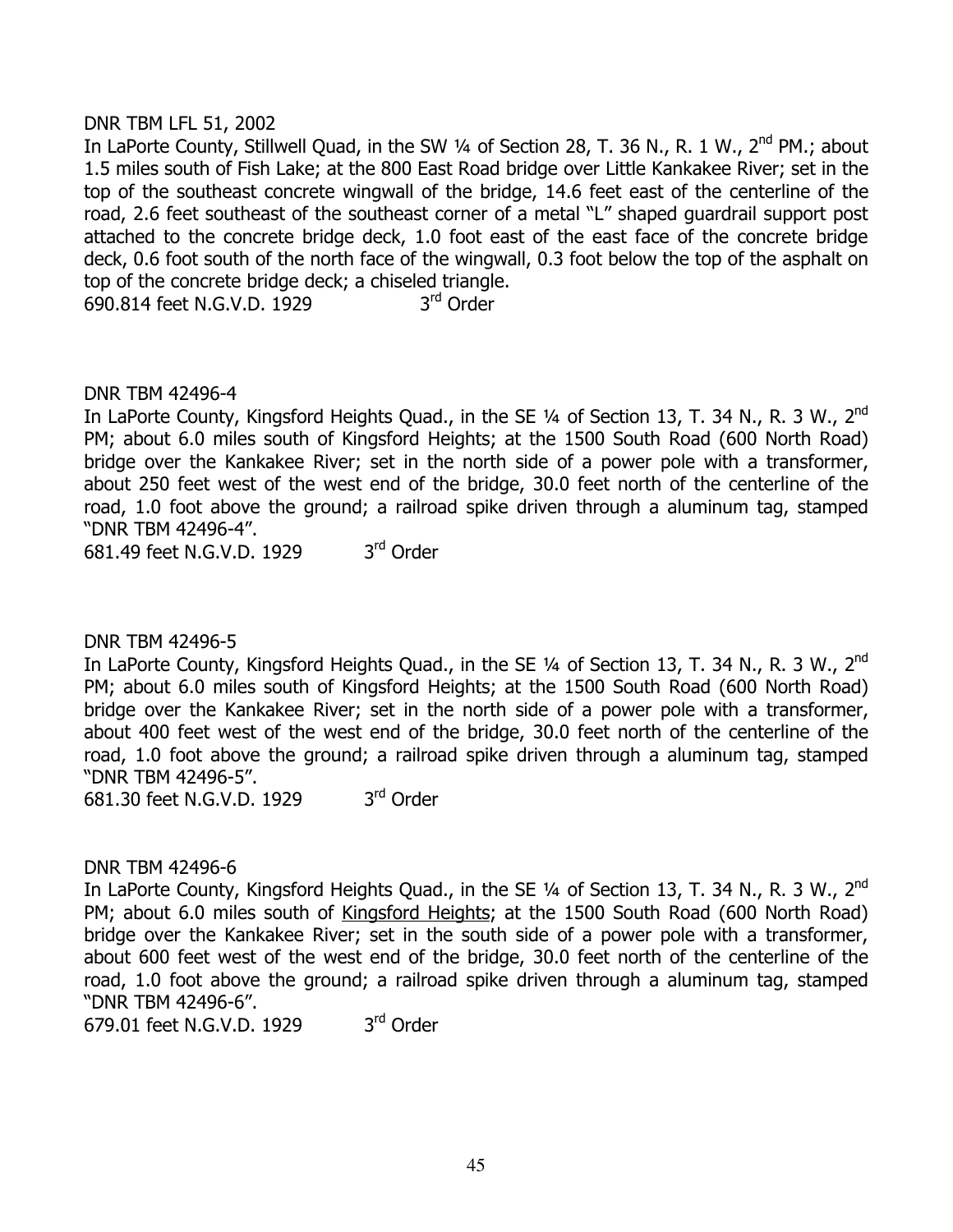## DNR TBM CL 1, 1992

In LaPorte County, Westville Quad., in the SW 1/4 of Section 19, T. 36 N., R. 4 W., 2<sup>nd</sup> PM; about 1.0 mile northwest of Westville; about 0.3 mile generally north along the Porter-LaPorte County Line Road from its intersection with State Road 6 to a parking lot on the west side of the road, and the southeast shoreline of Clear Lake; set in the west side of power pole # 581/108, 57 feet west of the centerline of the road, 35 feet north of the centerline of the entrance to the parking lot, 0.8 foot above the ground; a railroad spike driven through a aluminum tag, stamped "IDNR TBM CL 1 1992".<br>242.7142 meters N.A.V.D. 1988 2<sup>nd</sup> Order

242.7142 meters N.A.V.D. 1988 2<sup>nd</sup> Order 242.8072 meters N.G.V.D. 1929<br>796.305 feet N.A.V.D. 1988 2<sup>nd</sup> Order 796.610 feet N.G.V.D. 1929 796.305 feet N.A.V.D. 1988 2nd Order 796.610 feet N.G.V.D. 1929

## DNR TBM CL 2, 1992

In Porter County, Westville Quad., in the SE 1/4 of Section 24, T. 36 N., R. 5 W., 2<sup>nd</sup> PM; about 1.0 mile west-northwest of Westville; about 0.25 mile generally north along the Porter-LaPorte County Line Road from its intersection with State Road 6 to an abandoned Norfolk and Western Railroad right-of-way, thence about 0.25 mile northwest along the right-of-way; set in the southeast side of a 10 inch Cherry tree, 43.0 feet northeast of the centerline of the rightof-way, 31.4 feet southwest of a "PRIVATE PROPERTY KEEP OUT' sign post, 13.8 feet southwest of the centerline of a access road along Clear Lake, 9.6 feet southwest of a access road that connects the railroad right-of-way with the Clear Lake access road that has a "PRIVATE PROPERTY KEEP OUT" sign across the entrance, 1.2 feet above the ground; a railroad spike driven through a aluminum tag, stamped "IDNR TBM CL 2 1992". 240.1314 meters N.A.V.D. 1988  $2^{nd}$  Order 240.2244 meters N.G.V.D. 1929<br>787.831 feet N.A.V.D. 1988  $2^{nd}$  Order 788.136 feet N.G.V.D. 1929

787.831 feet N.A.V.D. 1988 2nd Order 788.136 feet N.G.V.D. 1929

# DNR TBM CL 3, 1992

In Porter County, Westville Quad., in the NE 1/4 of Section 25, T. 36 N., R. 5 W., 2<sup>nd</sup> PM; about 1.0 mile west of Westville; at the intersection of State Road 6 and the Porter-LaPorte County Line Road, in the triangle formed by the intersection; set in the east side of power pole # 578/192, 101 feet southwest of the east most lane of County Line Road, 58 feet southeast of the centerline of the west most lane of County Line Road, 39.2 feet north of the centerline of State Road 6, 1.2 feet above the ground; a railroad spike driven through a aluminum tag, stamped "IDNR TBM CL 3 1992".

| 242.2941 meters N.A.V.D. 1988 | 2 <sup>nd</sup> Order | 242.3871 meters N.G.V.D. 1929 |
|-------------------------------|-----------------------|-------------------------------|
| 794.927 feet N.A.V.D. 1988    | 2 <sup>nd</sup> Order | 795.232 feet N.G.V.D. 1929    |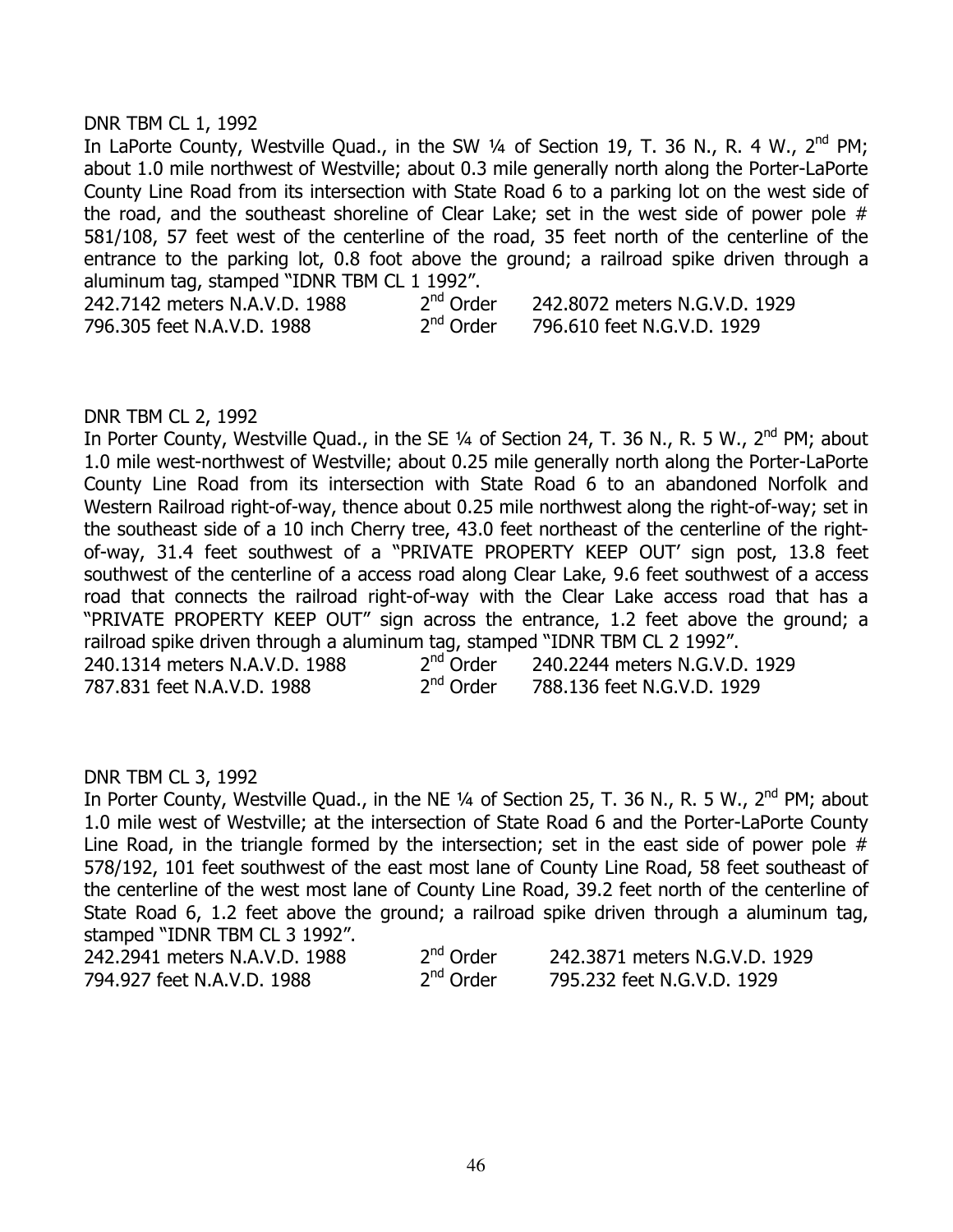# DNR TBM CL 4, 1992

In LaPorte County, Westville Quad., in the NE 1/4 of Section 30, T. 36 N., R. 4 W., 2<sup>nd</sup> PM; about 0.5 mile west of Westville; at the intersection of State Road 6 and a east-west road (Coulter Road); set in the south side of power pole # 579/479, 140 feet northeast of the centerline of State Road 6, 15 feet north of the centerline of Coulter Road, 1.1 feet above the ground; a railroad spike driven through a aluminum tag, stamped "IDNR TBM CL 4 1992".<br>238.9964 meters N.A.V.D. 1988 and all order a 239.0894 meters N.G.V.D. 1929 238.9964 meters N.A.V.D. 1988  $2^{nd}$  Order  $2^{39.0894}$  meters N.G.V.D. 1929<br>784.107 feet N.A.V.D. 1988  $2^{nd}$  Order  $2^{84.412}$  feet N.G.V.D. 1929 784.107 feet N.A.V.D. 1988 2<sup>nd</sup> Order 284.412 feet N.G.V.D. 1929

## DNR TBM CL 5, 1992

In LaPorte County, Westville Quad., in the SW  $\frac{1}{4}$  of Section 19, T. 36 N., R. 4 W., 2<sup>nd</sup> PM; about 1.5 mile northwest of Westville; at the north end of Clear Lake, about 0.5 mile generally north along the Porter-LaPorte County Line Road from its intersection with State Road 6; set in the west side of power pole  $#$  581/168, 85 feet northeast of mail box post  $#3524$ , 27.6 feet east of the centerline of County Line Road, 1.0 foot above the ground; a railroad spike driven through a aluminum tag, stamped "IDNR TBM CL 5 1992".

| 240.0522 meters N.A.V.D. 1988 | $2^{nd}$ Order | 240.1452 meters N.G.V.D. 1929 |
|-------------------------------|----------------|-------------------------------|
| 787.571 feet N.A.V.D. 1988    | $2^{nd}$ Order | 787.876 feet N.G.V.D. 1929    |

# DNR TBM LLK 82-06982

In LaPorte County, LaPorte East Quad., in the SE 1/4 of Section 26, T. 37 N., R. 3 W., 2<sup>nd</sup> PM; at LaPorte; at the east entrance to Fox Memorial Park; set in the entrance structure of the park, 33.0 feet north of the centerline of Truesdale Avenue, 12.2 feet north of the south end of the park structure, 1.8 feet above the ground, 0.2 foot east of a metal rail; a chiseled triangle.

806.603 feet N.G.V.D. 1929 2<sup>nd</sup> Order

# DNR TBM 1-03183

In LaPorte County, New Carlisle Quad., in the SE  $\frac{1}{4}$  of Section 28, T. 38 N., R. 1 W., 2<sup>nd</sup> PM; about 0.3 mile west-northwest of New Carlisle; about 0.2 mile north along the LaPorte-St. Joseph County Line Road from its intersection with the Chicago South Shore and South Bend railroad to the LaPorte-St. Joseph County Line Road pipe culvert over a ditch; set in the top of the northwest end of the west concrete headwall, 18.2 feet west of the centerline of the road, 0.6 foot south of the north end of the headwall; a chiseled triangle.<br>765.262 feet N.G.V.D. 1929  $3<sup>rd</sup>$  Order 765.262 feet N.G.V.D. 1929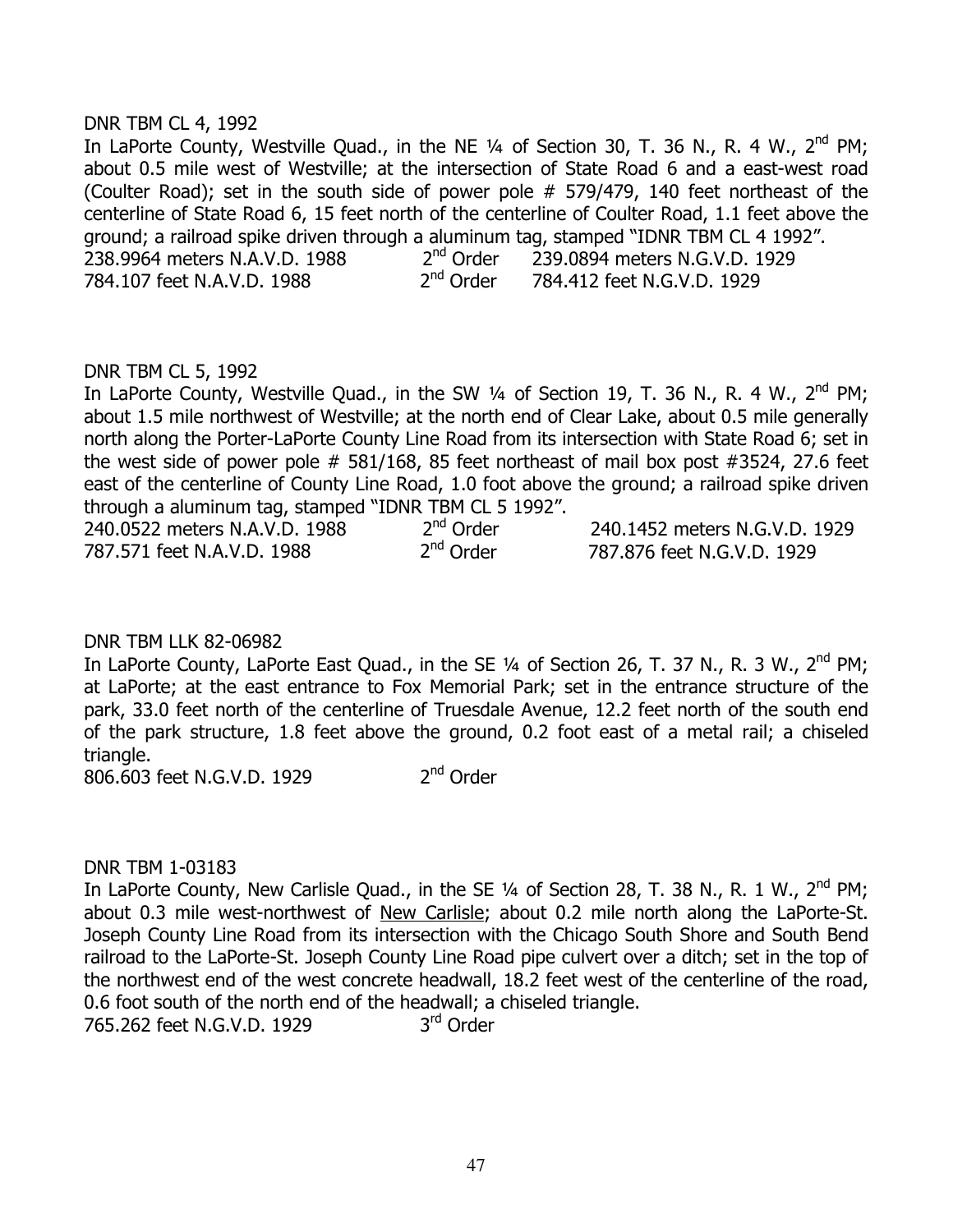# DNR TBM 2-03183

In LaPorte County, New Carlisle Quad., in the SE 1/4 of Section 28, T. 38 N., R. 1 W., 2<sup>nd</sup> PM; at Hudson Lake; at the intersection of Detroit Street and John Emory Road, in the northeast quadrant of the intersection; set in the southwest side of a 22 inch Locust tree, 34.6 feet east of a "STOP" sign post on John Emory Road, 17.5 feet north of the centerline of John Emory Road, 1.0 foot above the ground; a railroad spike driven through a aluminum tag, stamped "DNR TBM 2-03183".

771.832 feet N.G.V.D. 1929 3<sup>rd</sup> Order

# DNR TBM 1-05284

In LaPorte County, New Carlisle Quad., in the SE  $\frac{1}{4}$  of Section 28, T. 38 N., R. 1 W., 2<sup>nd</sup> PM; at Hudson Lake; at the intersection of Chicago Road and Franklin Street; set in the southeast side of power pole # L 176/178, 57 feet northeast of a "COCA-COLA" sign post, 34 feet northeast of the centerline of Franklin Street, 21 feet northwest of the centerline of Chicago Road, 0.8 foot above the ground; a railroad spike driven through a aluminum tag, stamped "DNR TBM 1-05284".

774.954 feet N.G.V.D. 1929 3rd Order

DNR TBM 1, 1985

In LaPorte County, Stillwell Quad., in the NE 1/4 of Section 33, T. 36 N., R. 1 W., 2<sup>nd</sup> PM; about 4.0 miles southeast of Stillwell; at the 525 South Road bridge over the Kankakee River; set in the north side of a power pole with a "NO TRESSPASSING" sign, 43.3 feet southeast of power pole # 788/897, 35.7 feet west of the top of bank of the Kankakee River, 17.6 feet west of the centerline of a farm lane to the south, 18.9 feet south of the centerline of 525 south Road, 1.0 foot above the ground; a railroad spike.<br>685 956 feet N.G.V.D. 1929 3<sup>rd</sup> Order

685.956 feet N.G.V.D. 1929

DNR TBM 2, 1985

In LaPorte County, Stillwell Quad., in the NE 1/4 of Section 33, T. 36 N., R. 1 W., 2<sup>nd</sup> PM; about 4.0 miles southeast of Stillwell; at the 525 South Road bridge over the Kankakee River; set in the east side of NIPSCO power pole # 788/897, 43.3 feet northwest of a power pole on the south side of 525 South Road, 39.0 feet west of the centerline of a lane leading to the railroad, 25.8 feet southwest of Department of Natural Resources bench mark "LAP 11 RESET", 20.5 feet north of the centerline of 525 South Road, 1.2 feet above the ground; a railroad spike.

685.227 feet N.G.V.D. 1929 3rd Order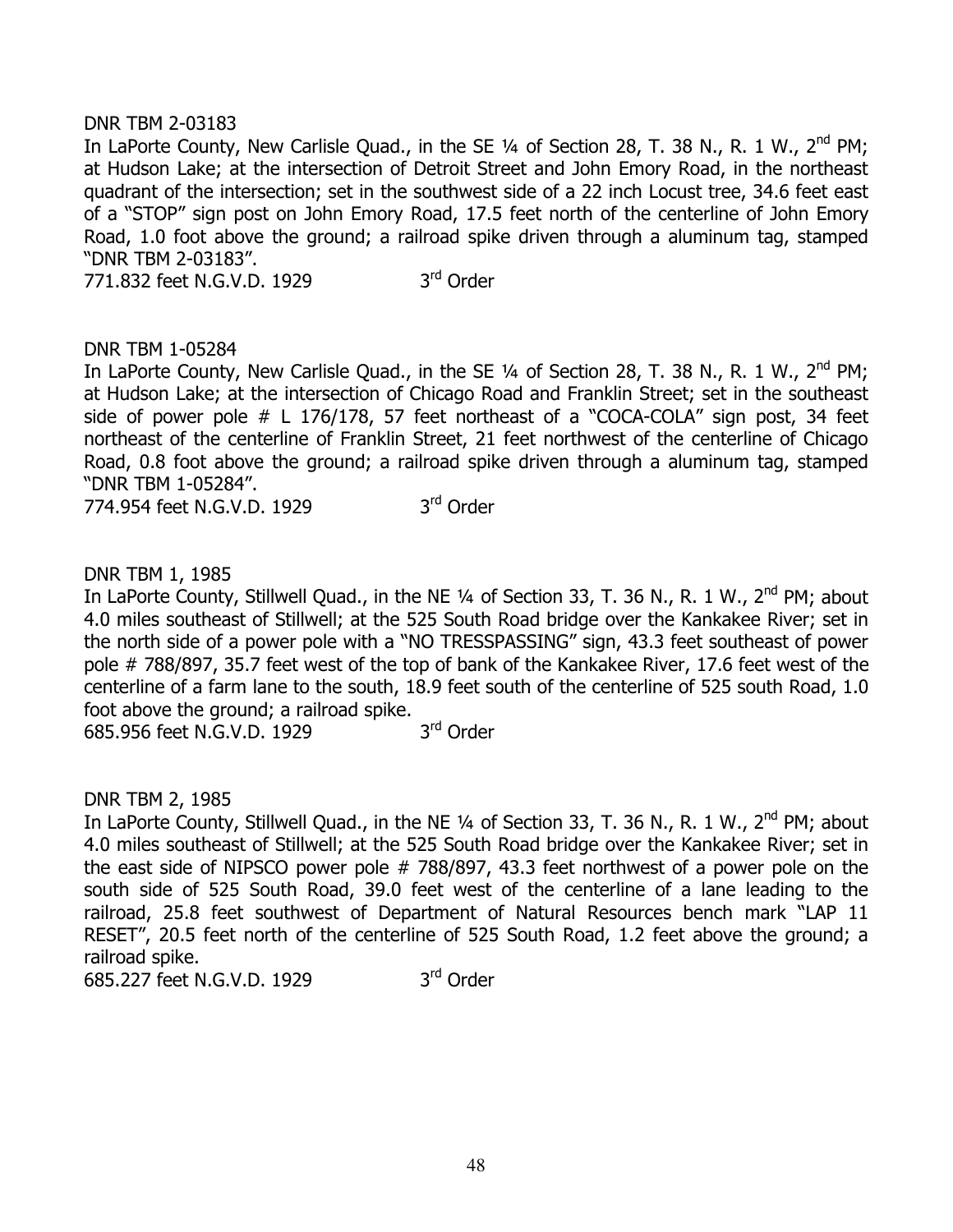# INDOT BM LAPORTE L 836

In LaPorte County, Stillwell Quad., in the SE 1/4 of Section 22, T. 36 N., R. 1 W., 2<sup>nd</sup> PM; about 4.6 miles east of Stillwell; at the State Road 4 bridge over the Kankakee River; set in the northwest end of the concrete guardrail of the bridge, 59.0 feet east of the centerline of a entrance for a levee road to the north, 26.9 feet southeast of a boatspike in the south side of a 32 inch tree, 17.5 feet north of the centerline of State Road 4, 2.7 feet above the ground; a Indiana Department of Transportation bench mark tablet, stamped "LAPORTE L 836". 693.69 feet N.G.V.D. 1929 3rd Order

## DNR TBM LKR 1, 1991

In LaPorte County, Springville Quad., in the SW 1/4 of Section 27, T. 37 N., R. 2 W., 2<sup>nd</sup> PM; about 2.0 miles east of LaPorte; about 0.2 mile west along 150 North Road from its "T" road intersection with 350 East Road to a private gravel drive to the southwest, thence 0.3 mile southwest to a culvert over Little Kankakee River; set in the south side of GTE utility pole # CAHABA BO388, 29.4 feet southwest of the centerline of the culvert, 13.0 feet northwest of the centerline of the gravel drive, 1.5 feet above the ground; a railroad spike driven through a aluminum tag, stamped "DNR TBM LKR 1, 1991". 743.036 feet N.G.V.D. 1929 3rd Order

DNR TBM LKR 2, 1991

In LaPorte County, Springville Quad., in the SE 1/4 of Section 28, T. 37 N., R. 2 W., 2<sup>nd</sup> PM; about 1.5 miles east of LaPorte; at the 150 North Road culvert over Little Kankakee River; set in the top of the south concrete headwall of the culvert, about 80 feet south of the centerline of 150 North Road, 30.5 feet south of the south fence of a fence around a pumping station, 3.3 feet east of the west face of the culvert, 0.5 foot south of the north face of the culvert; a chiseled triangle.

744.131 feet N.G.V.D. 1929 3<sup>rd</sup> Order

DNR TBM 1-03083

In LaPorte County, LaPorte East Quad., in the SE 1/4 of Section 27, T. 37 N., R. 2 W., 2<sup>nd</sup> PM; about 2.5 miles east of LaPorte; about 0.5 mile south along a farm lane from the intersection of 150 North Road and 350 East Road; set in the north side of a 12 inch Willow tree leaning on its west side, 100 feet southeast of the concrete pipe culvert over Little Kankakee River, 80 feet south of the right bank of Little Kankakee River, 1.6 feet above the ground; ; a railroad spike driven through a aluminum tag, stamped "DNR TBM 1-03083 1983". 738.255 feet N.G.V.D. 1929 3rd Order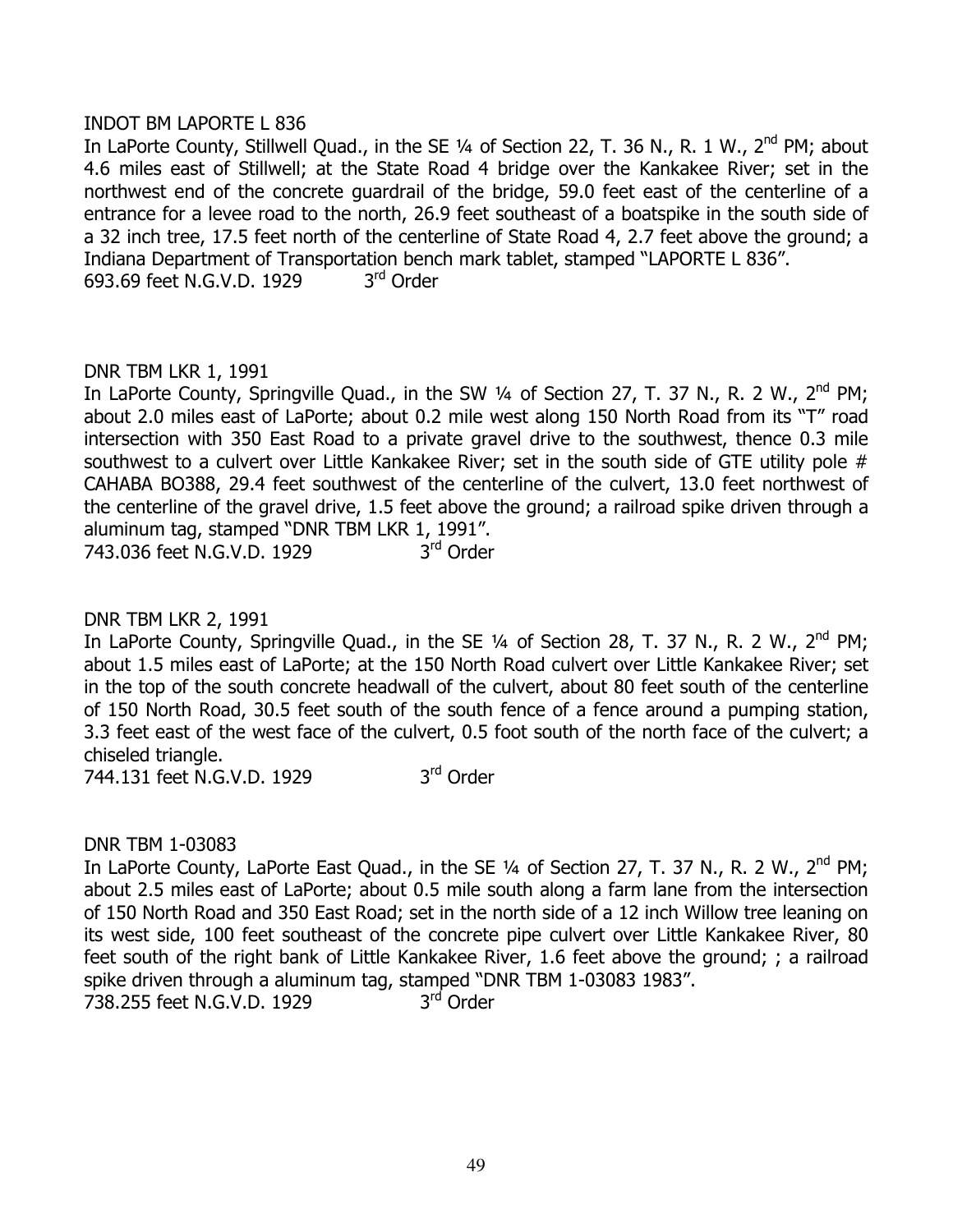## DNR TBM 2-03083

In LaPorte County, Springville Quad., in the SW 1/4 of Section 27, T. 37 N., R. 2 W., 2<sup>nd</sup> PM; about 2.0 miles east of LaPorte; about 0.2 mile west along 150 North Road from its "T" road intersection with 350 East Road to a private gravel drive to the southwest, thence 0.3 mile southwest to a culvert over Little Kankakee River; set in the northeast side of a 30 inch twin trunked tree, about 50 feet northwest of the culvert, 7 feet north of the north edge of a farm lane, 1.1 feet above the ground; a railroad spike driven through a aluminum tag, stamped "DNR TBM 2-03083 1983".

742.057 feet N.G.V.D. 1929 3rd Order

## DNR TBM 3-03083

In LaPorte County, Springville Quad., in the SE  $\frac{1}{4}$  of Section 28, T. 37 N., R. 2 W., 2<sup>nd</sup> PM; about 1.5 miles east of LaPorte; at the 150 North Road culvert over Little Kankakee River; set in the top of the west end of the concrete headwall of the culvert on the east side of the pumphouse, 35.7 feet south of the centerline of 150 North Road, 4.1 feet north of the fence of a fence around a pumping station; a chiseled triangle.

744.876 feet N.G.V.D. 1929 3<sup>rd</sup> Order

DNR TBM 4-03083

In LaPorte County, New Carlisle Quad., in the NW  $\frac{1}{4}$  of Section 25, T. 37 N., R. 2 W., 2<sup>nd</sup> PM; about 2.5 miles south-southeast of Rolling Prairie; at the "T" intersection of 500 East Road and 200 North Road; set in the west side of a 45 inch Cherry tree, in the southeast quadrant of the intersection, 1.0 foot above the ground; a railroad spike driven through a aluminum tag, stamped "DNR TBM 4-03083 1983".

802.734 feet N.G.V.D. 1929 3rd Order

DNR TBM 5-03083

In LaPorte County, New Carlisle Quad., in the SW 1/4 of Section 25, T. 37 N., R. 2 W., 2<sup>nd</sup> PM; about 2.5 miles south-southeast of Rolling Prairie; at the intersection of 500 East Road and 150 North Road; set in the west side of NIPSCO power pole # 575/236, in the southeast quadrant of the intersection, 1.3 feet above the ground; a railroad spike driven through a aluminum tag, stamped "DNR TBM 5-03083 1983".

778.135 feet N.G.V.D. 1929 3<sup>rd</sup> Order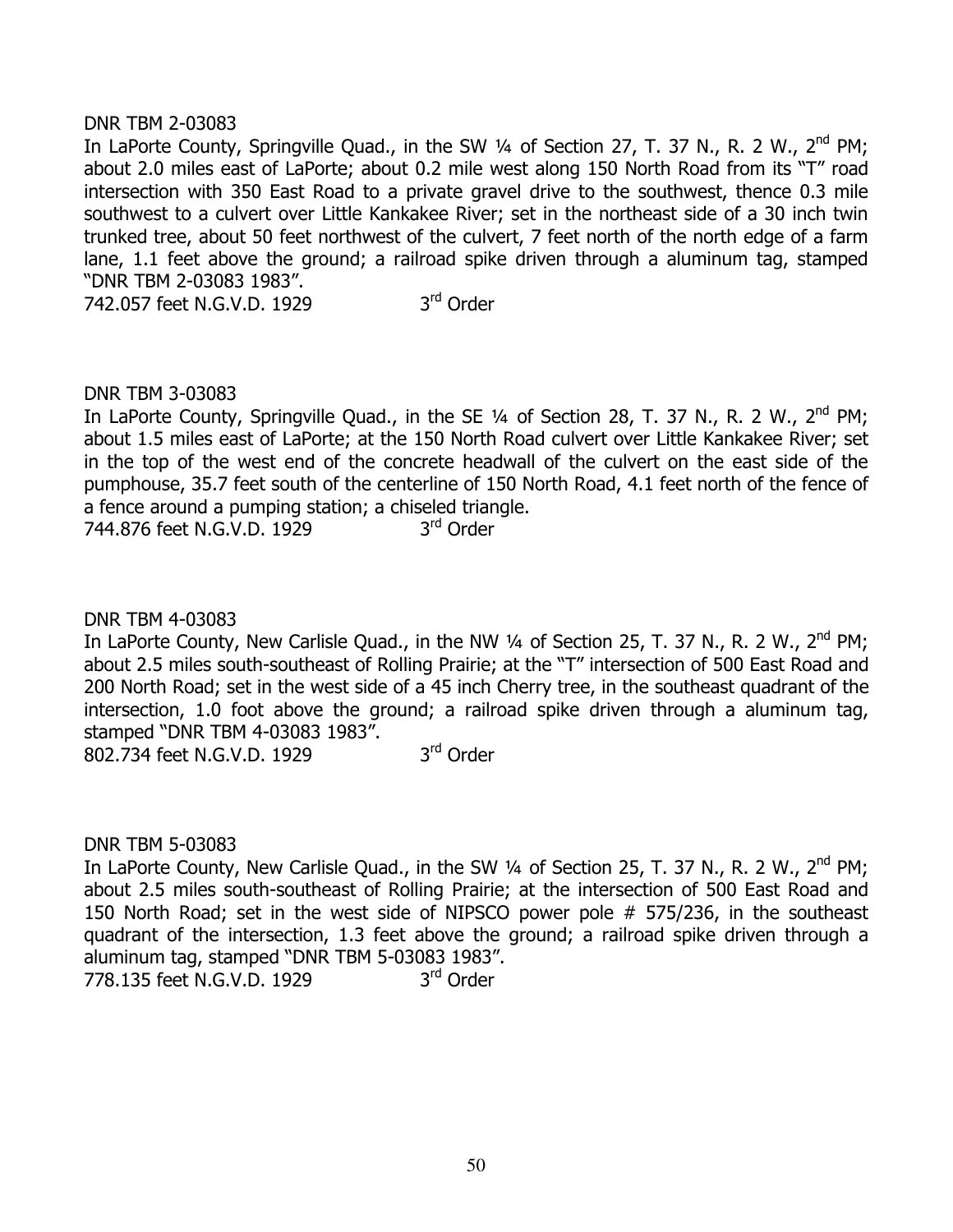## DNR TBM 6-03083

In LaPorte County, New Carlisle Quad., in the SW 1/4 of Section 26, T. 37 N., R. 2 W., 2<sup>nd</sup> PM; about 2.5 miles south of Rolling Prairie; at the intersection of 5400 East Road (School Road) and 150 North Road; set in the north side of NIPSCO power pole # 575/349, in the southeast quadrant of the intersection, 1.0 foot above the ground; a railroad spike driven through a aluminum tag, stamped "DNR TBM 5-03083".

765.246 feet N.G.V.D. 1929 3rd Order

## DNR TBM 7-03083

In LaPorte County, Springville Quad., in the SE  $\frac{1}{4}$  of Section 27, T. 37 N., R. 2 W., 2<sup>nd</sup> PM; about 2.5 miles east of LaPorte; at the "T" intersection of 350 East Road and 150 North Road; set in the north side of NIPSCO power pole # 575/357, in the southeast quadrant of the intersection, 1.0 foot above the ground; a railroad spike driven through a aluminum tag, stamped "DNR TBM 7-03083 1983".

748.111 feet N.G.V.D. 1929 3rd Order

## DNR TBM 8-03083

In LaPorte County, Springville Quad., in the SW 1/4 of Section 27, T. 37 N., R. 2 W., 2<sup>nd</sup> PM; about 2.0 miles east of LaPorte; about 0.2 mile west along 150 North Road from its "T" road intersection with 350 East Road to a private gravel drive to the southwest; set in the northwest side of a 20 inch Pine tree, 37 feet southeast of the private drive, 35 feet south of 150 North Road, 0.8 foot above the ground; a railroad spike driven through a aluminum tag, stamped "DNR TBM 8-03083 1983".

 $747.117$  feet N.G.V.D. 1929  $3<sup>rd</sup>$  Order

### DNR TBM HUD 1, 1998

In LaPorte County, New Carlisle Quad., in the SW  $\frac{1}{4}$  of Section 28, T. 38 N., R. 1 W., 2<sup>nd</sup> PM; at Hudson Lake; about 600 feet northwest along Lake Shore Drive from the Lake Shore Drive bridge over Hudson Lake to a private road leading to Hudson Lake; set in the asphalt road, near Bluebird Beach at Hudson Lake, 126.7 feet west-northwest of a power pole with a transformer and a light, 95.6 feet northwest of the west post of a "PRIVATE BEACH" sign, 82.0 feet west of a telephone cable pedestal, 15.1 feet south of a "ONE WAY" sign post, 5.4 feet south of the centerline of the private drive, flush with the road surface; a railroad spike. 768.097 feet N.A.V.D. 1988 768.431 feet N.G.V.D. 1929 234.1163 meters N.A.V.D. 1988 234.2182 meters N.G.V.D. 1929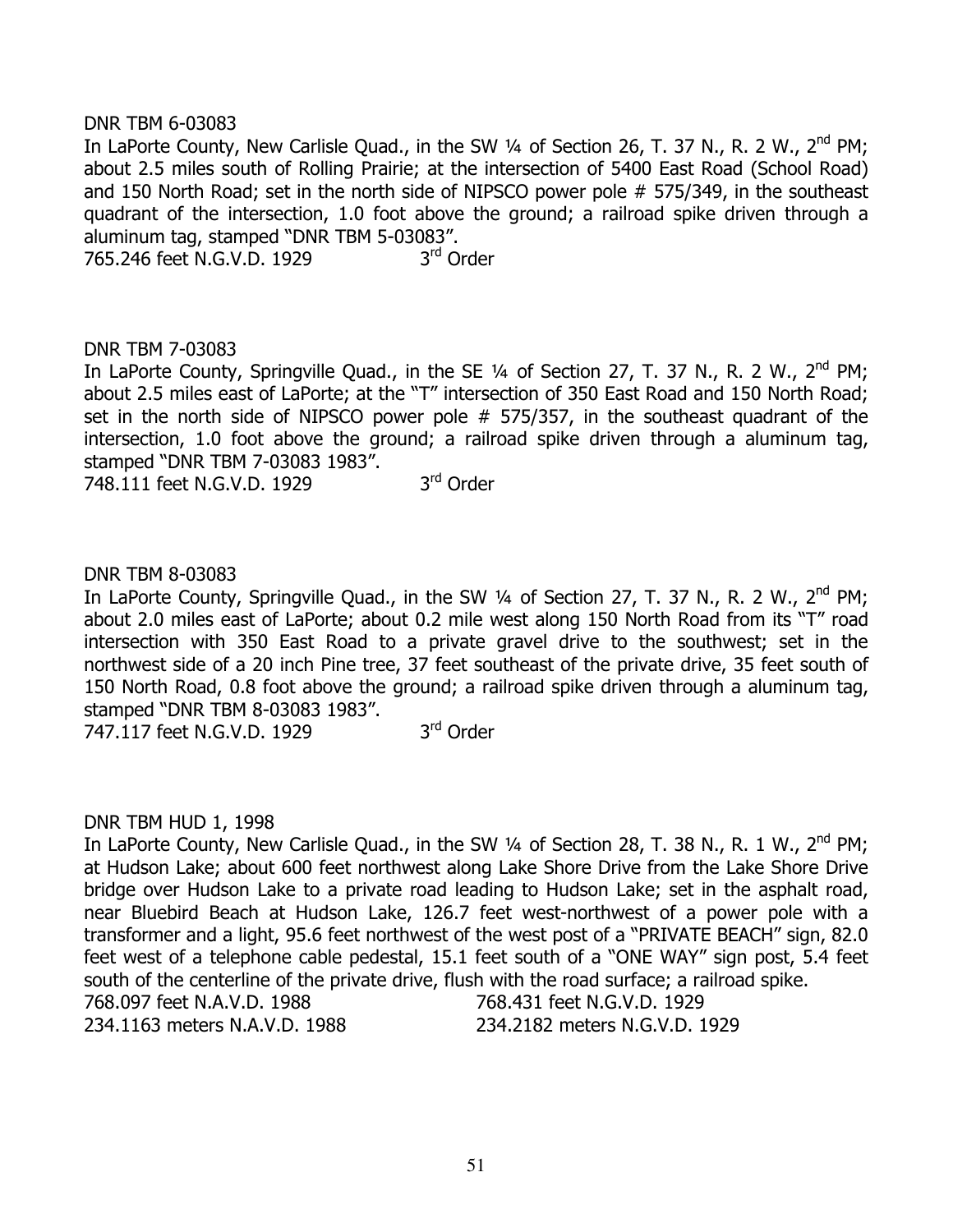#### DNR TBM HUD 2, 1998

In LaPorte County, New Carlisle Quad., in the SW 1/4 of Section 28, T. 38 N., R. 1 W., 2<sup>nd</sup> PM; at Hudson Lake; northwest along Lake Shore Drive from the Lake Shore Drive bridge over Hudson Lake, at # 8292 Lake Shore Drive; set in the asphalt road, 104.8 feet west of power pole  $\#$  L 176/487 with a transformer, 50.7 feet northeast of power pole  $\#$  L 176/364, 45.8 feet east-northeast of a cable pedestal, 44.7 feet northeast of the northeast corner of the garage at # 8292 Lake Shore Drive, 9.1 feet south of the centerline of Lake Shore Drive, flush with the road surface; a railroad spike. 766.963 feet N.A.V.D. 1988 767.298 feet N.G.V.D. 1929

233.7708 meters N.A.V.D. 1988 233.8729 meters N.G.V.D. 1929

## DNR TBM HUD 3, 1998

In LaPorte County, New Carlisle Quad., in the SW  $\frac{1}{4}$  of Section 28, T. 38 N., R. 1 W., 2<sup>nd</sup> PM; at Hudson Lake; northwest along Lake Shore Drive from the Lake Shore Drive bridge over Hudson Lake, at # 8254 Lake Shore Drive; set in the north side of a power pole with a transformer and a street light, 47.6 feet northeast of the northeast post of a "PRIVATE BEACH" sign, 26.4 feet south of a "STOP" sign post, 26.0 feet northwest of the northwest corner of the house at # 8254 Lake Shore Drive, 11.8 feet south of the centerline of Lake Shore Drive, 1.5 feet above the ground; a railroad spike driven through an aluminum tag, stamped "IDNR TBM HUD 3 1998".

769.348 feet N.A.V.D. 1988 769.683 feet N.G.V.D. 1929

234.4977 meters N.A.V.D. 1988 234.5999 meters N.G.V.D. 1929

# DNR TBM LAKE PARK 1, 1998

In LaPorte County, New Carlisle Quad., in the SE 1/4 of Section 29, T. 38 N., R. 1 W., 2<sup>nd</sup> PM; at Lake Park; at the intersection of Cottage Grove Avenue and the Chicago South Shore and South Bend Railroad; set in the east side of power pole # L 175/29 G, 113.7 feet north of the north rail of the Chicago South Shore and South Bend Railroad, 12.0 feet west of the centerline of Cottage Grove Avenue, 4.6 feet north of a telephone cable pedestal, 2.0 feet east of a chain link fence, 1.2 feet above the ground; a railroad spike driven through an aluminum tag, stamped "IDNR TBM LAKE PARK 1 1998".

782.000 feet N.G.V.D. 1929

238.3541 meters N.G.V.D. 1929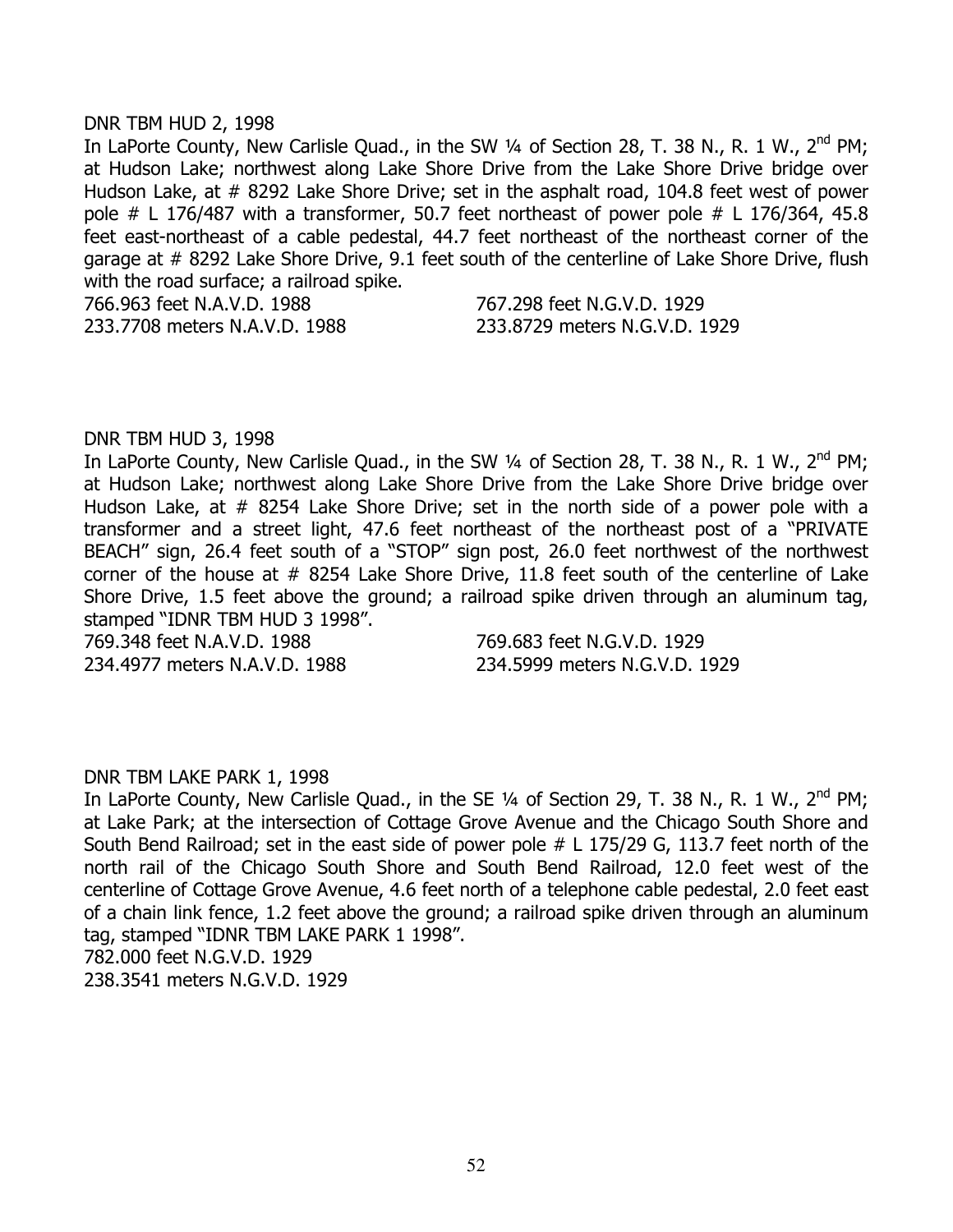## DNR TBM LAKE PARK 2, 1998

In LaPorte County, New Carlisle Quad., in the SE 1/4 of Section 29, T. 38 N., R. 1 W., 2<sup>nd</sup> PM; at Lake Park; at the Chicago South Shore and South Bend Railroad wood bridge over Point Road; set in the north side of the wood bridge pillar, 12.9 feet east of the centerline of Point Road, 11.6 feet below the railroad trusses, 1.3 feet above the ground; a railroad spike driven through an aluminum tag, stamped "IDNR TBM LAKE PARK 2 1998". NOTE : no elevation for this mark.

# DNR TBM LAKE PARK 3, 1998

In LaPorte County, New Carlisle Quad., in the SW  $\frac{1}{4}$  of Section 29, T. 38 N., R. 1 W., 2<sup>nd</sup> PM; about 0.2 mile west of Lake Park; on the north side of Hudson Point Lane; set in the south side of power pole # L 175/394, 31.0 feet north of the centerline of Hudson Point Lane, 17.4 feet west of a power pole with a transformer, 1.1 feet above the ground; a railroad spike driven through an aluminum tag, stamped "IDNR TBM LAKE PARK 3 1998". NOTE : no elevation for this mark.

# USGS HUDSON LAKE LEVEL MONUMENT

In LaPorte County, New Carlisle Quad., in the SW  $\frac{1}{4}$  of Section 28, T. 38 N., R. 1 W., 2<sup>nd</sup> PM; at Hudson Lake; 0.5 mile north along the LaPorte-St. Joseph County Line Road from its intersection with U.S. 20 to 700 North Road, thence 0.7 mile west along 700 North Road to a road to the northeast, thence 200 feet northeast to a large building on the northwest side of the road, this is a old casino, now being used as a warehouse for Weber's Campgrounds; set in the top of a lake level monument, partially attached or abutting the north side of the concrete building foundation, 58.8 feet southeast of the northwest corner of a concrete seawall, 37.6 feet southwest of the north end of a retaining wall for a parking area, 15.7 feet east of the northwest corner of the warehouse building, 1.1 feet above the ground; a U.S. Geological Survey bronze tablet.

767.347 feet N.A.V.D. 1988 767.682 feet N.G.V.D. 1929

233.8878 meters N.A.V.D. 1988 233.9899 meters N.G.V.D. 1929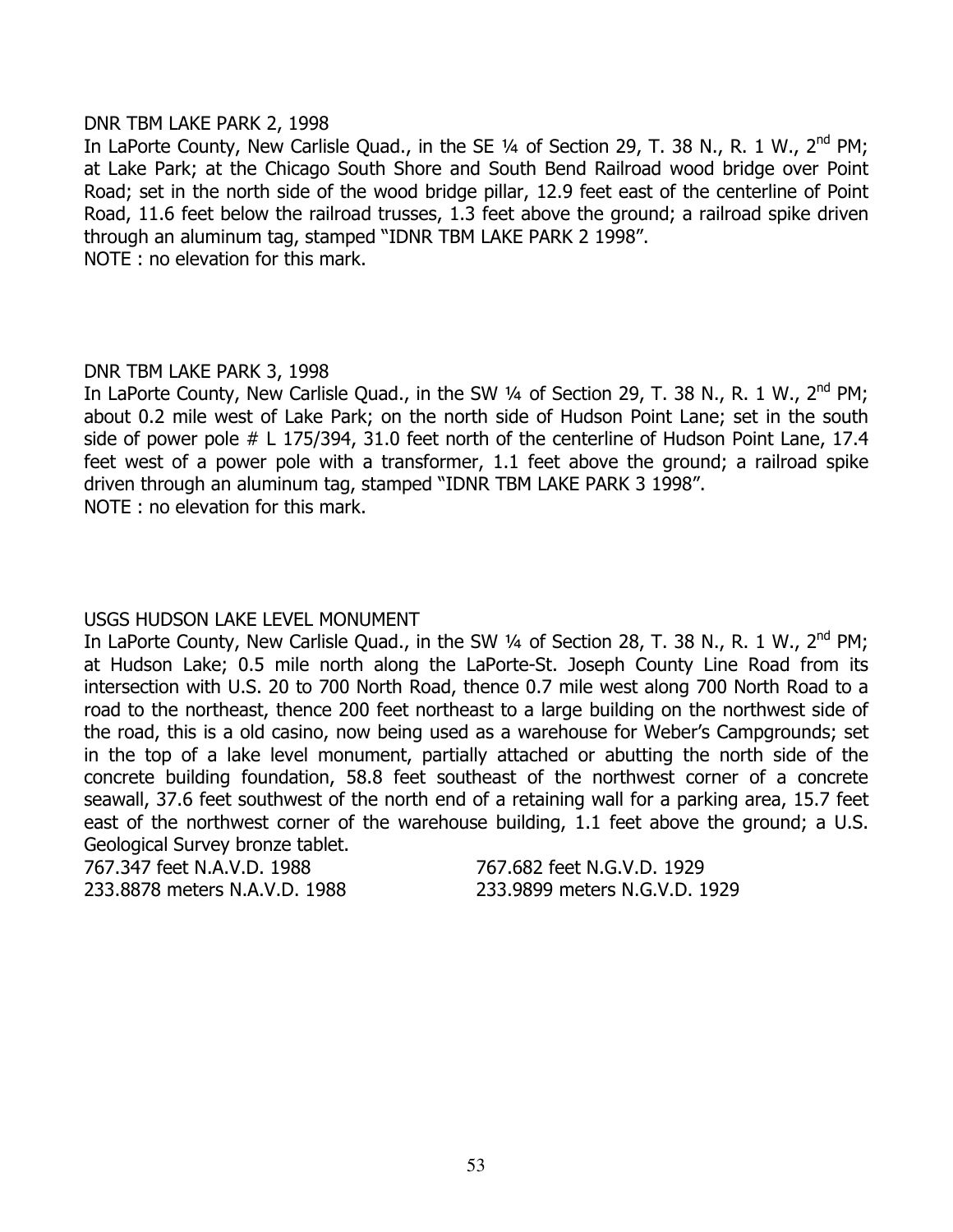DNR TBM MC 1, 1994

In LaPorte County, Hanna Quad., in the NE  $\frac{1}{4}$  of Section 17, T. 35 N., R. 3 W., 2<sup>nd</sup> PM; about 0.3 mile west of Union Mills; at the intersection of Sand Road, 800 South Road and 450 West Road; set in the top of a concrete headwall of a bridge, 46.0 feet south of 800 South Road, 19.0 feet east of 450 West Road; a chiseled triangle.

728.103 feet NGVD 1929 THIRD ORDER

# DNR TBM MC 2, 1994

In LaPorte County, Hanna Quad., in the SE 1/4 of Section 8, T. 35 N., R. 3 W., 2<sup>nd</sup> PM; at Union Mills; 0.25 mile west along 800 South Road from the Post Office in Union Mills, at the intersection of 800 South Road and Loomis Drive; set in the south side of power pole # 571/786, 40.0 feet north of 800 South Road, 20.5 feet east of Loomis Drive, 1.7 feet above the ground; a railroad spike driven through a aluminum tag. 748.587 feet NGVD 1929 THIRD ORDER

# DNR TBM MC 3, 1994

In LaPorte County, Hanna Quad., in the NE  $\frac{1}{4}$  of Section 17, T. 35 N., R. 3 W., 2<sup>nd</sup> PM; about 0.4 mile south of Union Mills; about 0.4 mile south along 400 West Road from the Post Office in Union Mills; set in the top of the northwest concrete wingwall of a bridge, 13.5 feet west of 400 West Road, level with the road; a chiseled triangle. 718.474 feet NGVD 1929 THIRD ORDER

DNR TBM MC 4, 1994

In LaPorte County, Hanna Quad., in the SW  $\frac{1}{4}$  of Section 10, T. 35 N., R. 3 W., 2<sup>nd</sup> PM; about 0.9 mile east of Union Mills; at the intersection of 800 South Road and Long Lane; set in the south side of power pole # 568/006, 45.0 feet east of the centerline of Long Lane, 26.0 feet north of 800 South Road, 1.5 feet above the ground; a railroad spike driven through a aluminum tag, unstamped.

742.815 feet NGVD 1929 THIRD ORDER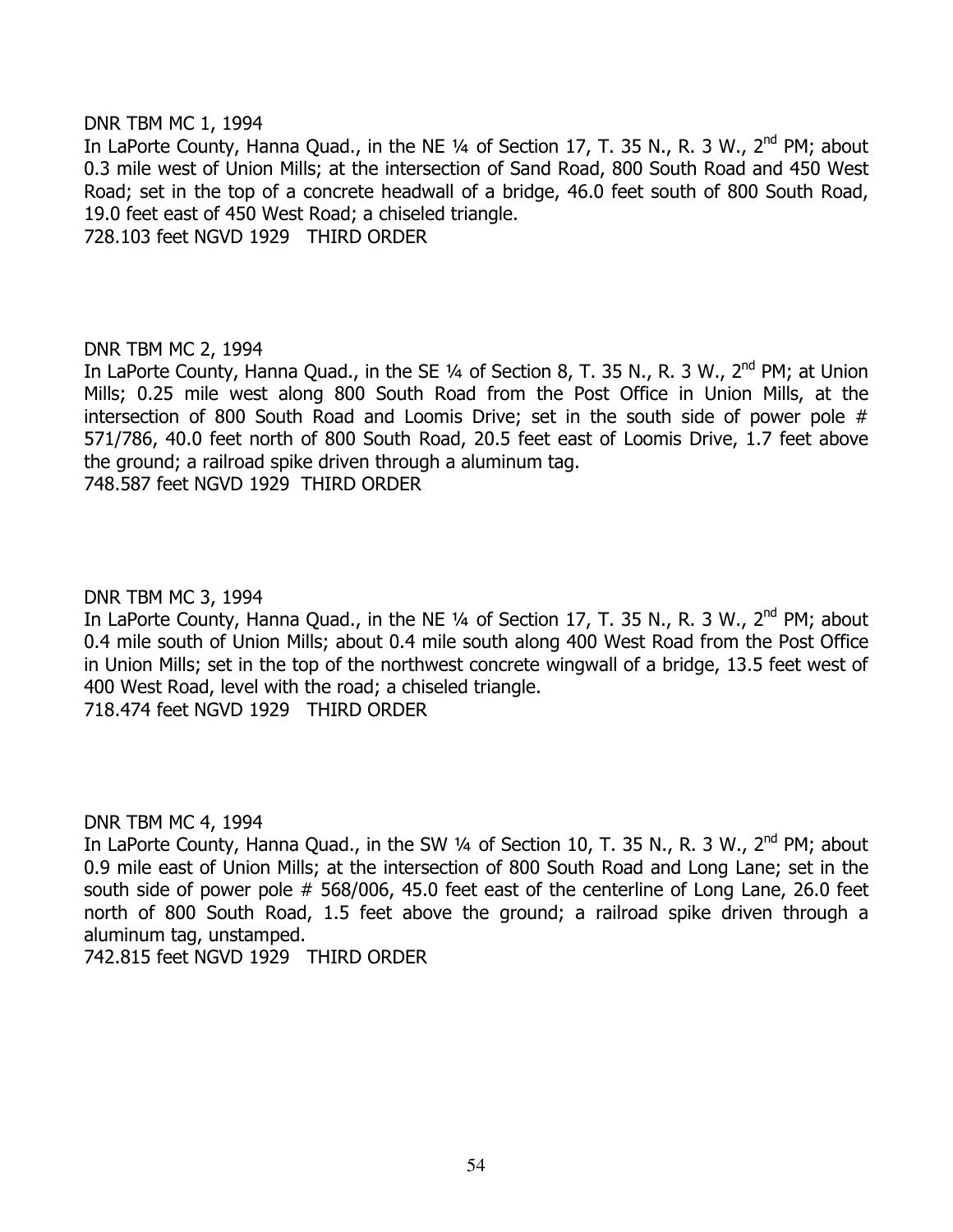## SHCOI BM

In LaPorte County, Kingsford Heights Quad., in the SW 1/4 of Section 11, T. 35 N., R. 3 W., 2<sup>nd</sup> PM; about 2.0 miles west of Kingsford Heights; at the intersection of 800 South Road and State Road 39; set in the top of a concrete post, 86.0 feet east of State Road 39, 33.0 feet north of the centerline of 800 South Road; a State Highway Commission of Indiana Survey bench mark tablet, stamping obliterated.

735.798 feet NGVD 1929 THIRD ORDER

## DNR TBM SS 1, 1992

In La Porte County, Springville Quad., in the SW 1/4 of Section 36, T. 38 N., R. 3 W., 2nd PM; about 1.25 miles northeast of Springville; about 1.1 miles north along Wilhelm Road from its intersection with U.S. 20 to a gravel drive east leading to Seven Springs Lake Hunting Club; set in the east side of a 12 inch Elm tree, 45.0 feet north of the extended centerline of the gravel drive, 14.0 feet west of the centerline of Wilhelm Road, 2.1 feet above the ground; a railroad spike driven through a aluminum tag, stamped "SS 1 1992". 985.986 feet NGVD 1929 THIRD ORDER

### DNR TBM WHD 1, 1992

In Berrien County, Michigan, New Buffalo West Quad., in the SE ¼ of Section 24, T. 8 S., R. 2 W., 2nd PM; at Michiana; at the Michiana Drive bridge over White Ditch, near the Indiana-Michigan State Line; set in the south side of a power pole, near the northeast corner of the bridge, at the top of the east bank of White Ditch, 32.6 feet north of the centerline of Michiana Drive, 20.2 feet northeast of the east most guardrail post on the north side of Michiana Drive, 0.9 foot above the ground; a railroad spike driven through a aluminum tag, stamped "IDNR TBM WHD 1 1992".

605.00 feet NGVD 1929 THIRD ORDER

### DNR TBM WHD 2, 1992

In LaPorte County, New Buffalo West Quad., in the NE ¼ of Section 12, T. 38 N., R. 2 W., 2nd PM; at Michiana Shores; at the Pokagon Trail bridge over White Ditch, near the northeast corner of the bridge; set in the west side of power pole # 955/385, 12.7 feet northwest of the northwest corner of the northeast concrete wingwall of the bridge, 11.0 feet east of the centerline of Pokagon Trail, 0.8 foot above the ground; a railroad spike driven through a aluminum tag, stamped "IDNR TBM WHD 2 1992".

604.64 feet NGVD 1929 THIRD ORDER